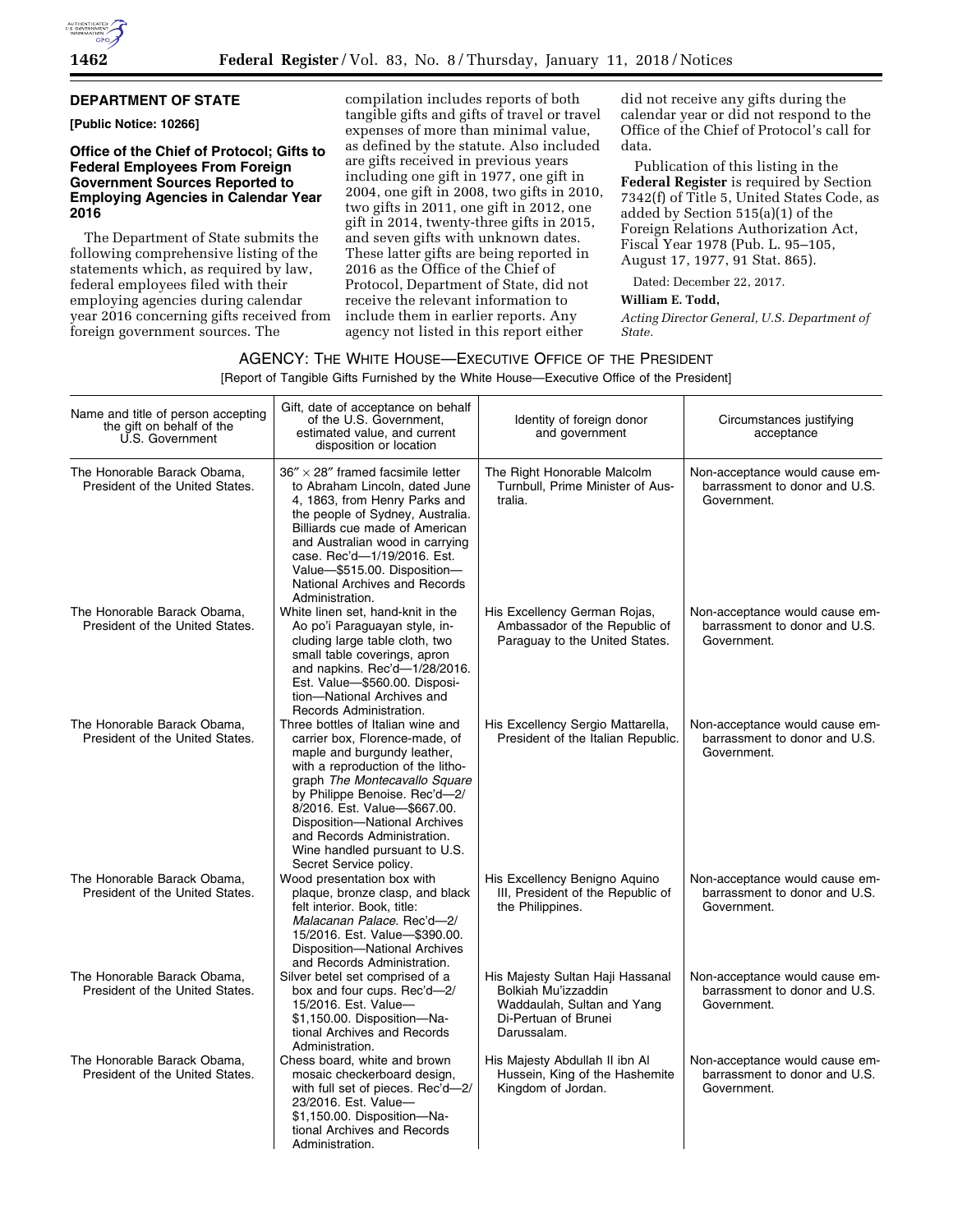۰

# AGENCY: THE WHITE HOUSE—EXECUTIVE OFFICE OF THE PRESIDENT—Continued

[Report of Tangible Gifts Furnished by the White House—Executive Office of the President]

| Name and title of person accepting<br>the gift on behalf of the<br>U.S. Government | Gift, date of acceptance on behalf<br>of the U.S. Government,<br>estimated value, and current<br>disposition or location                                                                                                                                                                                                                                                                                                                                                                                                                                                                             | Identity of foreign donor<br>and government                                                                                        | Circumstances justifying<br>acceptance                                         |
|------------------------------------------------------------------------------------|------------------------------------------------------------------------------------------------------------------------------------------------------------------------------------------------------------------------------------------------------------------------------------------------------------------------------------------------------------------------------------------------------------------------------------------------------------------------------------------------------------------------------------------------------------------------------------------------------|------------------------------------------------------------------------------------------------------------------------------------|--------------------------------------------------------------------------------|
| The Honorable Barack Obama,<br>President of the United States.                     | Soapstone sculpture, title: Cour-<br>age, olive green with black<br>flecks, depicting the profile of<br>an eagle with half of an Indige-<br>nous man's face in the center.<br>Rec'd-3/9/2016. Est. Value-<br>\$650.00. Disposition-National<br>Archives and Records Adminis-<br>tration.                                                                                                                                                                                                                                                                                                             | His Excellency Justin Trudeau,<br>P.C., M.P., Prime Minister of<br>Canada.                                                         | Non-acceptance would cause em-<br>barrassment to donor and U.S.<br>Government. |
| The Honorable Barack Obama,<br>President of the United States.                     | Crystal bowl with etchings of the<br>1916 Easter Rebellion, the<br>General Post Office and a pas-<br>sage from the proclamation of<br>the Irish Republic. Book, title:<br>16. Circular silver cufflinks with<br>an Irish harp engraving.<br>Rec'd-3/14/2016. Est. Value-<br>\$6,783.00. Disposition-Na-<br>tional Archives and Records<br>Administration.                                                                                                                                                                                                                                            | His Excellency Enda Kenny,<br>Prime Minister of Ireland.                                                                           | Non-acceptance would cause em-<br>barrassment to donor and U.S.<br>Government. |
| The Honorable Barack Obama.<br>President of the United States.                     | Bust of Abraham Lincoln, hand<br>carved from wood, clothed in<br>double-breasted jacket and bow<br>tie, cut roughly at the base as if<br>from a tree and gradual<br>smoothing to a polished<br>sculpting at the top of his head.<br>Cigar humidor made of wood in<br>the shape of a house entitled<br>"La Casa de Tabaco". Bottle of<br>rum. 205 cigars. Cigar cutter.<br>Two books, title: Raul Castro.<br>Music CD. Rec'd-4/9/2015.<br>Est. Value-\$384.79. Disposi-<br>tion-National Archives and<br>Records Administration. Cigars<br>and rum handled pursuant to<br>U.S. Secret Service policy. | His Excellency Raúl Castro Ruz,<br>President of the Council of<br>State and the Council of Min-<br>isters of the Republic of Cuba. | Non-acceptance would cause em-<br>barrassment to donor and U.S.<br>Government. |
| The Honorable Barack Obama,<br>President of the United States.                     | Electronic bicycle made of black<br>metal. Rec'd-3/23/2016. Est.<br>Value-\$1,499.00. Disposi-<br>tion-National Archives and<br>Records Administration.                                                                                                                                                                                                                                                                                                                                                                                                                                              | His Excellency Mauricio Macri,<br>President of the Argentine Re-<br>public.                                                        | Non-acceptance would cause em-<br>barrassment to donor and U.S.<br>Government. |
| The Honorable Barack Obama,<br>President of the United States.                     | White award in a silver tone frame<br>with two plastic triangle decora-<br>tions on the top and bottom.<br>Golden key to the city of Bue-<br>nos Aires. Red and white soc-<br>cer jersey. Blue and white<br>striped soccer jersey. Book,<br>title: La Usina Del Arte-Puesta<br>en valor y reciclaje. Book, title:<br>Teatro Colon-Puesta en valor<br>y actualizacion tecnologica.<br>Rec'd-3/23/2016. Est. Value-<br>\$568.98. Disposition-National<br>Archives and Records<br>Adminsitration.                                                                                                       | The Honorable Horacio Rodriguez<br>Larreta, Chief of Government of<br>the City of Buenos Aires, Ar-<br>gentine Republic.           | Non-acceptance would cause em-<br>barrassment to donor and U.S.<br>Government. |
| The Honorable Barack Obama,<br>President of the United States.                     | $48'' \times 41''$ framed painting in acryl-<br>ic, title: Peacock. Rec'd-4/1/<br>2016. Est. Value-\$1,166.00.<br>Disposition-National Archives<br>and Records Administration.                                                                                                                                                                                                                                                                                                                                                                                                                       | His Excellency Narendra Modi,<br>Prime Minister of the Republic<br>of India.                                                       | Non-acceptance would cause em-<br>barrassment to donor and U.S.<br>Government. |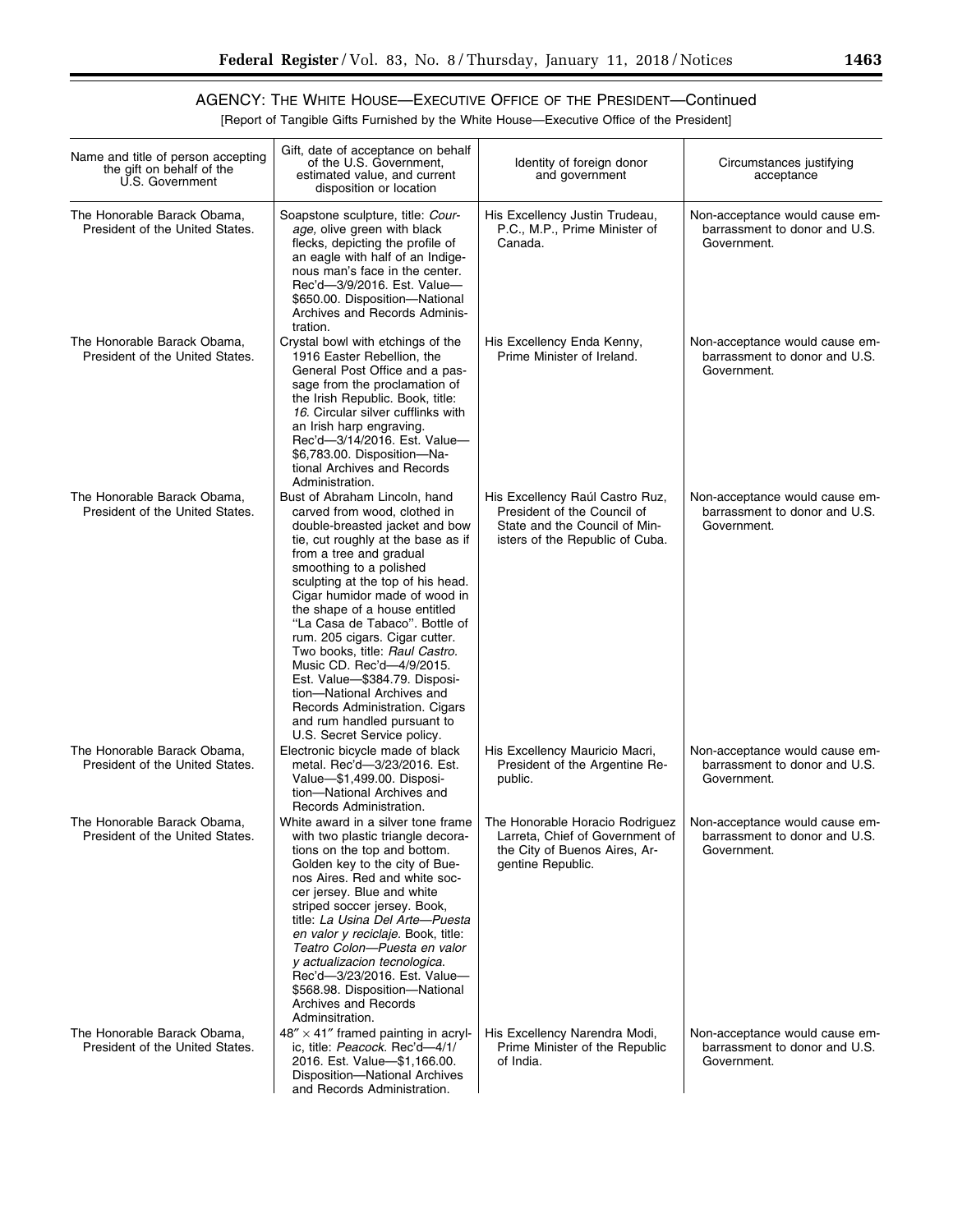[Report of Tangible Gifts Furnished by the White House—Executive Office of the President]

| Name and title of person accepting<br>the gift on behalf of the<br>U.S. Government | Gift, date of acceptance on behalf<br>of the U.S. Government,<br>estimated value, and current<br>disposition or location                                                                                                                                                                                                                                                                                                 | Identity of foreign donor<br>and government                                                                                     | Circumstances justifying<br>acceptance                                         |
|------------------------------------------------------------------------------------|--------------------------------------------------------------------------------------------------------------------------------------------------------------------------------------------------------------------------------------------------------------------------------------------------------------------------------------------------------------------------------------------------------------------------|---------------------------------------------------------------------------------------------------------------------------------|--------------------------------------------------------------------------------|
| The Honorable Barack Obama,<br>President of the United States.                     | Fountain pen, blue with silver de-<br>tailing. $18'' \times 14''$ framed oil<br>painting depicting a woman<br>looking at a mushroom cloud.<br>Gift basket of food. Rec'd-4/4/<br>2016. Est. Value- \$3,615.82.<br>Disposition-National Archives<br>and Records Administration.<br>Perishable items handled pur-<br>suant to U.S. Secret Service<br>policy.                                                               | His Excellency Nursultan<br>Nazarbayev, President of the<br>Republic of Kazakhstan.                                             | Non-acceptance would cause em-<br>barrassment to donor and U.S.<br>Government. |
| The Honorable Barack Obama,<br>President of the United States.                     | Ballpoint pen, gold with a red<br>jewel on the top, the initials<br>"B.O" carved into the clip.<br>Rec'd-4/4/2016. Est. Value-<br>\$520.00. Disposition-National<br>Archives and Records Adminis-<br>tration.                                                                                                                                                                                                            | The Honorable George<br>Hatzimarkos, Governor of the<br>South Aegean Region, Hellenic<br>Republic.                              | Non-acceptance would cause em-<br>barrassment to donor and U.S.<br>Government. |
| The Honorable Barack Obama,<br>President of the United States.                     | $23'' \times 19''$ framed canvas painting<br>of an Algerian horsemen with<br>dogs and falcons in the desert.<br>Rec'd-4/5/2016. Est. Value-<br>\$990.00. Disposition-National<br>Archives and Records<br>Adminstration.                                                                                                                                                                                                  | His Excellency Abdelmalek Sellal,<br>Prime Minister of the People's<br>Democratic Republic of Algeria.                          | Non-acceptance would cause em-<br>barrassment to donor and U.S.<br>Government. |
| The Honorable Barack Obama,<br>President of the United States.                     | Silver business card holder in the<br>shape of the Presidential Pal-<br>ace in Warsaw. Facsimile of<br>1550 Baltista Agnese Portolan<br>Atlas, leather bound. Tin of Pol-<br>ish candy, snacks and cordials<br>Book, title: Polska. Rec'd-4/7/<br>2016. Est. Value-\$865.31.<br>Disposition-National Archives<br>and Records Administration.<br>Perishable items handled pur-<br>suant to U.S. Secret Service<br>policy. | His Excellency Andrzej Duda,<br>President of the Republic of Po-<br>land.                                                       | Non-acceptance would cause em-<br>barrassment to donor and U.S.<br>Government. |
| The Honorable Barack Obama,<br>President of the United States.                     | Wall hanging made from red<br>Songket cloth. Rec'd-4/14/<br>2016. Est. Value- \$390.00.<br>Disposition-National Archives<br>and Records Administration.                                                                                                                                                                                                                                                                  | The Honorable Muhammad Jusuf<br>Kalla, Vice President of the Re-<br>public of Indonesia.                                        | Non-acceptance would cause em-<br>barrassment to donor and U.S.<br>Government. |
| The Honorable Barack Obama,<br>President of the United States.                     | Sculpture of a Bedouin group, en-<br>titled "The Small Caravan," in-<br>cluding two men and three<br>camels, painted in gold and sil-<br>ver and decorated with precious<br>stones, mounted on green<br>granite. Silver tone letter open-<br>er with golden Falcon handle<br>and silver tone Chopard pen.<br>Rec'd-4/21/2016. Est. Value-<br>\$56,720.00. Disposition-Na-<br>tional Archives and Records                 | His Majesty King Salman bin<br>Abdulaziz Al Saud, Custodian<br>of the Two Holy Mosques, King<br>of the Kingdom of Saudi Arabia. | Non-acceptance would cause em-<br>barrassment to donor and U.S.<br>Government. |
| The Honorable Barack Obama,<br>President of the United States.                     | Administration.<br>Two volume set: The Works of<br>Shakespeare, bound in contem-<br>porary three-quarter red moroc-<br>can gilt: Volume 1: Comedies<br>and Histories and Volume 2:<br>Tragedies, Poems, Plays Attrib-<br>uted to Shakespeare. Rec'd-4/<br>22/2016. Est. Value-<br>\$2,000.00. Disposition-Na-<br>tional Archives and Records<br>Administration.                                                          | The Right Honorable David Cam-<br>eron, MP, Prime Minister of<br>Great Britain and Northern Ire-<br>land.                       | Non-acceptance would cause em-<br>barrassment to donor and U.S.<br>Government. |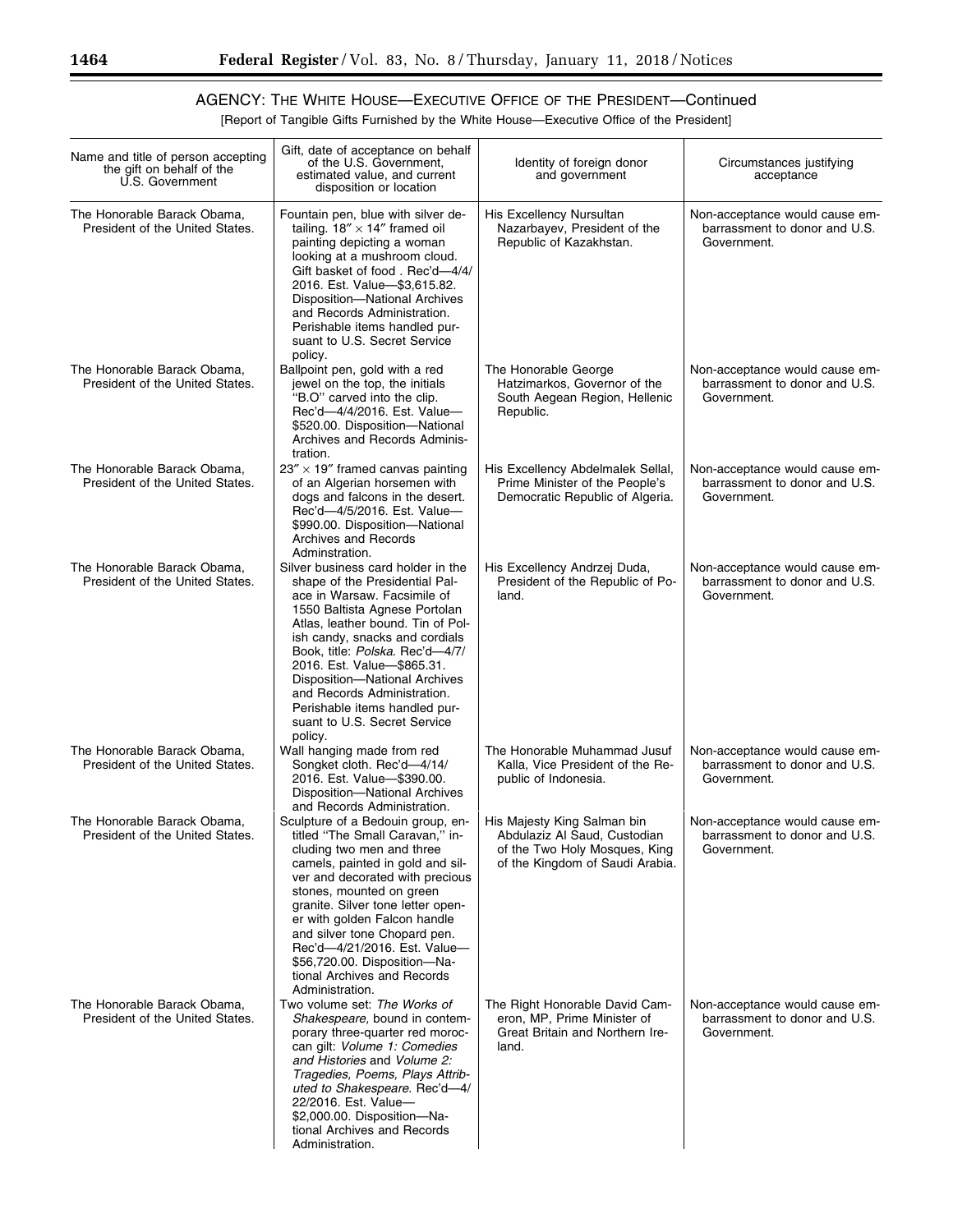[Report of Tangible Gifts Furnished by the White House—Executive Office of the President]

| Name and title of person accepting<br>the gift on behalf of the<br>U.S. Government | Gift, date of acceptance on behalf<br>of the U.S. Government,<br>estimated value, and current<br>disposition or location                                                                                                                                                                                                                                         | Identity of foreign donor<br>and government                                            | Circumstances justifying<br>acceptance                                         |
|------------------------------------------------------------------------------------|------------------------------------------------------------------------------------------------------------------------------------------------------------------------------------------------------------------------------------------------------------------------------------------------------------------------------------------------------------------|----------------------------------------------------------------------------------------|--------------------------------------------------------------------------------|
| The Honorable Barack Obama,<br>President of the United States.                     | Pen, black cap with gold colored<br>tip. Rec'd-4/24/2016. Est.<br>Value-\$444.00. Disposition-<br>National Achives and Records<br>Administration.                                                                                                                                                                                                                | The Honorable Stefan Schostok,<br>Mayor of Hannover, Federal<br>Republic of Germany.   | Non-acceptance would cause em-<br>barrassment to donor and U.S.<br>Government. |
| The Honorable Barack Obama,<br>President of the United States.                     | $82'' \times 59''$ rug with red, blue and<br>mustard yellow design. Rec'd-<br>5/5/2016. Est. Value-\$780.00.<br>Disposition-National Archives<br>and Records Administration.                                                                                                                                                                                     | His Excellency Ilham Aliyev,<br>President of the Republic of<br>Azerbaijan.            | Non-acceptance would cause em-<br>barrassment to donor and U.S.<br>Government. |
| The Honorable Barack Obama,<br>President of the United States.                     | $39'' \times 27''$ framed artwork, natural<br>gemstone inlaid picture of the<br>Obama Family's Easter 2015<br>portrait. Rec'd-5/23/2016. Est.<br>Value-\$930.00. Disposition-<br>National Archives and Records<br>Administration.                                                                                                                                | His Excellency Tran Dai Quang,<br>President of the Socialist Re-<br>public of Vietnam. | Non-acceptance would cause em-<br>barrassment to donor and U.S.<br>Government. |
| The Honorable Barack Obama,<br>President of the United States.                     | China set, hand-painted tea cups<br>and saucers, blue, white, silver<br>and gold, accompanied by<br>wood panel display about the<br>tea set. Shoulder wrap, navy<br>fabric. Two golf clubs, graphite<br>irons. Rec'd-5/25/2016. Est.<br>Value-\$930.00. Disposition-<br>National Archives and Records<br>Administration.                                         | The Honorable Eikei Suzuki, Gov-<br>ernor of Mie Prefecture, Japan.                    | Non-acceptance would cause em-<br>barrassment to donor and U.S.<br>Government. |
| The Honorable Barack Obama,<br>President of the United States.                     | Ceramic pot, dark brown with two<br>cranes, made of clay from Hiro-<br>shima Prefecture. Rec'd-5/27/<br>2016. Est. Value-\$2,000.00.<br>Disposition-National Archives<br>and Records Administration.                                                                                                                                                             | The Honorable Hideniko Yuzaki,<br>Governor of Hiroshima Prefec-<br>ture, Japan.        | Non-acceptance would cause em-<br>barrassment to donor and U.S.<br>Government. |
| The Honorable Barack Obama,<br>President of the United States.                     | $28'' \times 15''$ framed painting, title: <i>I</i><br>am You and You are Me, de-<br>picting two circles with a red,<br>black and white design. Book,<br>title: Ottawa. Rec'd-6/28/2016.<br>Est. Value-\$775.00. Disposi-<br>tion-National Archives and<br>Records Administration.                                                                               | His Excellency Justin Trudeau,<br>P.C., M.P., Prime Minister of<br>Canada.             | Non-acceptance would cause em-<br>barrassment to donor and U.S.<br>Government. |
| The Honorable Barack Obama.<br>President of the United States.                     | Cured hind ham leg with cutting<br>knife. Rec'd-7/10/2016. Est.<br>Value-\$733.93. Disposition-<br>National Archives and Records<br>Administration. Ham handled<br>pursuant to U.S. Secret Service<br>policy.                                                                                                                                                    | His Excellency Mariano Rajoy,<br>President of the Government of<br>Spain.              | Non-acceptance would cause em-<br>barrassment to donor and U.S.<br>Government. |
| The Honorable Barack Obama,<br>President of the United States.                     | $5' \times 4'$ framed photograph of the<br>Royal Palace. Book, title: The<br>Ingenious Hidalgo Don Quixote<br>de la Mancha. Book, title: Ma-<br>drid. Rec'd-7/10/2016. Est.<br>Value-\$1,270.00. Disposi-<br>tion-National Archives and<br>Records Administration. The In-<br>genious Hidalgo Don Quixote<br>de la Mancha personally re-<br>tained by recipient. | His Majesty Felipe VI, King of<br>Spain.                                               | Non-acceptance would cause em-<br>barrassment to donor and U.S.<br>Government. |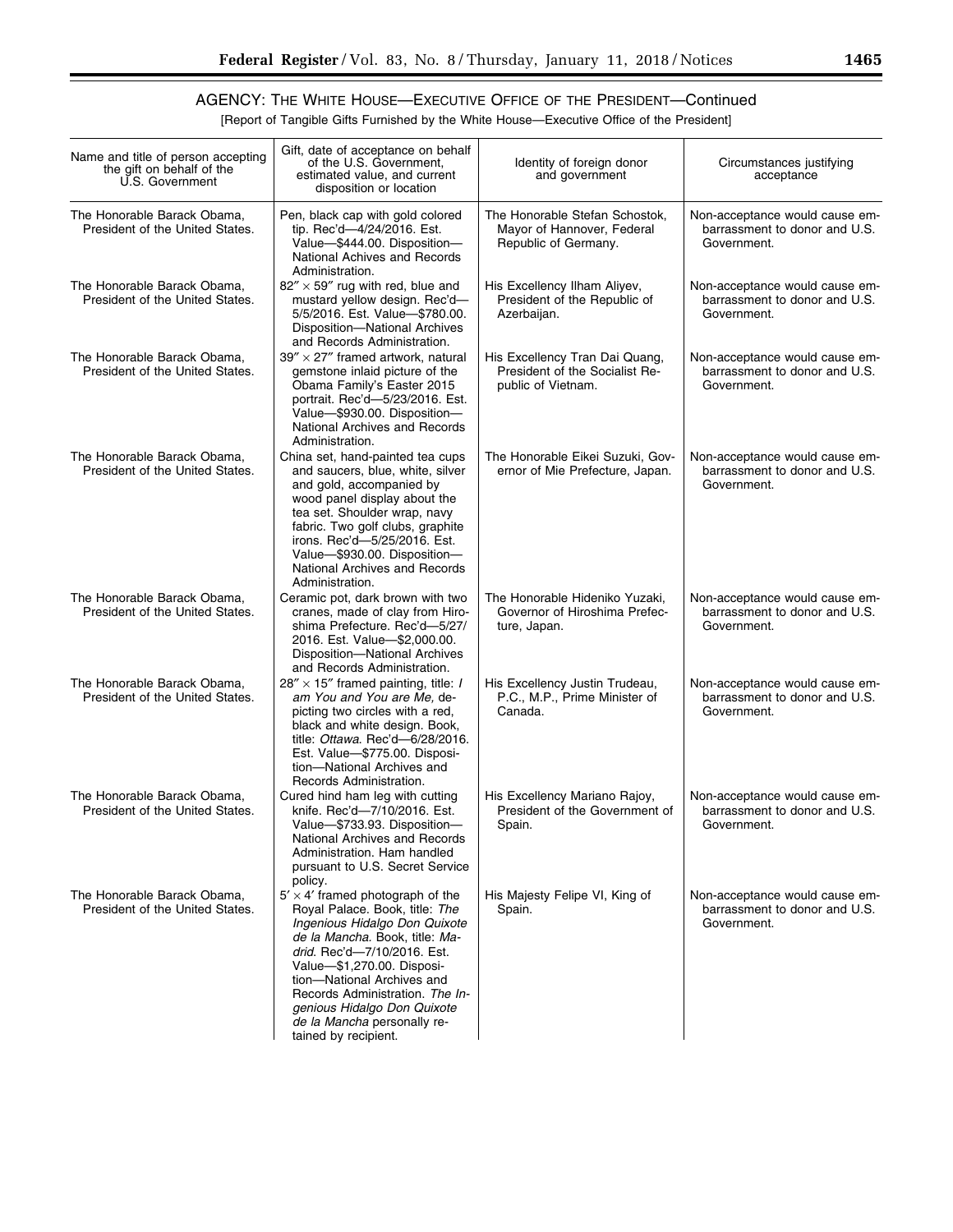[Report of Tangible Gifts Furnished by the White House—Executive Office of the President]

| Name and title of person accepting<br>the gift on behalf of the<br>U.S. Government | Gift, date of acceptance on behalf<br>of the U.S. Government,<br>estimated value, and current<br>disposition or location                                                                                                                                                                                                                                         | Identity of foreign donor<br>and government                                                            | Circumstances justifying<br>acceptance                                         |
|------------------------------------------------------------------------------------|------------------------------------------------------------------------------------------------------------------------------------------------------------------------------------------------------------------------------------------------------------------------------------------------------------------------------------------------------------------|--------------------------------------------------------------------------------------------------------|--------------------------------------------------------------------------------|
| The Honorable Barack Obama,<br>President of the United States.                     | Silver coin engraved with the<br>Great Seal of the United States.<br>Stationery set including person-<br>alized cards, a pen, and wood-<br>en storage box carved with the<br>Great Seal of the United States.<br>Rec'd-7/22/2016. Est. Value-<br>\$2,850.00. Disposition-Na-<br>tional Archives and Records<br>Administration.                                   | His Excellency Enrique Peña<br>Nieto, President of the United<br>Mexican States.                       | Non-acceptance would cause em-<br>barrassment to donor and U.S.<br>Government. |
| The Honorable Barack Obama,<br>President of the United States.                     | Seagreen celadon style vase with<br>dragon and phoenix handles<br>and wooden base. Rec'd-8/24/<br>2016. Est. Value-\$2,200.00.<br>Disposition-National Archives<br>and Records Administration.                                                                                                                                                                   | His Excellency Xi Jinping, Presi-<br>dent of the People's Republic of<br>China.                        | Non-acceptance would cause em-<br>barrassment to donor and U.S.<br>Government. |
| The Honorable Barack Obama,<br>President of the United States.                     | Wooden ceremonial paddle with<br>Polynesian carvings. Rec'd-8/<br>31/2016. Est. Value-\$440.00.<br>Disposition-National Archives<br>and Records Administration.                                                                                                                                                                                                  | His Excellency Edouard Fritch,<br>President of French Polynesia.                                       | Non-acceptance would cause em-<br>barrassment to donor and U.S.<br>Government. |
| The Honorable Barack Obama,<br>President of the United States.                     | Silver serving set with repoussé<br>metalwork designs, including a<br>large bowl and five small con-<br>tainers with lids. Rec'd-9/6/<br>2016. Est. Value-\$1,200.00.<br>Disposition-National Archives<br>and Records Administration.                                                                                                                            | His Excellency Bounnhang<br>Vorachit. President of the Lao<br>People's Democratic Republic.            | Non-acceptance would cause em-<br>barrassment to donor and U.S.<br>Government. |
| The Honorable Barack Obama,<br>President of the United States.                     | Black leather business portfolio<br>notebook. Black fine tip Sonnet<br>pen. Paper hand fan. Briefcase,<br>dark brown leather with com-<br>bination lock. Goldtone coin.<br>Laotian black tea. Rec'd-9/7/<br>2016. Est. Value-\$458.82.<br>Disposition-National Archives<br>and Records Administration.<br>Tea handled pursuant to U.S.<br>Secret Service policy. | <b>ASEAN Organizing Committee for</b><br>the Lao People's Democratic<br>Republic.                      | Non-acceptance would cause em-<br>barrassment to donor and U.S.<br>Government. |
| The Honorable Barack Obama,<br>President of the United States.                     | Silver Phinisi sailing boat<br>scuplture on a wood plinth,<br>under a glass case. Rec'd-9/8/<br>2016. Est. Value-\$380.00.<br>Disposition-National Archives<br>and Records Administration.                                                                                                                                                                       | His Excellency Joko Widodo,<br>President of the Republic of In-<br>donesia.                            | Non-acceptance would cause em-<br>barrassment to donor and U.S.<br>Government. |
| The Honorable Barack Obama,<br>President of the United States.                     | Metallic sculpture of six men car-<br>rying a boat, in Bayanihan<br>style, mounted on marble.<br>Rec'd-9/8/2016. Est. Value-<br>\$470.00. Disposition-National<br>Archives and Records Adminis-<br>tration.                                                                                                                                                      | His Excellency Rodrigo Duterte,<br>President of the Republic of the<br>Philippines.                    | Non-acceptance would cause em-<br>barrassment to donor and U.S.<br>Government. |
| The Honorable Barack Obama,<br>President of the United States.                     | 6" silver plate with wood stand.<br>Five cases of Lao Gold beer.<br>Rec'd-9/8/2016. Est. Value-<br>\$415.00. Disposition-National<br>Archives and Records Adminis-<br>tration. Beer handled pursant to<br>U.S. Secret Service policy.                                                                                                                            | His Excellency Thongloun<br>Sisoulith, Prime Minister of the<br>Lao People's Democratic Re-<br>public. | Non-acceptance would cause em-<br>barrassment to donor and U.S.<br>Government. |
| The Honorable Barack Obama,<br>President of the United States.                     | Vase, dark blue with engraved<br>swirl pattern, pink flowers,<br>green leaves and humming-<br>birds, on a wooden stand.<br>Rec'd-9/19/2016. Est. Value-<br>\$2,200.00. Disposition-Na-<br>tional Archives and Records<br>Administration.                                                                                                                         | His Excellency Li Keqiang, Pre-<br>mier of the State Council of the<br>People's Republic of China.     | Non-acceptance would cause em-<br>barrassment to donor and U.S.<br>Government. |

-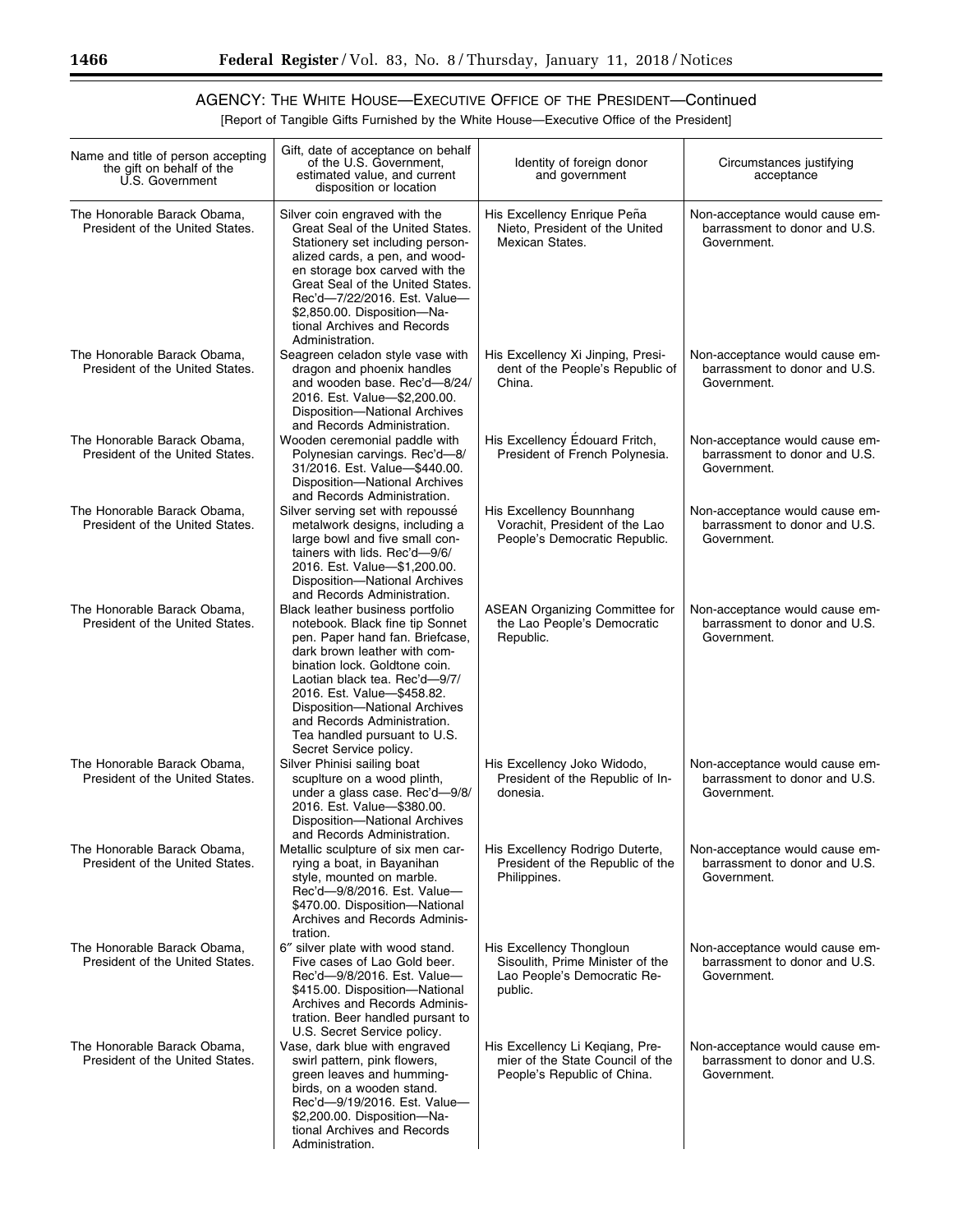▀

## AGENCY: THE WHITE HOUSE—EXECUTIVE OFFICE OF THE PRESIDENT—Continued

[Report of Tangible Gifts Furnished by the White House—Executive Office of the President]

| Name and title of person accepting<br>the gift on behalf of the<br>U.S. Government | Gift, date of acceptance on behalf<br>of the U.S. Government.<br>estimated value, and current<br>disposition or location                                                                                                                                                                                                                                                                                                                                                                                                                                                         | Identity of foreign donor<br>and government                                                             | Circumstances justifying<br>acceptance                                         |
|------------------------------------------------------------------------------------|----------------------------------------------------------------------------------------------------------------------------------------------------------------------------------------------------------------------------------------------------------------------------------------------------------------------------------------------------------------------------------------------------------------------------------------------------------------------------------------------------------------------------------------------------------------------------------|---------------------------------------------------------------------------------------------------------|--------------------------------------------------------------------------------|
| The Honorable Barack Obama,<br>President of the United States.                     | Book, title: Acuerdo Final Para la<br>Terminacion del Conflicto y la<br>Construccion de una Paz,<br>Estable y Duradera. Book set of<br>titles by Gabriel Garcia<br>Marquez. Rec'd-9/21/2016.<br>Est. Value-\$520.00. Disposi-<br>tion-National Archives and<br>Records Administration.                                                                                                                                                                                                                                                                                           | His Excellency Juan Manuel<br>Santos Calderón. President of<br>the Republic of Colombia.                | Non-acceptance would cause em-<br>barrassment to donor and U.S.<br>Government. |
| The Honorable Barack Obama,<br>President of the United States.                     | Polished silver keepsake box with<br>red-brown marble interior.<br>Rec'd-9/29/2016. Est. Value-<br>\$900.00. Disposition-National<br>Archives and Records Adminis-<br>tration.                                                                                                                                                                                                                                                                                                                                                                                                   | His Excellency General Prayut<br>Chan-o-cha, Prime Minister of<br>the Kingdom of Thailand.              | Non-acceptance would cause em-<br>barrassment to donor and U.S.<br>Government. |
| The Honorable Barack Obama,<br>President of the United States.                     | Red quilted blanket with embroi-<br>dery in blue, green, and yellow,<br>depicting human figures, plant<br>life, and nature scenes. Rec'd-<br>10/11/2016. Est. Value-<br>\$390.00. Disposition-National<br>Archives and Records Adminis-<br>tration.                                                                                                                                                                                                                                                                                                                              | Her Excellency Sheikh Hasina,<br>Hon'ble Prime Minister of the<br>People's Republic of Ban-<br>gladesh. | Non-acceptance would cause em-<br>barrassment to donor and U.S.<br>Government. |
| The Honorable Barack Obama,<br>President of the United States.                     | Silk tie, navy with red and light<br>blue dots. Four bottles of Italian<br>wine. Rec'd-10/18/2016. Est.<br>Value-\$775.33. Disposition-<br>National Archives and Records<br>Administration. Wine transferred<br>to Residence Cellar.                                                                                                                                                                                                                                                                                                                                             | His Excellency Matteo Renzi,<br>Prime Minister of the Italian Re-<br>public.                            | Non-acceptance would cause em-<br>barrassment to donor and U.S.<br>Government. |
| The Honorable Barack Obama,<br>President of the United States.                     | Keepsake box, polished metal<br>with hinged lid. $16'' \times 23''$ print<br>of a color drawing of the Presi-<br>dent's face, using phrenology,<br>including an explanation of the<br>facial features. $11'' \times 16''$ print<br>of a color drawing of the Presi-<br>dent's face, using phrenology.<br>$17'' \times 25''$ framed print of a<br>color drawing of the President's<br>face, using phrenology, includ-<br>ing explanations for the facial<br>features. Rec'd-11/15/2016.<br>Est. Value-\$465.00. Disposi-<br>tion-National Archives and<br>Records Administration. | <b>His Excellency Prokopis</b><br>Pavlopoulos, President of Hel-<br>lenic Republic.                     | Non-acceptance would cause em-<br>barrassment to donor and U.S.<br>Government. |
| The Honorable Barack Obama,<br>President of the United States.                     | Wooden Christmas pyramid com-<br>prised of five levels and figures<br>on each level, comes with tea<br>candles and paddles. Rec'd-<br>11/16/2016. Est. Value-<br>\$455.00. Disposition-National<br>Archives and Records Adminis-<br>tration.                                                                                                                                                                                                                                                                                                                                     | Her Excellency Angela Merkel,<br>Chancellor of the Federal Re-<br>public of Germany.                    | Non-acceptance would cause em-<br>barrassment to donor and U.S.<br>Government. |
| The Honorable Barack Obama,<br>President of the United States.                     | Wooden horse with polished<br>metal features, including the<br>mane, bridle, saddle, hooves<br>and tail. Gift box of Peruvian<br>food. Rec'd-11/17/2016. Est.<br>Value-\$545.47. Disposition-<br>National Archives and Records<br>Administration. Food handled<br>pursuant to U.S. Secret Service<br>policy.                                                                                                                                                                                                                                                                     | His Excellency Pedro Kuczynski,<br>President of the Republic of<br>Peru.                                | Non-acceptance would cause em-<br>barrassment to donor and U.S.<br>Government. |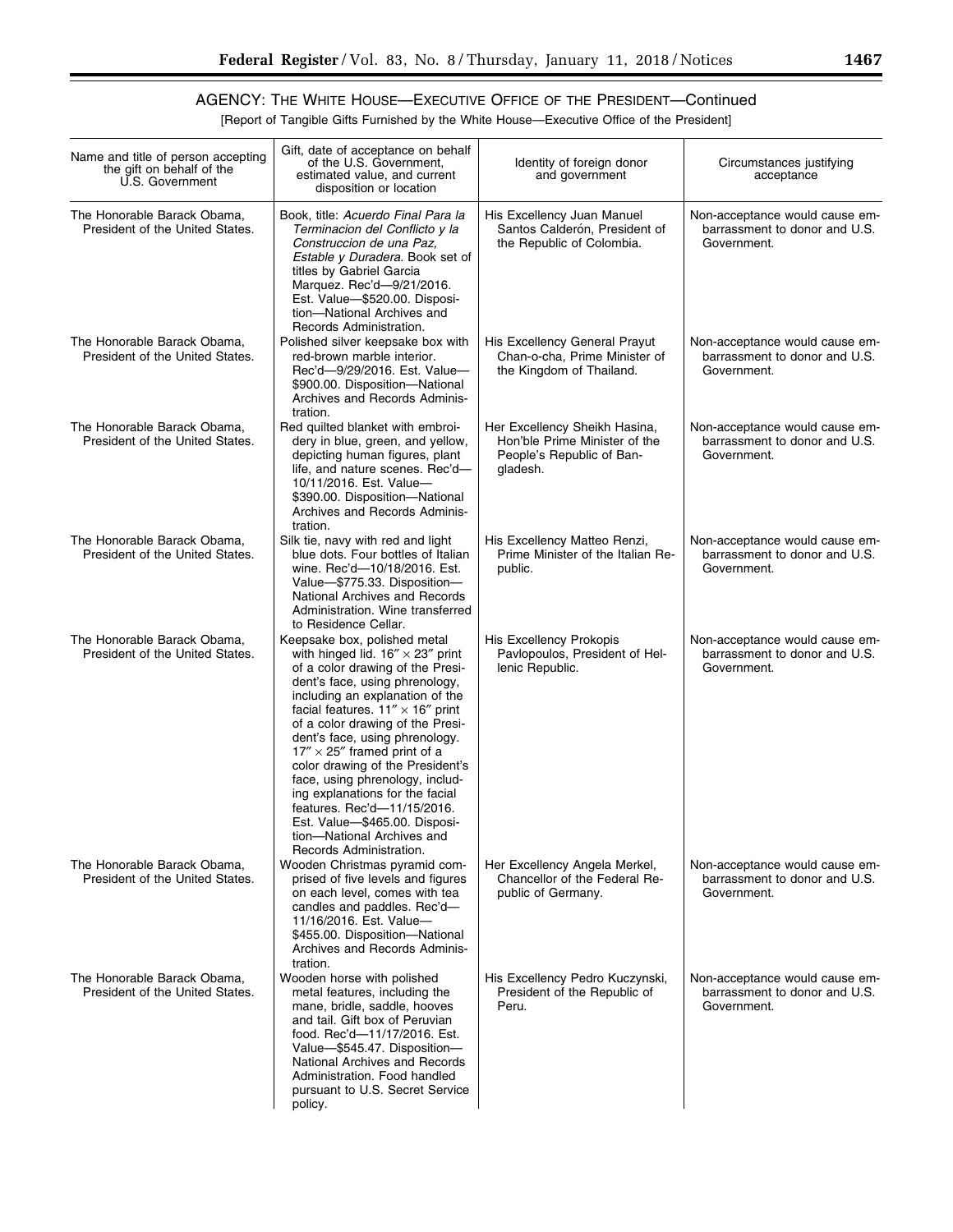[Report of Tangible Gifts Furnished by the White House—Executive Office of the President]

| Name and title of person accepting<br>the gift on behalf of the<br>U.S. Government                                             | Gift, date of acceptance on behalf<br>of the U.S. Government,<br>estimated value, and current<br>disposition or location                                                                                                                                                                                                                                                                                                                                                                                                      | Identity of foreign donor<br>and government                                                                                  | Circumstances justifying<br>acceptance                                         |
|--------------------------------------------------------------------------------------------------------------------------------|-------------------------------------------------------------------------------------------------------------------------------------------------------------------------------------------------------------------------------------------------------------------------------------------------------------------------------------------------------------------------------------------------------------------------------------------------------------------------------------------------------------------------------|------------------------------------------------------------------------------------------------------------------------------|--------------------------------------------------------------------------------|
| The Honorable Barack Obama,<br>President of the United States.                                                                 | Book, title: Sinatra, Glass cham-<br>pagne bucket and silver stand.<br>Picture frame, silver, with tex-<br>tured edges. Card and dice<br>game set in wooden box.<br>Wooden keepsake box with<br>Susan B. Anthony quote en-<br>graved on top and felt interior.<br>Metal lapel pin in shape of a<br>pennant. Three-wick candle in<br>brown wooden candle holder.<br>Book, title: Taste and Tech-<br><i>nique.</i> Rec'd-12/1/2016. Est.<br>Value-\$2,734.96. Disposi-<br>tion-National Archives and<br>Records Administration. | His Majesty Sultan Haji Hassanal<br>Bolkiah Mu'izzaddin<br>Waddaulah, Sultan and Yang<br>Di-Pertuan of Brunei<br>Darussalam. | Non-acceptance would cause em-<br>barrassment to donor and U.S.<br>Government. |
| The Honorable Barack Obama,<br>President of the United States.                                                                 | Cufflinks, 4 white pearls on pol-<br>ished silver. Rec'd-12/27/<br>2016. Est. Value-\$2,850.00.<br>Disposition-National Archives<br>and Records Administration.                                                                                                                                                                                                                                                                                                                                                               | His Excellency Shinzo Abe, Prime<br>Minister of Japan.                                                                       | Non-acceptance would cause em-<br>barrassment to donor and U.S.<br>Government. |
| The Honorable Barack Obama,<br>President of the United States.                                                                 | Two cases of Algerian wine. Two<br>cases of Algerian dates.<br>Rec'd-12/29/2016. Est.<br>Value-\$951.56. Disposition-<br>Handled pursuant to U.S. Se-<br>cret Service policy.                                                                                                                                                                                                                                                                                                                                                 | His Excellency Abdelaziz<br>Bouteflika. President of the<br>Democratic Republic of Algeria.                                  | Non-acceptance would cause em-<br>barrassment to donor and U.S.<br>Government. |
| The Honorable Barack Obama,<br>President of the United States,<br>and Mrs. Michelle Obama, First<br>Lady of the United States. | Circular tray depicting three Egyp-<br>tian women playing musical in-<br>struments under the sun.<br>Rec'd-2/12/2016. Est. Value-<br>\$550.00. Disposition-National<br>Archives and Records Adminis-<br>tration.                                                                                                                                                                                                                                                                                                              | His Excellency Abdel Fattah Al-<br>Sisi, President of the Arab Re-<br>public of Egypt.                                       | Non-acceptance would cause em-<br>barrassment to donor and U.S.<br>Government. |
| The Honorable Barack Obama,<br>President of the United States,<br>and Mrs. Michelle Obama, First<br>Lady of the United States. | Purse made of silver in intricate<br>floral design, with handle. Silver<br>bowl in thistle shape with floral<br>and Buddha decoration. Silver<br>bowl embossed with floral pat-<br>tern with pointed lid. Rec'd-2/<br>15/2016. Est. Value-<br>\$4,200.00. Disposition-Na-<br>tional Archives and Records<br>Administration.                                                                                                                                                                                                   | His Excellency U Nyan Tun, Vice<br>President of the Republic of the<br>Union of Myanmar.                                     | Non-acceptance would cause em-<br>barrassment to donor and U.S.<br>Government. |
| The Honorable Barack Obama,<br>President of the United States,<br>and Mrs. Michelle Obama, First<br>Lady of the United States. | Framed inscribed photograph of<br>President Niinisto and his<br>spouse. Smart watch, copper<br>and black metal. Lamp, white<br>glass in hour-glass shape.<br>Rec'd-5/12/2016. Est. Value-<br>\$2,077.49. Disposition-Na-<br>tional Archives and Records<br>Administration.                                                                                                                                                                                                                                                    | His Excellency Sauli Niinistö,<br>President of the Republic of<br>Finland.                                                   | Non-acceptance would cause em-<br>barrassment to donor and U.S.<br>Government. |
| The Honorable Barack Obama,<br>President of the United States.<br>and Mrs. Michelle Obama. First<br>Lady of the United States. | Book, title: The Complete Sagas<br>of Icelanders. Book, title: Be-<br>hind the Mountains. Book, title:<br>Last Days of the Arctic. Rec'd-<br>5/12/2016. Est. Value-<br>\$984.90. Disposition-National<br>Archives and Records Adminis-<br>tration.                                                                                                                                                                                                                                                                            | His Excellency Sigmundur David<br>Gunnlaugsson, Prime Minister<br>of the Republic of Iceland.                                | Non-acceptance would cause em-<br>barrassment to donor and U.S.<br>Government. |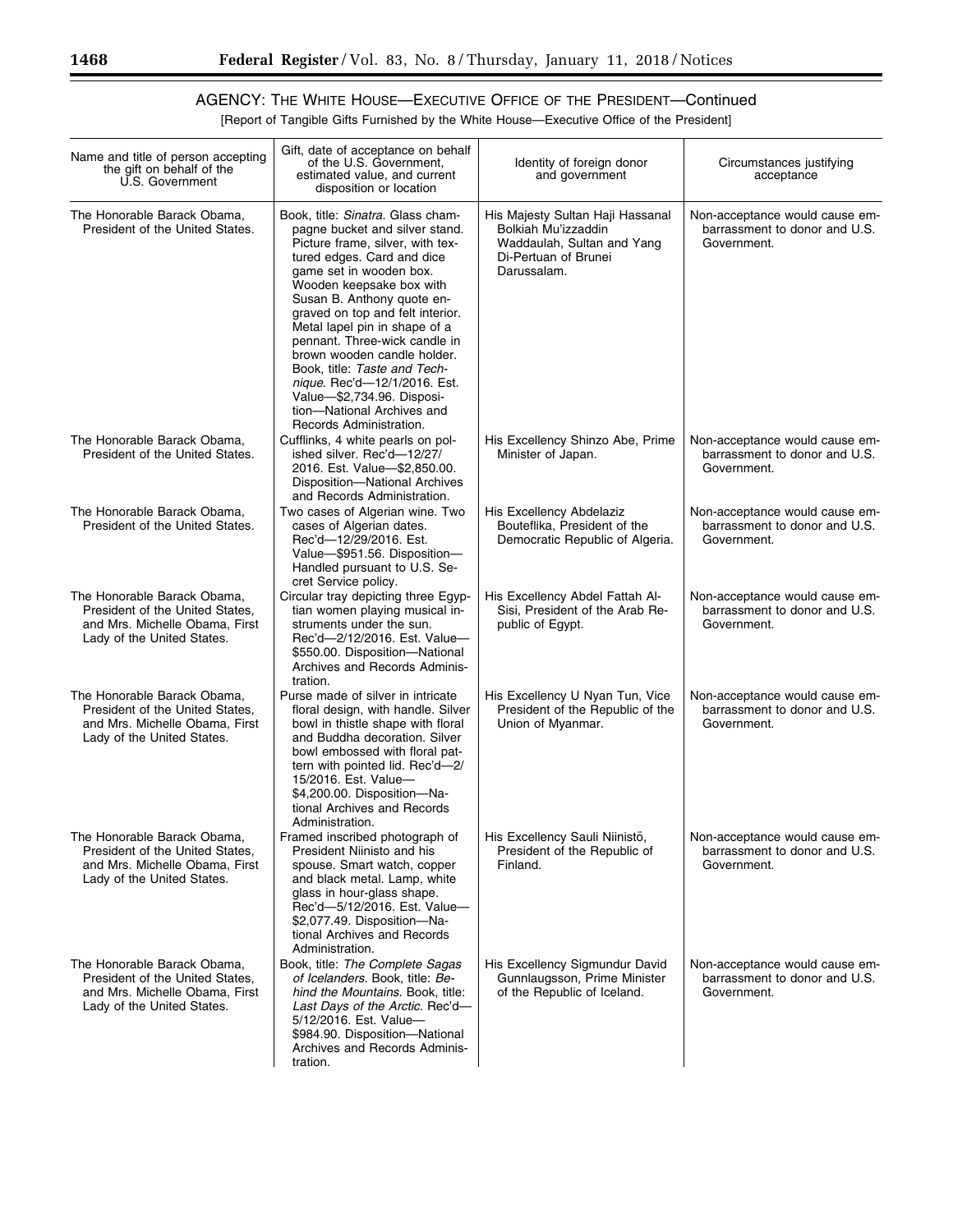▀

# AGENCY: THE WHITE HOUSE—EXECUTIVE OFFICE OF THE PRESIDENT—Continued

[Report of Tangible Gifts Furnished by the White House—Executive Office of the President]

| Name and title of person accepting<br>the gift on behalf of the<br>U.S. Government                                             | Gift, date of acceptance on behalf<br>of the U.S. Government,<br>estimated value, and current<br>disposition or location                                                                                                                                                                                                                                                                                                                                                                                                                        | Identity of foreign donor<br>and government                                                                                        | Circumstances justifying<br>acceptance                                         |
|--------------------------------------------------------------------------------------------------------------------------------|-------------------------------------------------------------------------------------------------------------------------------------------------------------------------------------------------------------------------------------------------------------------------------------------------------------------------------------------------------------------------------------------------------------------------------------------------------------------------------------------------------------------------------------------------|------------------------------------------------------------------------------------------------------------------------------------|--------------------------------------------------------------------------------|
| The Honorable Barack Obama,<br>President of the United States,<br>and Mrs. Michelle Obama, First<br>Lady of the United States. | Brooch, gold circle with floral pat-<br>tern and gemstones. $22'' \times 15''$<br>framed watercolor painting of<br>Balestier Road scene. Drawing,<br>title: "Gardens by the Bay", in<br>gold marker. Coffee set with<br>mugs and espresso cups.<br>Dendrobium Barack and<br>Michelle Obama, hybrid orchid<br>with garden plaque and infor-<br>mation booklet. Scarf in Aqua<br>Peranakan style, featuring hy-<br>brid orchid design. Rec'd-8/1/<br>2016. Est. Value-\$5,353.78.<br>Disposition-National Archives<br>and Records Administration. | His Excellency Lee Hsien Loong,<br>Prime Minister of the Republic<br>of Singapore.                                                 | Non-acceptance would cause em-<br>barrassment to donor and U.S.<br>Government. |
| The Honorable Barack Obama,<br>President of the United States,<br>and Mrs. Michelle Obama, First<br>Lady of the United States. | Navy silk tie with light blue flower<br>pattern. Silver jewelry inspired<br>by Azerbaijani rug design, in-<br>cluding ring and earrings.<br>Rec'd-12/16/2016. Est.<br>Value-\$380.00. Disposition-<br>National Archives and Records<br>Administration.                                                                                                                                                                                                                                                                                          | His Excellency Elin Suleymanov,<br>Ambassador of the Republic of<br>Azerbaijan to the United States.                               | Non-acceptance would cause em-<br>barrassment to donor and U.S.<br>Government. |
| Mrs. Michelle Obama, First Lady of<br>the United States.                                                                       | Gift basket with flowers and choc-<br>olate. Rec'd-1/19/2016. Est.<br>Value-\$2,773.00. Disposi-<br>tion-Perishable items handled<br>pursuant to U.S. Secret Service<br>policy.                                                                                                                                                                                                                                                                                                                                                                 | His Majesty Mohammed VI, King<br>of Morocco.                                                                                       | Non-acceptance would cause em-<br>barrassment to donor and U.S.<br>Government. |
| Mrs. Michelle Obama, First Lady of<br>the United States.                                                                       | Oval serving bowl made from al-<br>bacore shells with silver trim<br>and gemstones. Wooden stor-<br>age box with red, maroon, and<br>gold-colored designs and cloth<br>interior. Lace table runner.<br>Rec'd-2/15/2016. Est. Value-<br>\$1,595.00. Disposition-Na-<br>tional Archives and Records<br>Administration.                                                                                                                                                                                                                            | His Excellency Joko Widodo,<br>President of the Republic of In-<br>donesia.                                                        | Non-acceptance would cause em-<br>barrassment to donor and U.S.<br>Government. |
| Mrs. Michelle Obama, First Lady of<br>the United States.                                                                       | Cape, navy wool blended cash-<br>mere, handstitched with floral<br>designs. Rec'd-3/10/2016. Est.<br>Value-\$490.00. Disposition-<br>National Archives and Records<br>Administration.                                                                                                                                                                                                                                                                                                                                                           | His Excellency Justin Trudeau,<br>P.C., M.P., Prime Minister of<br>Canada.                                                         | Non-acceptance would cause em-<br>barrassment to donor and U.S.<br>Government. |
| Mrs. Michelle Obama, First Lady of<br>the United States.                                                                       | Silver ring with gold studs, fac-<br>eted by emerald and diamond.<br>Irish food gift basket. Rec'd-3/<br>14/2016. Est. Value-\$548.75.<br>Disposition-National Archives<br>and Records Administration.<br>Perishable items handled pur-<br>suant to U.S. Secret Service<br>policy.                                                                                                                                                                                                                                                              | His Excellency Enda Kenny,<br>Prime Minister of Ireland.                                                                           | Non-acceptance would cause em-<br>barrassment to donor and U.S.<br>Government. |
| Mrs. Michelle Obama, First Lady of<br>the United States.                                                                       | Large ceramic plate with a draw-<br>ing by renowned Cuban artist.<br>White linen dress. Rec'd-3/21/<br>2016. Est. Value-\$1,190.00.<br>Disposition-National Archives<br>and Records Administration.                                                                                                                                                                                                                                                                                                                                             | His Excellency Raúl Castro Ruz,<br>President of the Council of<br>State and the Council of Min-<br>isters of the Republic of Cuba. | Non-acceptance would cause em-<br>barrassment to donor and U.S.<br>Government. |
| Mrs. Michelle Obama, First Lady of<br>the United States.                                                                       | Silver bracelet. Shawl in varying<br>shades of tan with fringes on all<br>edges. Rec'd-3/23/2016. Est.<br>Value-\$495.00. Disposition-<br>National Archives and Records<br>Administration.                                                                                                                                                                                                                                                                                                                                                      | Mrs. Juliana Awada, First Lady of<br>the Argentine Republic.                                                                       | Non-acceptance would cause em-<br>barrassment to donor and U.S.<br>Government. |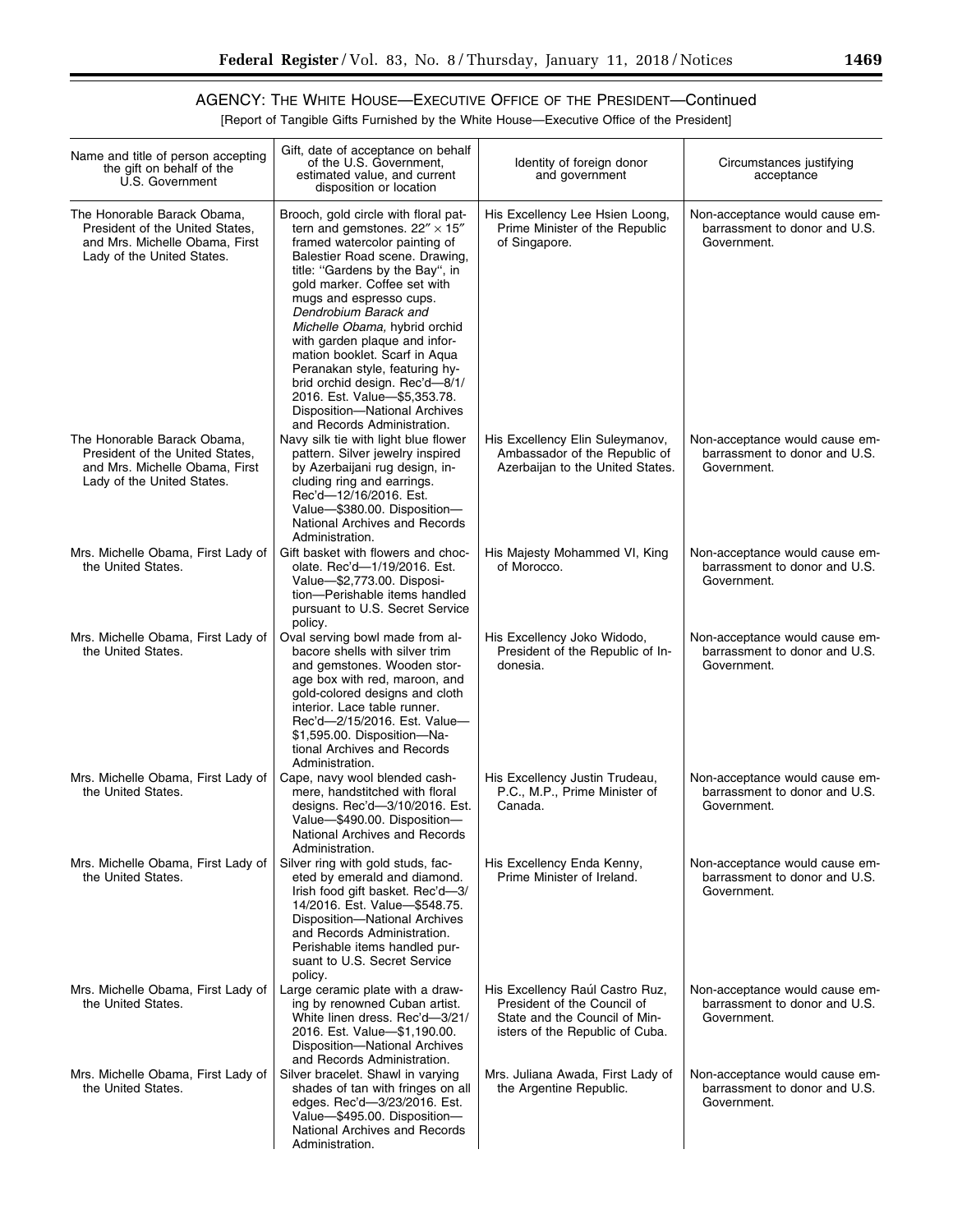[Report of Tangible Gifts Furnished by the White House—Executive Office of the President]

| Name and title of person accepting<br>the gift on behalf of the<br>U.S. Government | Gift, date of acceptance on behalf<br>of the U.S. Government,<br>estimated value, and current<br>disposition or location                                                                                                                                                                                                                                                                                                                                                                        | Identity of foreign donor<br>and government                                                                                                | Circumstances justifying<br>acceptance                                         |
|------------------------------------------------------------------------------------|-------------------------------------------------------------------------------------------------------------------------------------------------------------------------------------------------------------------------------------------------------------------------------------------------------------------------------------------------------------------------------------------------------------------------------------------------------------------------------------------------|--------------------------------------------------------------------------------------------------------------------------------------------|--------------------------------------------------------------------------------|
| Mrs. Michelle Obama, First Lady of<br>the United States.                           | Fountain pen, black composite<br>with golden finish details, the<br>initials "M.O." carved into the<br>clip. Rec'd-4/4/2016. Est.<br>Value-\$720.00. Disposition-<br>National Archives and Records<br>Administration.                                                                                                                                                                                                                                                                           | The Honorable George<br>Hatzimarkos, Governor of the<br>South Aegean Region, Hellenic<br>Republic.                                         | Non-acceptance would cause em-<br>barrassment to donor and U.S.<br>Government. |
| Mrs. Michelle Obama, First Lady of<br>the United States.                           | Jewelry set including a green sil-<br>ver pearl necklace with pendant<br>and a pair of carved pearl<br>earrings with diamonds. Two<br>lacquer keepsake boxes with<br>painted pink lotus blossom.<br>Dress, steel-grey with beaded<br>and painted lotus. Scarf, sea-<br>foam green with painted lotus.<br>High-waisted pants, cream<br>color. Scarf, red silk with yellow<br>beads. Rec'd-5/25/2016. Est.<br>Value-\$9,845.00. Disposi-<br>tion-National Archives and<br>Records Administration. | Mr. Nguyen Vu Tu, Director Gen-<br>eral, Department of External<br>Relations, Ho Chi Minh City,<br>Socialist Republic of Vietnam.          | Non-acceptance would cause em-<br>barrassment to donor and U.S.<br>Government. |
| Mrs. Michelle Obama, First Lady of<br>the United States.                           | Large quilt with yellow and blue<br>striped pattern and African con-<br>tinent in the center. Red and<br>blue striped wicker basket.<br>Rec'd-6/27/2016. Est. Value-<br>\$735.00. Disposition-National<br>Archives and Records Adminis-<br>tration.                                                                                                                                                                                                                                             | Her Excellency Ellen Johnson<br>Sirleaf, President of the Repub-<br>lic of Liberia.                                                        | Non-acceptance would cause em-<br>barrassment to donor and U.S.<br>Government. |
| Mrs. Michelle Obama, First Lady of<br>the United States.                           | Two crystal bottles, one green<br>and one clear, decorated by a<br>small etching of a motif from<br>Hieronymus Bosch's triptych<br>"The Garden of Earthly De-<br>lights". Book, title: Bosch<br>Museo Nacional Del Prado. Gift<br>basket of vegetables from the<br>Royal House Garden. Rec'd-<br>6/28/2016. Est. Value-<br>\$399.99. Disposition-National<br>Archives and Records Adminis-<br>tration. Perishable items han-<br>dled pursuant to U.S. Secret<br>Service policy.                 | His Excellency Xi Jinping, Presi-<br>dent of the People's Republic of<br>China.                                                            | Non-acceptance would cause em-<br>barrassment to donor and U.S.<br>Government. |
| Mrs. Michelle Obama, First Lady of<br>the United States.                           | Slipper wallet, black leather and<br>plastic with ring design. Hand-<br>bag, black leather and plastic<br>with ring design. Rec'd-8/10/<br>2016. Est. Value-\$511.36.<br>Disposition-National Archives<br>and Records Administration.                                                                                                                                                                                                                                                           | Mr. Rodger Cuzner, Member of<br>Parliament, House of Com-<br>mons, Canada.                                                                 | Non-acceptance would cause em-<br>barrassment to donor and U.S.<br>Government. |
| Mrs. Michelle Obama, First Lady of<br>the United States.                           | Tapestry and matching cushion<br>cases, made of silk and depict-<br>ing scenes from ancient China,<br>comes in red silk container.<br>Rec'd-8/26/2016. Est. Value-<br>\$470.00. Disposition-National<br>Archives and Records Adminis-<br>tration.                                                                                                                                                                                                                                               | Madam Peng Liyuan, First Lady<br>of the People's Republic of<br>China.                                                                     | Non-acceptance would cause em-<br>barrassment to donor and U.S.<br>Government. |
| Mrs. Michelle Obama, First Lady of<br>the United States.                           | Silver chalice with lid, repoussé<br>metalwork of intricate flower de-<br>sign. Rec'd-9/4/2016. Est.<br>Value-\$1,100.00. Disposi-<br>tion-National Archives and<br>Records Administration.                                                                                                                                                                                                                                                                                                     | Her Excellency Daw Aung San<br>Suu Kyi, State Counsellor and<br>Minister of Foreign Affairs of<br>the Republic of the Union of<br>Myanmar. | Non-acceptance would cause em-<br>barrassment to donor and U.S.<br>Government. |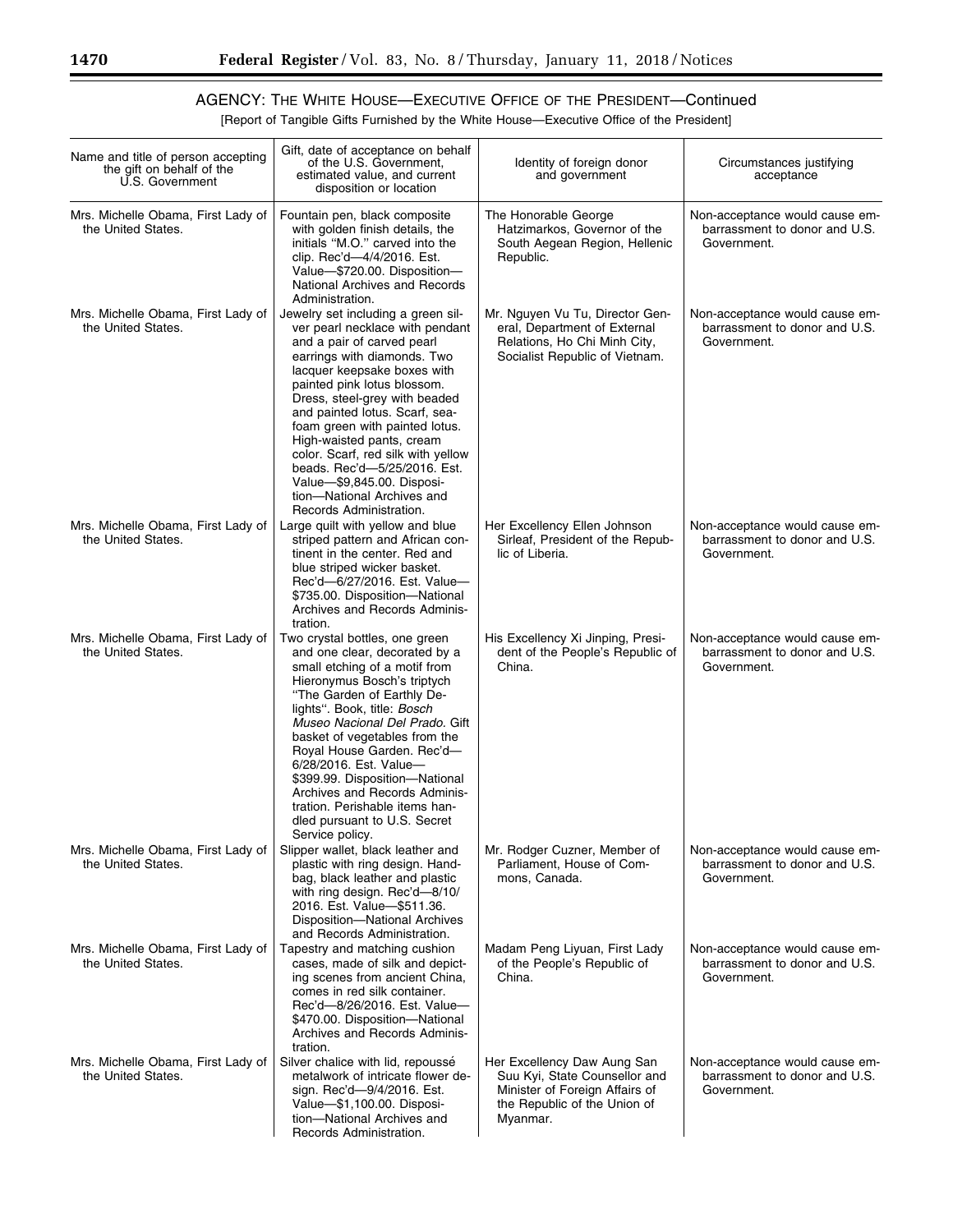| Name and title of person accepting<br>the gift on behalf of the<br>U.S. Government | Gift, date of acceptance on behalf<br>of the U.S. Government.<br>estimated value, and current<br>disposition or location                                                                                                                                                                                                                                                                                      | Identity of foreign donor<br>and government                                                                                        | Circumstances justifying<br>acceptance                                         |
|------------------------------------------------------------------------------------|---------------------------------------------------------------------------------------------------------------------------------------------------------------------------------------------------------------------------------------------------------------------------------------------------------------------------------------------------------------------------------------------------------------|------------------------------------------------------------------------------------------------------------------------------------|--------------------------------------------------------------------------------|
| Mrs. Michelle Obama, First Lady of<br>the United States.                           | Shoulder wrap, yellow and blue<br>checker pattern. Real wax block<br>print, turquoise, brown, green,<br>and white designs. Real wax<br>block print, turquoise, brown,<br>purple, and white designs.<br>Book, title: Touching Lives.<br>Rec'd-9/19/2016. Est. Value-<br>\$386.00. Disposition-National<br>Archives and Records Adminis-<br>tration.                                                            | Mrs. Lordina Mahama, Spouse of<br>the President of Ghana.                                                                          | Non-acceptance would cause em-<br>barrassment to donor and U.S.<br>Government. |
| Mrs. Michelle Obama, First Lady of<br>the United States.                           | Bangle, gold-plated with three<br>rows of a swirl design. Earrings,<br>gold-plated brass that clip on,<br>with plastic floral accents.<br>Earrings, black clip-on with<br>crystal accents and tassels.<br>Earrings, gold-plated brass that<br>clip on, with black crystal ac-<br>cents and tassels. Rec'd-9/19/<br>2016. Est. Value-\$911.00.<br>Disposition-National Archives<br>and Records Administration. | Mrs. María Clemencia Rodríguez<br>de Santos, Spouse of the Presi-<br>dent of the Republic of Colom-<br>bia.                        | Non-acceptance would cause em-<br>barrassment to donor and U.S.<br>Government. |
| Mrs. Michelle Obama, First Lady of<br>the United States.                           | Clutch, pink-red with small dots<br>and shoulder strap. Silk scarf,<br>purple Kahari pattern. Rec'd-<br>9/19/2016. Est. Value-<br>\$377.00. Disposition-National<br>Archives and Records Adminis-<br>tration.                                                                                                                                                                                                 | Mrs. Monica Geingos, First Lady<br>of the Republic of Namibia.                                                                     | Non-acceptance would cause em-<br>barrassment to donor and U.S.<br>Government. |
| Mrs. Michelle Obama, First Lady of<br>the United States.                           | Polished silver keepsake box with<br>red-brown marble interior.<br>Rec'd-9/29/2016. Est. Value-<br>\$900.00. Disposition-National<br>Archives and Records Adminis-<br>tration.                                                                                                                                                                                                                                | His Excellency General Prayut<br>Chan-o-cha, Prime Minister of<br>the Kingdom of Thailand.                                         | Non-acceptance would cause em-<br>barrassment to donor and U.S.<br>Government. |
| Mrs. Michelle Obama, First Lady of<br>the United States.                           | Jewelry box, polished wood with<br>suede interior. Scarf, blue with<br>images of golden pocket watch-<br>es. Book, title: Florence. Book,<br>title: Ti Amo Italia. Rec'd-10/<br>17/2016. Est. Value-\$480.00.<br>Disposition-National Archives<br>and Records Administration.                                                                                                                                 | Mrs. Agnese Landini, Spouse of<br>the Prime Minister of the Italian<br>Republic.                                                   | Non-acceptance would cause em-<br>barrassment to donor and U.S.<br>Government. |
| Mrs. Michelle Obama, First Lady of<br>the United States.                           | Cashmere blanket and sweater.<br>Two fashion company maga-<br>zines. Rec'd-11/14/2016. Est.<br>Value-\$1,165.96. Disposi-<br>tion-National Archives and<br>Records Administration.                                                                                                                                                                                                                            | Mrs. Bronagh Key, Spouse of the<br>Prime Minister of New Zealand.                                                                  | Non-acceptance would cause em-<br>barrassment to donor and U.S.<br>Government. |
|                                                                                    | Two linen dresses. Two 28" $\times$ 15"<br>prints of a female face on dis-<br>tressed paper. Cuban music<br>collection on CD. Rec'd-3/21/<br>2016. Est. Value-\$1,164.78.<br>Disposition-National Archives                                                                                                                                                                                                    | His Excellency Raúl Castro Ruz,<br>President of the Council of<br>State and the Council of Min-<br>isters of the Republic of Cuba. | Non-acceptance would cause em-<br>barrassment to donor and U.S.<br>Government. |
|                                                                                    | and Records Administration.<br>Two Argentina National Football<br>Team jerseys signed by Lionel<br>Messi. Rec'd-4/1/2016. Est.<br>Value-\$1,700.00. Disposi-<br>tion-National Archives and<br>Records Administration.                                                                                                                                                                                         | His Excellency Mauricio Macri,<br>President of the Argentine Re-<br>public.                                                        | Non-acceptance would cause em-<br>barrassment to donor and U.S.<br>Government. |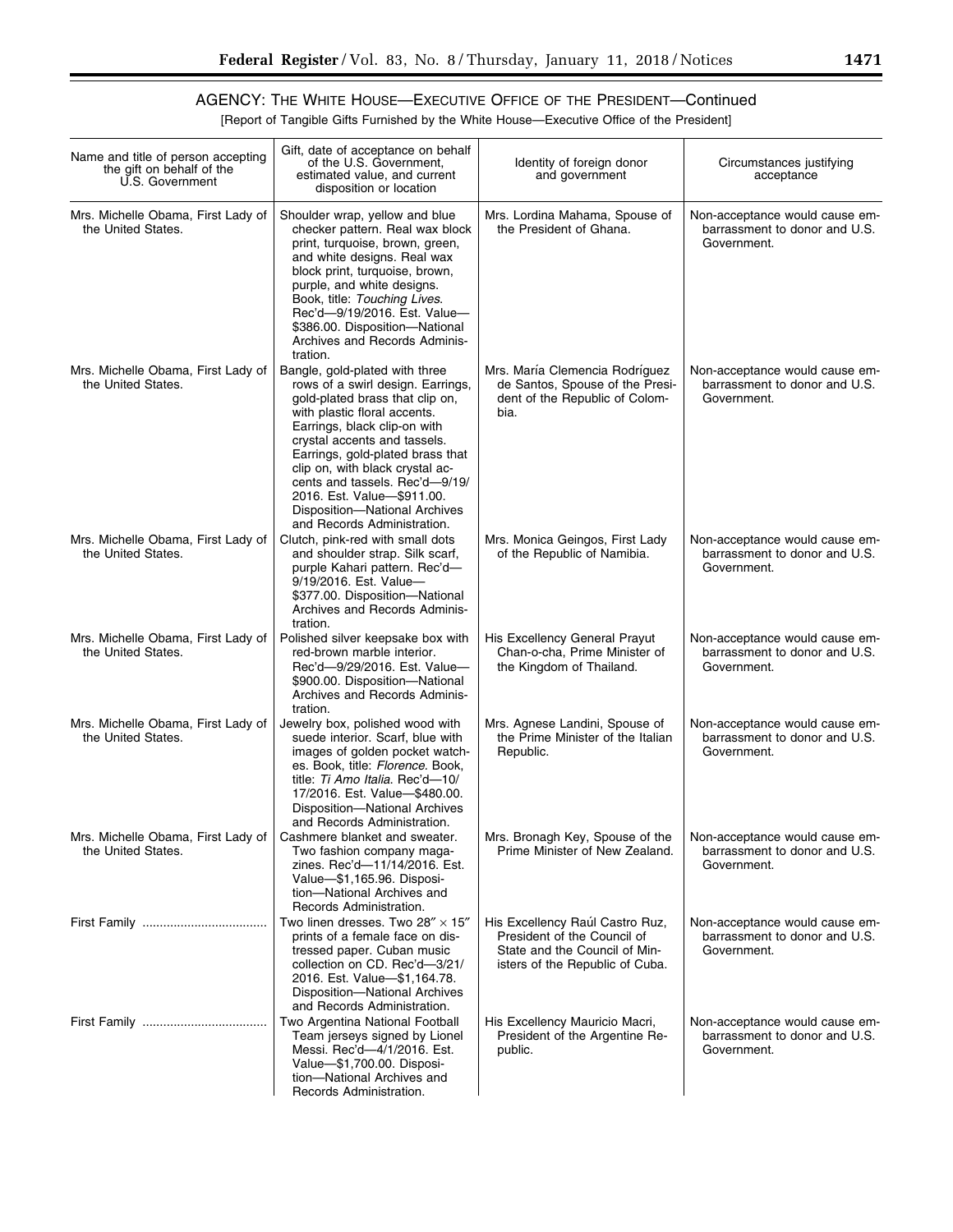[Report of Tangible Gifts Furnished by the White House—Executive Office of the President]

| Name and title of person accepting<br>the gift on behalf of the<br>U.S. Government | Gift, date of acceptance on behalf<br>of the U.S. Government,<br>estimated value, and current<br>disposition or location                                                                                                                                                                                                                                            | Identity of foreign donor<br>and government                                                                                     | Circumstances justifying<br>acceptance                                         |
|------------------------------------------------------------------------------------|---------------------------------------------------------------------------------------------------------------------------------------------------------------------------------------------------------------------------------------------------------------------------------------------------------------------------------------------------------------------|---------------------------------------------------------------------------------------------------------------------------------|--------------------------------------------------------------------------------|
|                                                                                    | Two sets of makeup brushes.<br>Rec'd-5/27/2016. Est. Value-<br>\$772.36. Disposition-National<br>Archives and Records Adminis-<br>tration.                                                                                                                                                                                                                          | The Honorable Hiroshi Mimura,<br>Mayor of Kumano, Hiroshima<br>Prefecture, Japan.                                               | Non-acceptance would cause em-<br>barrassment to donor and U.S.<br>Government. |
|                                                                                    | Brooch, gold-plated ornate flower<br>with diamonds and rubies. Gold<br>clutch with an intricate design<br>and clasp with diamonds and<br>emeralds. Three-tier silver dia-<br>mond earrings. Gold teardrop<br>earrings with diamonds and<br>emeralds. Rec'd-6/27/2016.<br>Est. Value-\$101,200.00. Dis-<br>position-National Archives and<br>Records Administration. | His Majesty Mohammed VI, King<br>of Morocco.                                                                                    | Non-acceptance would cause em-<br>barrassment to donor and U.S.<br>Government. |
|                                                                                    | Split cowhide bag with gold metal-<br>lic strap and multi-chain<br>pompom. Brown oval-shaped<br>calfskin bag with gold chain<br>strap and leather pompom.<br>Rec'd-7/28/2016. Est. Value-<br>\$610.00. Disposition-National<br>Archives and Records Adminis-<br>tration.                                                                                            | His Majesty Felipe VI, King of<br>Spain.                                                                                        | Non-acceptance would cause em-<br>barrassment to donor and U.S.<br>Government. |
| White House Staff Member, Ben<br>Rhodes.                                           | Ten cigars. Silver jewlery set with<br>purple gemstones, including<br>earrings and necklace. Music<br>CD. Rec'd-2/8/2016. Est.<br>Value-\$670.00. Disposition-<br><b>Transferred to General Services</b><br>Administration. Cigars handled<br>pursuant to U.S. Secret Service<br>policy.                                                                            | Government of the Republic of<br>Cuba.                                                                                          | Non-acceptance would cause em-<br>barrassment to donor and U.S.<br>Government. |
| White House Staff Member, Casey<br>Mace.                                           | Black pen/pencil with gold tone<br>palace on the top. Book, title:<br>His Majesty Sultan Haji<br>Hassanal Bolkiah Mu'izzaddin<br>Waddaulah-Sultan and Yang<br>Di-Pertuan of Brunei<br>Darussalam. Rec'd-2/15/2016.<br>Est. Value-\$450.00. Disposi-<br>tion-Transferred to General<br>Services Administration.                                                      | His Majesty Sultan Haji Hassanal<br>Bolkiah Mu'izzaddin<br>Waddaulah, Sultan and Yang<br>Di-Pertuan of Brunei<br>Darussalam.    | Non-acceptance would cause em-<br>barrassment to donor and U.S.<br>Government. |
| White House Staff Member, Daniel<br>Kritenbrink.                                   | Black pen/pencil with gold tone<br>palace on the top. Book, title:<br>His Majesty Sultan Haji<br>Hassanal Bolkiah Mu'izzaddin<br>Waddaulah-Sultan and Yang<br>Di-Pertuan of Brunei<br>Darussalam. Rec'd-2/15/2016.<br>Est. Value-\$450.00. Disposi-<br>tion-Transferred to General<br>Services Administration.                                                      | His Majesty Sultan Haji Hassanal<br>Bolkiah Mu'izzaddin<br>Waddaulah, Sultan and Yang<br>Di-Pertuan of Brunei<br>Darussalam.    | Non-acceptance would cause em-<br>barrassment to donor and U.S.<br>Government. |
| White House Staff Member, Ben<br>Rhodes.                                           | Statue of two oryx, painted gold,<br>on a green marble base.<br>Rec'd-4/20/2016. Est. Value-<br>\$2,400.00. Disposition-Trans-<br>ferred to General Services Ad-<br>ministration.                                                                                                                                                                                   | His Majesty King Salman bin<br>Abdulaziz Al Saud, Custodian<br>of the Two Holy Mosques, King<br>of the Kingdom of Saudi Arabia. | Non-acceptance would cause em-<br>barrassment to donor and U.S.<br>Government. |
| White House Staff Member, Jeff<br>Prescott.                                        | Statue of gold tone palm trees<br>and two camels on a green<br>marble base. Rec'd-4/20/<br>2016. Est. Value-\$2,100.00.<br>Disposition-Transferred to<br>General Services Administration.                                                                                                                                                                           | His Majesty King Salman bin<br>Abdulaziz Al Saud, Custodian<br>of the Two Holy Mosques, King<br>of the Kingdom of Saudi Arabia. | Non-acceptance would cause em-<br>barrassment to donor and U.S.<br>Government. |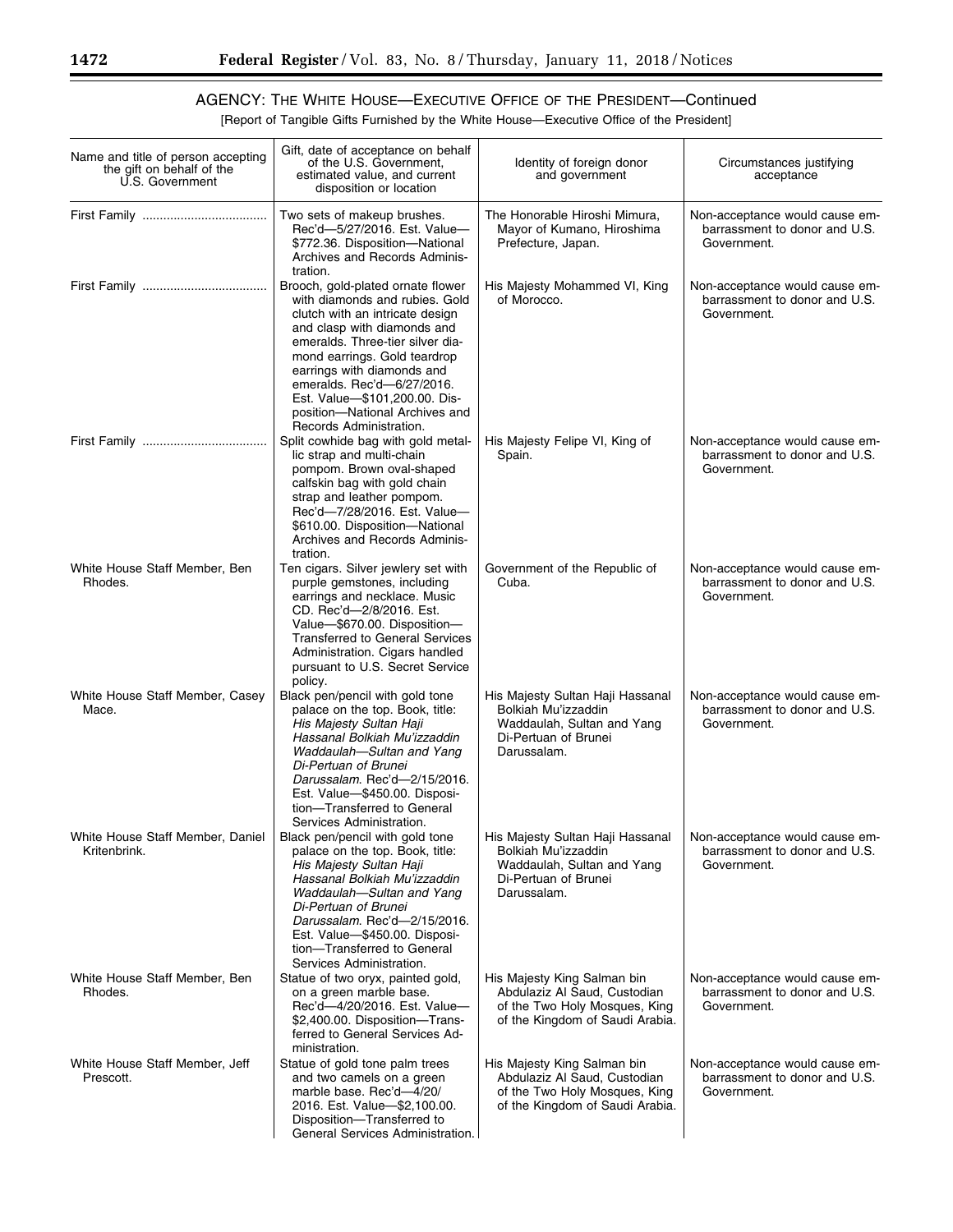÷.

#### AGENCY: THE WHITE HOUSE—EXECUTIVE OFFICE OF THE PRESIDENT—Continued [Report of Tangible Gifts Furnished by the White House—Executive Office of the President]

| Name and title of person accepting<br>the gift on behalf of the<br>U.S. Government | Gift, date of acceptance on behalf<br>of the U.S. Government.<br>estimated value, and current<br>disposition or location                                                                                                                                                                                                                                            | Identity of foreign donor<br>and government                                                                                         | Circumstances justifying<br>acceptance                                         |
|------------------------------------------------------------------------------------|---------------------------------------------------------------------------------------------------------------------------------------------------------------------------------------------------------------------------------------------------------------------------------------------------------------------------------------------------------------------|-------------------------------------------------------------------------------------------------------------------------------------|--------------------------------------------------------------------------------|
| White House Staff Member, Lisa<br>Monaco.                                          | Oud (fragrance) holder in chalice<br>shape with decorative gold tone<br>plating and stones. Rec'd-4/<br>20/2016. Est. Value-\$950.00.<br>Disposition-Transferred to<br>General Services Administration.                                                                                                                                                             | His Royal Highness Salman bin<br>Abd al-Aziz Al Saud, Custodian<br>of the Two Holy Mosques, King<br>of the Kingdom of Saudi Arabia. | Non-acceptance would cause em-<br>barrassment to donor and U.S.<br>Government. |
| White House Staff Member, Sean<br>Misko.                                           | Sculpture of oryx sitting under a<br>palm tree, painted in gold, on<br>green marble. Rec'd-4/20/<br>2016. Est. Value-\$3,000.00.<br>Disposition-Transferred to<br>General Services Administration.                                                                                                                                                                  | His Majesty King Salman bin<br>Abdulaziz Al Saud, Custodian<br>of the Two Holy Mosques, King<br>of the Kingdom of Saudi Arabia.     | Non-acceptance would cause em-<br>barrassment to donor and U.S.<br>Government. |
| White House Staff Member, Susan<br>Rice.                                           | Sculpture of oryx in front of an<br>carved crystal, on a mother-of-<br>pearl base. Rec'd-4/20/2016.<br>Est. Value-\$3,200.00. Disposi-<br>tion-Transferred to General<br>Services Administration.                                                                                                                                                                   | His Majesty King Salman bin<br>Abdulaziz Al Saud, Custodian<br>of the Two Holy Mosques, King<br>of the Kingdom of Saudi Arabia.     | Non-acceptance would cause em-<br>barrassment to donor and U.S.<br>Government. |
| White House Staff Member, Jo<br>Handelsman.                                        | Pearl necklace with flower-shaped<br>silver clasp. Vase, ceramic with<br>metallic overlay. Sake glass,<br>translucent pink crystal. $23'' \times$<br>14" framed painting of a rain-<br>bow going over a blue moun-<br>tain and brown cottages.<br>Rec'd-5/17/2016. Est. Value-<br>\$1,326.90. Disposition-Trans-<br>ferred to General Services Ad-<br>ministration. | Ms. Aiko Shimajiri, Minister of<br>State for Science and Tech-<br>nology Policy of Japan.                                           | Non-acceptance would cause em-<br>barrassment to donor and U.S.<br>Government. |

#### AGENCY: DEPARTMENT OF STATE

[Report of Tangible Gifts and Travel Furnished by the Department of State]

| Name and title of person accepting<br>the gift on behalf of the<br>U.S. Government | Gift, date of acceptance on behalf<br>of the U.S. Government.<br>estimated value, and current<br>disposition or location                                                                                                                                                                                                                                                                                 | Identity of foreign donor<br>and government                                                                                                    | Circumstances justifying<br>acceptance                                         |
|------------------------------------------------------------------------------------|----------------------------------------------------------------------------------------------------------------------------------------------------------------------------------------------------------------------------------------------------------------------------------------------------------------------------------------------------------------------------------------------------------|------------------------------------------------------------------------------------------------------------------------------------------------|--------------------------------------------------------------------------------|
| The Honorable Henry Kissinger,<br>Secretary of State of the United<br>States.      | $3' \times 5'$ framed oil painting depict-<br>ing flowers in a blue and white<br>vase, Rec'd-2/2/1977, Est.<br>Value-\$450.00. Disposition-<br>Retained for official display.                                                                                                                                                                                                                            | Ambassador of the Union of So-<br>viet Socialist Republics to the<br>United States.                                                            | Non-acceptance would cause em-<br>barrassment to donor and U.S.<br>Government. |
| The Honorable Colin Powell, Sec-<br>retary of State of the United<br>States.       | Floral light green vase. Rec'd-<br>10/26/2004. Est. Value-<br>\$420.00. Disposition-Trans-<br>ferred to General Service Ad-<br>ministration.                                                                                                                                                                                                                                                             | His Excellency Chung Dong-<br>young, Minister of Unification of<br>the Republic of Korea.                                                      | Non-acceptance would cause em-<br>barrassment to donor and U.S.<br>Government. |
| The Honorable John Kerry, Sec-<br>retary of State of the United<br>States.         | Silver and bronze coin set fea-<br>turing the King and Queen on<br>one side and Petra on the re-<br>verse. Various meats and<br>cheeses from the King's ranch<br>in Jordan. Rec'd-1/11/2016.<br>Est. Value-\$866.00. Disposi-<br>tion-Coin set transferred to<br>General Services Administra-<br>tion. Perishable items handled<br>pursuant to quidelines set for by<br>General Services Administration. | His Majesty King Abdullah II ibn<br>Al Hussein, King of the<br>Hashemite Kingdom of Jordan.                                                    | Non-acceptance would cause em-<br>barrassment to donor and U.S.<br>Government. |
| The Honorable John Kerry, Sec-<br>retary of State of the United<br>States.         | Silver repoussé chalice with diety<br>figures in a presentation case.<br>Rec'd-1/25/2016. Est. Value-<br>\$780.00. Disposition-Trans-<br>ferred to General Services Ad-<br>ministration.                                                                                                                                                                                                                 | His Excellency Thongloun<br>Sisoulith, Deputy Prime Minister<br>and Minister of Foreign Affairs<br>of the Lao People's Democratic<br>Republic. | Non-acceptance would cause em-<br>barrassment to donor and U.S.<br>Government. |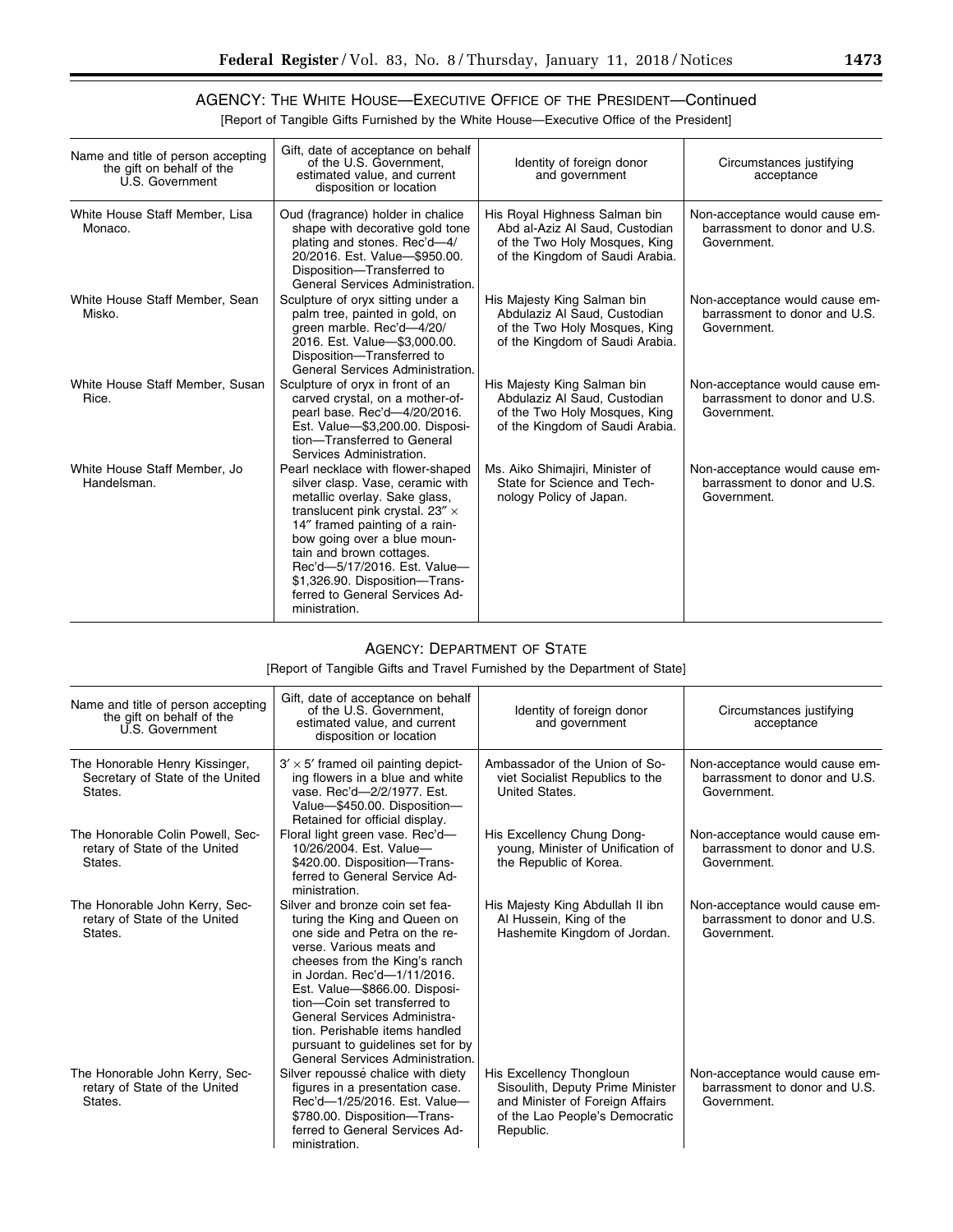[Report of Tangible Gifts and Travel Furnished by the Department of State]

| Name and title of person accepting<br>the gift on behalf of the<br>U.S. Government | Gift, date of acceptance on behalf<br>of the U.S. Government,<br>estimated value, and current<br>disposition or location                                                                                                                                          | Identity of foreign donor<br>and government                                                                                | Circumstances justifying<br>acceptance                                         |
|------------------------------------------------------------------------------------|-------------------------------------------------------------------------------------------------------------------------------------------------------------------------------------------------------------------------------------------------------------------|----------------------------------------------------------------------------------------------------------------------------|--------------------------------------------------------------------------------|
| The Honorable John Kerry, Sec-<br>retary of State of the United<br>States.         | Pure wagyu meat from the Royal<br>Farms in Jordan. Rec'd-3/10/<br>2016. Est. Value-\$399.42.<br>Disposition-Perishable items<br>handled pursuant to guidelines<br>set for by General Services Ad-<br>ministration.                                                | His Majesty King Abdullah II ibn<br>Al Hussein, King of the<br>Hashemite Kingdom of Jordan.                                | Non-acceptance would cause em-<br>barrassment to donor and U.S.<br>Government. |
| The Honorable John Kerry, Sec-<br>retary of State of the United<br>States.         | Metal brass platter detailed with<br>intricate design and turquoise<br>enameled glass dome lid.<br>Rec'd-3/28/2016. Est. Value-<br>\$390.00. Disposition-Retained<br>for official display in the U.S.<br>Diplomacy Center.                                        | His Excellency Mevlüt Çavuşoğlu,<br>Minister of Foreign Affairs of<br>the Republic of Turkey.                              | Non-acceptance would cause em-<br>barrassment to donor and U.S.<br>Government. |
| The Honorable John Kerry, Sec-<br>retary of State of the United<br>States.         | Large framed oil painting depict-<br>ing an Algerian on a horse<br>holding a falcon in the desert.<br>Rec'd-4/5/2016. Est. Value-<br>\$450.00. Disposition-Trans-<br>ferred to General Services Ad-<br>ministration.                                              | His Excellency Abdelmalek Sellal,<br>Prime Minister of the People's<br>Democratic Republic of Algeria.                     | Non-acceptance would cause em-<br>barrassment to donor and U.S.<br>Government. |
| The Honorable John Kerry, Sec-<br>retary of State of the United<br>States.         | Desk clock and matching pen.<br>Rec'd-4/7/2016. Est. Value-<br>\$1,290.00. Disposition-Trans-<br>ferred to General Services Ad-<br>ministration.                                                                                                                  | His Majesty Hamad bin Isa Al-<br>Khalifa, King of the Kingdom of<br>Bahrain.                                               | Non-acceptance would cause em-<br>barrassment to donor and U.S.<br>Government. |
| The Honorable John Kerry, Sec-<br>retary of State of the United<br>States.         | Oud instrument. Rec'd-4/8/2016.<br>Est. Value-\$500.00. Disposi-<br>tion-Retained for official dis-<br>play at the U.S. Diplomacy<br>Center.                                                                                                                      | His Royal Highness Salman bin<br>Hamad bin Isa Al Khalifa,<br>Crown Prince of the Kingdom of<br>Bahrain.                   | Non-acceptance would cause em-<br>barrassment to donor and U.S.<br>Government. |
| The Honorable John Kerry, Sec-<br>retary of State of the United<br>States.         | $43'' \times 63''$ green, gold, and brown<br>Afghan rug. Rec'd-4/9/2016.<br>Est. Value-\$1,200.00. Disposi-<br>tion-Transferred to General<br>Services Administration.                                                                                            | His Excellency Dr. Abdullah<br>Abdullah, Chief Executive of the<br>Islamic Republic of Afghanistan.                        | Non-acceptance would cause em-<br>barrassment to donor and U.S.<br>Government. |
| The Honorable John Kerry, Sec-<br>retary of State of the United<br>States.         | Copper plate featuring skyline of<br>Hiroshima. Black Issey Miyake<br>watch. Rec'd-4/10/2016. Est.<br>Value-\$685.00. Disposition-<br><b>Transferred to General Services</b><br>Administration.                                                                   | The G7 Hiroshima Foreign Min-<br>isterial Meeting Support and<br>Promotion Committee, Japan.                               | Non-acceptance would cause em-<br>barrassment to donor and U.S.<br>Government. |
| The Honorable John Kerry, Sec-<br>retary of State of the United<br>States.         | Sailor pen. Toho Ota glass.<br>Kamotsuru sake. Rec'd-4/10/<br>2016. Est. Value-\$1,015.00.<br>Disposition-Transferred to<br>General Services Administra-<br>tion. Sake handled pursuant to<br>the guidelines set forth by the<br>General Services Administration. | His Excellency Fumio Kishida,<br>Minister of Foreign Affairs of<br>Japan.                                                  | Non-acceptance would cause em-<br>barrassment to donor and U.S.<br>Government. |
| The Honorable John Kerry, Sec-<br>retary of State of the United<br>States.         | Sinclair Rosemary Harding Great<br>Wheel clock. Rec'd-4/20/2016.<br>Est. Value-\$15,030.00. Dis-<br>position-Transferred to Gen-<br>eral Services Administration.                                                                                                 | His Majesty Salman bin Abdulaziz<br>Al Saud, Custodian of the Two<br>Holy Mosques, King of the<br>Kingdom of Saudi Arabia. | Non-acceptance would cause em-<br>barrassment to donor and U.S.<br>Government. |
| The Honorable John Kerry, Sec-<br>retary of State of the United<br>States.         | Leather desk writing pad with sil-<br>ver ornamental detailing.<br>Rec'd-6/4/2016. Est. Value-<br>\$490.00. Disposition-Retained<br>for official display by the U.S.<br>Diplomacy Center.                                                                         | The Honorable Susana Malcorra,<br>Minister of Foreign Affairs of<br>the Argentine Republic.                                | Non-acceptance would cause em-<br>barrassment to donor and U.S.<br>Government. |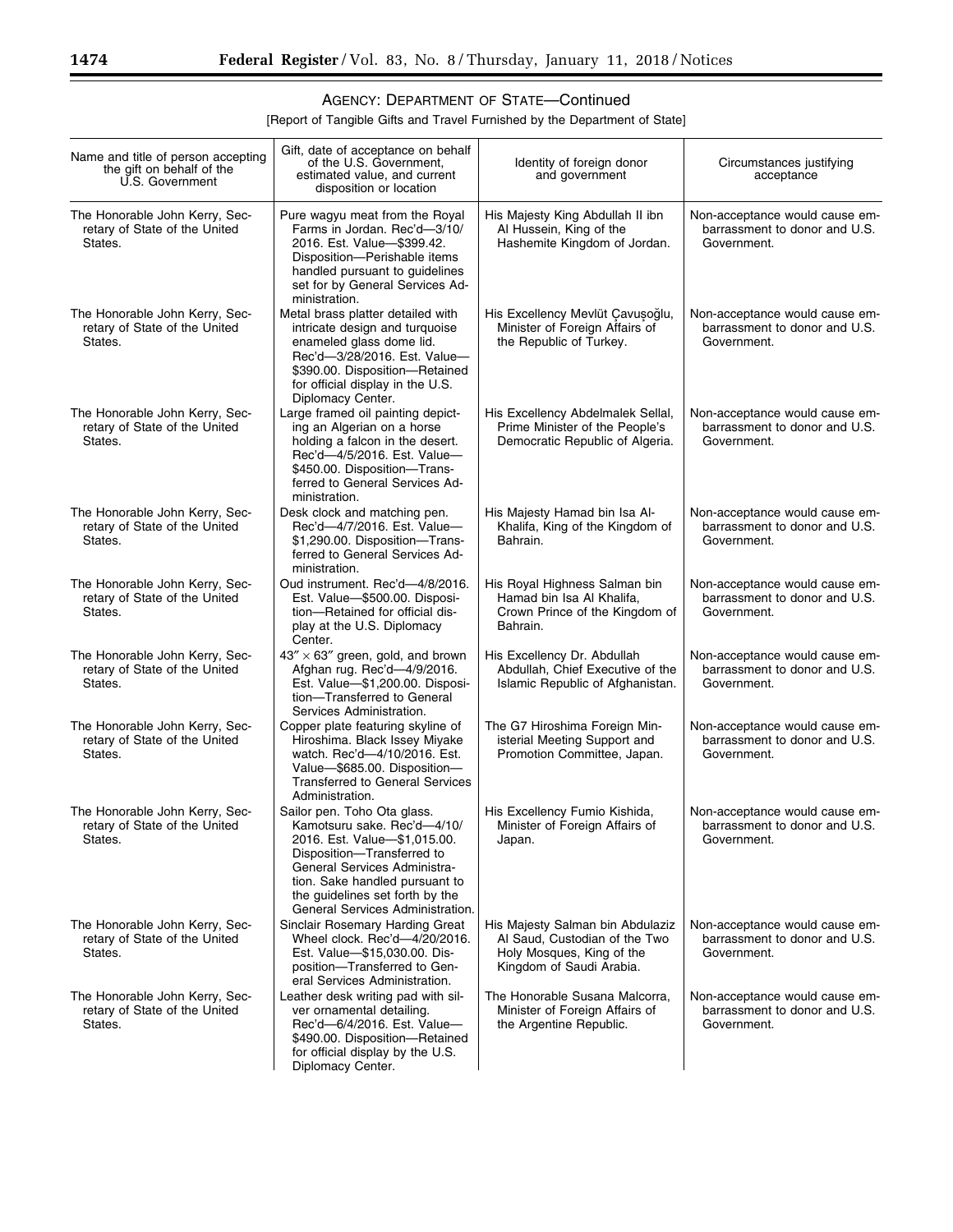[Report of Tangible Gifts and Travel Furnished by the Department of State]

| Name and title of person accepting<br>the gift on behalf of the<br>U.S. Government | Gift, date of acceptance on behalf<br>of the U.S. Government,<br>estimated value, and current<br>disposition or location                                                                                                                                                                                                            | Identity of foreign donor<br>and government                                                                                                               | Circumstances justifying<br>acceptance                                         |
|------------------------------------------------------------------------------------|-------------------------------------------------------------------------------------------------------------------------------------------------------------------------------------------------------------------------------------------------------------------------------------------------------------------------------------|-----------------------------------------------------------------------------------------------------------------------------------------------------------|--------------------------------------------------------------------------------|
| The Honorable John Kerry, Sec-<br>retary of State of the United<br>States.         | Framed brush work artwork by L.<br>Amarsanaa depicting a horse-<br>head fiddle and calligraphy.<br>Rec'd-6/6/2016. Est. Value-<br>\$390.00. Disposition-Trans-<br>ferred to General Services Ad-<br>ministration.                                                                                                                   | His Excellency Lumdeg<br>Purevsuren, Minister of Foreign<br>Affairs of Mongolia.                                                                          | Non-acceptance would cause em-<br>barrassment to donor and U.S.<br>Government. |
| The Honorable John Kerry, Sec-<br>retary of State of the United<br>States.         | Bronze sculpture of a Mongolian<br>horseman on horseback.<br>Rec'd-6/6/2016. Est. Value-<br>\$2,200.00. Disposition-Pur-<br>chased by the recipient.                                                                                                                                                                                | His Excellency Tsakhia Elbegdorj,<br>President of Mongolia.                                                                                               | Non-acceptance would cause em-<br>barrassment to donor and U.S.<br>Government. |
| The Honorable John Kerry, Sec-<br>retary of State of the United<br>States.         | "The Palace Museum" yellow tie.<br>Ceramic platter depicting Sec-<br>retary Kerry. Silk swathe.<br>Rec'd-6/7/2016. Est. Value-<br>\$440.00. Disposition-Trans-<br>ferred to General Services Ad-<br>ministration.                                                                                                                   | Her Excellency Liu Yandong, Vice<br>Premier of the People's Repub-<br>lic of China.                                                                       | Non-acceptance would cause em-<br>barrassment to donor and U.S.<br>Government. |
| The Honorable John Kerry, Sec-<br>retary of State of the United<br>States.         | Brown leather Blue Diamond<br>briefcase with ASEAN logo.<br>Black leather padfolio. Parker<br>pen. Rec'd-7/25/2016. Est.<br>Value-\$417.00. Disposition-<br><b>Transferred to General Services</b><br>Administration.                                                                                                               | The Association for South East<br>Asian Nations (ASEAN) Orga-<br>nizing Committee.                                                                        | Non-acceptance would cause em-<br>barrassment to donor and U.S.<br>Government. |
| The Honorable John Kerry, Sec-<br>retary of State of the United<br>States.         | Vase with traditional repoussé<br>made from silver mined in Uz-<br>bekistan. Rec'd-8/2/2016. Est.<br>Value-\$1,100.00. Disposi-<br>tion-Transferred to General<br>Services Administration.                                                                                                                                          | His Excellency Abdulaziz Kamilov,<br>Minister of Foreign Affairs of<br>the Republic of Uzbekistan.                                                        | Non-acceptance would cause em-<br>barrassment to donor and U.S.<br>Government. |
| The Honorable John Kerry, Sec-<br>retary of State of the United<br>States.         | Round marble plate with floral<br>medallions and Secretary<br>Kerry's photo in the center.<br>Rec'd-8/3/2016. Est. Value-<br>\$440.00. Disposition-Trans-<br>ferred to General Services Ad-<br>ministration.                                                                                                                        | His Excellency Sirojidin Aslov,<br>Minister of Foreign Affairs of<br>the Republic of Tajikistan.                                                          | Non-acceptance would cause em-<br>barrassment to donor and U.S.<br>Government. |
| The Honorable John Kerry, Sec-<br>retary of State of the United<br>States.         | Print by Artist Ann Reynolds.<br>Book, title: Palacio Itamarty,<br>Brasilia-Rio de Janiero.<br>Rec'd-8/15/2016. Est. Value-<br>\$2,545.00. Disposition-Trans-<br>ferred to General Services Ad-<br>ministration.                                                                                                                    | His Excellency Jose Serra, Min-<br>ister of Foreign Relations of the<br>Federative Republic of Brazil.                                                    | Non-acceptance would cause em-<br>barrassment to donor and U.S.<br>Government. |
| The Honorable John Kerry, Sec-<br>retary of State of the United<br>States.         | Brown seating mat with three<br>matching cushions. Rec'd-9/<br>21/2016. Est. Value-\$630.00.<br>Disposition-Transferred to<br>General Services Administration.                                                                                                                                                                      | Professor Nuhu O. Yaqub, Vice<br><b>Chancellor of the Sokoto State</b><br>University of the Federal Re-<br>public of Nigeria.                             | Non-acceptance would cause em-<br>barrassment to donor and U.S.<br>Government. |
| The Honorable John Kerry, Sec-<br>retary of State of the United<br>States.         | Brass inlayed wood chest. Silver-<br>plated incense burner. Silver-<br>plated sprinkler. Silver-plated<br>pot. Two embroidered tradi-<br>tional men's garments. Rec'd-<br>10/21/2016. Est. Value-<br>\$477.00. Disposition-Chest<br>purchased by recipient. All<br>other items transferred to Gen-<br>eral Services Administration. | His Excellency Sheikh Sabah Al-<br>Khalid Al-Hamad Al-Sabah,<br>First Deputy Prime Minister and<br>Minister of Foreign Affairs of<br>the State of Kuwait. | Non-acceptance would cause em-<br>barrassment to donor and U.S.<br>Government. |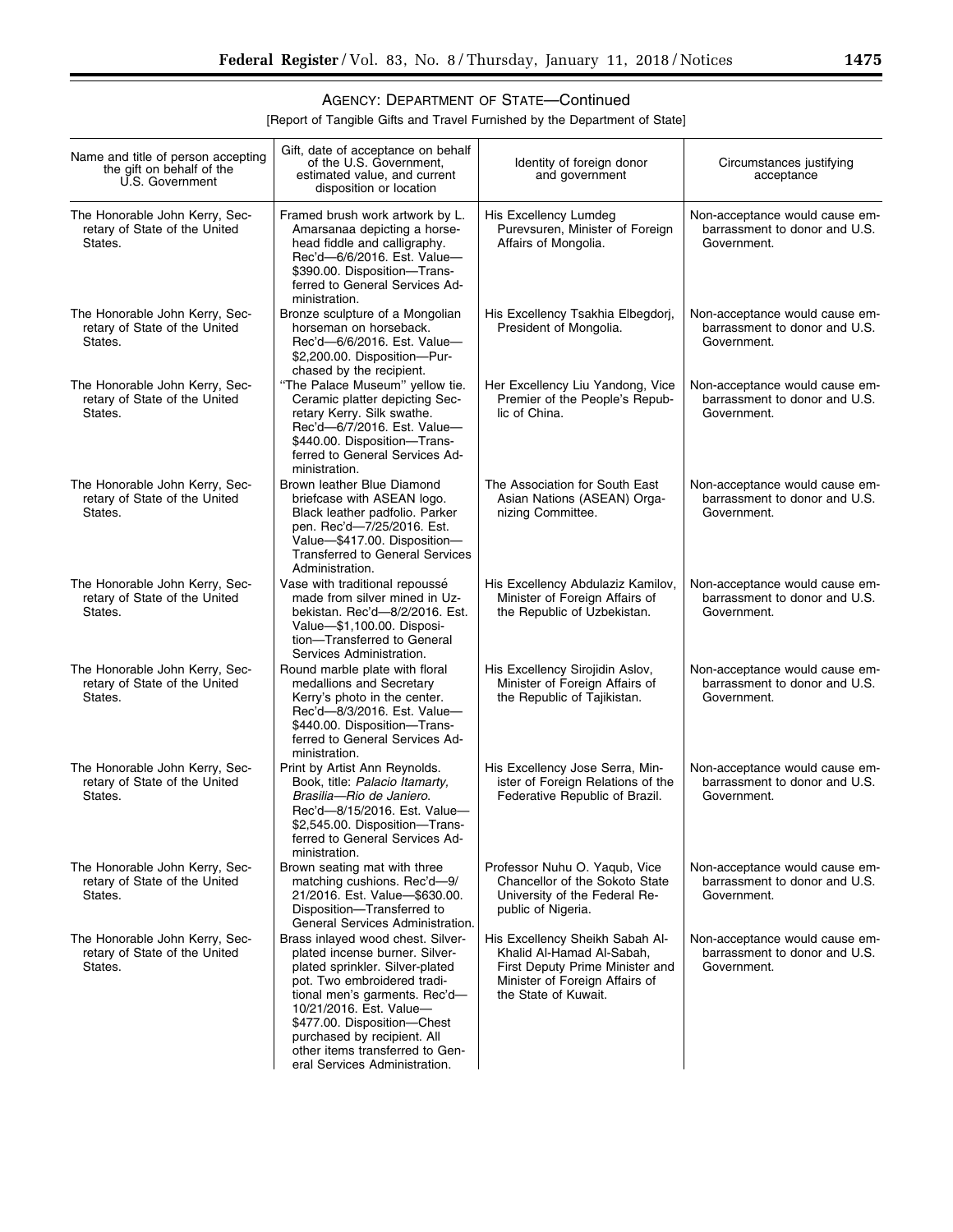[Report of Tangible Gifts and Travel Furnished by the Department of State]

| Name and title of person accepting<br>the gift on behalf of the<br>U.S. Government                   | Gift, date of acceptance on behalf<br>of the U.S. Government,<br>estimated value, and current<br>disposition or location                                                                                                                                                                                                                                                                                 | Identity of foreign donor<br>and government                                                                                                            | Circumstances justifying<br>acceptance                                         |
|------------------------------------------------------------------------------------------------------|----------------------------------------------------------------------------------------------------------------------------------------------------------------------------------------------------------------------------------------------------------------------------------------------------------------------------------------------------------------------------------------------------------|--------------------------------------------------------------------------------------------------------------------------------------------------------|--------------------------------------------------------------------------------|
| The Honorable John Kerry, Sec-<br>retary of State of the United<br>States.                           | Five neckties from E. Marmella.<br>Dark brown and black fabric.<br>Blue and black fabric. Rec'd-<br>10/31/2016. Est. Value-<br>\$2,075. Disposition-Ties pur-<br>chased by recipient. Fabrics<br>transferred to General Services<br>Administration.                                                                                                                                                      | His Excellency Sheikh Moham-<br>mad bin Abdulrahman bin<br>Jassim Al-Thani. Minister of<br>Foreign Affairs of the State of<br>Qatar.                   | Non-acceptance would cause em-<br>barrassment to donor and U.S.<br>Government. |
| The Honorable John Kerry, Sec-<br>retary of State of the United<br>States.                           | Silver model of Omani sailing ves-<br>sel engraved "From YA to<br>JFK." Picture with photo fea-<br>turing Minister Alawi and Sec-<br>retary Kerry in silver frame.<br>Rec'd-11/15/2016. Est.<br>Value-\$930.00. Disposition-<br><b>Transferred to General Services</b><br>Administration.                                                                                                                | His Excellency Yusuf bin Alawi<br>bin Abdullah, Minister Respon-<br>sible for Foreign Affairs of the<br>Sultanate of Oman.                             | Non-acceptance would cause em-<br>barrassment to donor and U.S.<br>Government. |
| The Honorable John Kerry, Sec-<br>retary of State of the United<br>States.                           | Hand-painted tea set. Rec'd-11/<br>2016. Est. Value-\$630.00.<br>Disposition-Transferred to<br>General Services Administration.                                                                                                                                                                                                                                                                          | Government of the People's Re-<br>public of China.                                                                                                     | Non-acceptance would cause em-<br>barrassment to donor and U.S.<br>Government. |
| The Honorable John Kerry, Sec-<br>retary of State of the United<br>States.                           | Graf von Faber-Castell rollerball<br>pen. Rec'd—12/7/2016. Est.<br>Value-\$450.00. Disposition-<br><b>Transferred to General Services</b><br>Administration.                                                                                                                                                                                                                                             | His Excellency Jean Asselborn,<br>Minister of Foreign Affairs of<br>the Grand Duchy of Luxem-<br>bourg.                                                | Non-acceptance would cause em-<br>barrassment to donor and U.S.<br>Government. |
| The Honorable John Kerry, Sec-<br>retary of State of the United<br>States.                           | Large white chest with gold detail-<br>ing. Brass coffee service set<br>with six small white porcelain<br>cups. Various perishable items<br>including figs and coffee.<br>Rec'd-12/15/2016. Est.<br>Value-\$1,100.00. Disposi-<br>tion-Transferred to General<br>Services Administration. Perish-<br>able items handled pursuant to<br>the guidelines set forth by Gen-<br>eral Services Administration. | His Excellency Yousef Al Otaiba,<br>Ambassador of the United Arab<br>Emirates to the United States.                                                    | Non-acceptance would cause em-<br>barrassment to donor and U.S.<br>Government. |
| Mr. Vladimir Medoev, Economic<br>Specialist.                                                         | Tissot watch. Rec'd-6/29/2010.<br>Est. Value-\$585.00. Disposi-<br>tion-Pending transfer to Gen-<br>eral Services Administration.                                                                                                                                                                                                                                                                        | Federal Antimonopoly Service of<br>the Russian Federation.                                                                                             | Non-acceptance would cause em-<br>barrassment to donor and U.S.<br>Government. |
| Ms. Bonnie S. Gutman, Public Af-<br>fairs Counselor.                                                 | Men's wrist watch. Rec'd-12/5/<br>2010. Est. Value-\$500.00.<br>Disposition-Pending transfer<br>to General Services Administra-<br>tion.                                                                                                                                                                                                                                                                 | Dr. Majed Alharbi, Director of the<br>King Abdullah Scholarship Pro-<br>gram of the Ministry of Higher<br>Education of the Kingdom of<br>Saudi Arabia. | Non-acceptance would cause em-<br>barrassment to donor and U.S.<br>Government. |
| The Honorable Marc Grossman,<br>Special Representatitve for Af-<br>ghanistan and Pakistan.           | Set of Mont Blanc limited-edition<br>mark Twain pens. Rec'd-11/3/<br>2011. Est. Value-\$2,000.00.<br>Disposition-Pending transfer<br>to General Services Administra-<br>tion.                                                                                                                                                                                                                            | His Highness Sheikh Hamad bin<br>Khalifa Al Thani, Emir of the<br>State of Qatar.                                                                      | Non-acceptance would cause em-<br>barrassment to donor and U.S.<br>Government. |
| Ms. Asel Roberts, Senior Protocol<br>Officer.                                                        | Silver Tissot ladies' watch with<br>metal band and black face.<br>Rec'd-1/29/2016. Est. Value-<br>\$595.00. Disposition-Pending<br>transfer to General Services<br>Administration.                                                                                                                                                                                                                       | His Majesty King Abdullah II ibn<br>Al Hussein, King of the<br>Hashemite Kingdom of Jordan.                                                            | Non-acceptance would cause em-<br>barrassment to donor and U.S.<br>Government. |
| The Honorable William Roebuck,<br>Ambassador of the United<br>States to the Kingdom of Bah-<br>rain. | Bahraini natural pearl single-row<br>necklace. Rec'd-2/9/2016. Est.<br>Value-\$1,500.00. Disposi-<br>tion-Pending transfer to Gen-<br>eral Services Administration.                                                                                                                                                                                                                                      | His Excellency Field Marshal<br>Sheikh Khalifa bin Ahmed Al<br>Khalifa, Commander-in-Chief of<br>the Bahrain Defense Force.                            | Non-acceptance would cause em-<br>barrassment to donor and U.S.<br>Government. |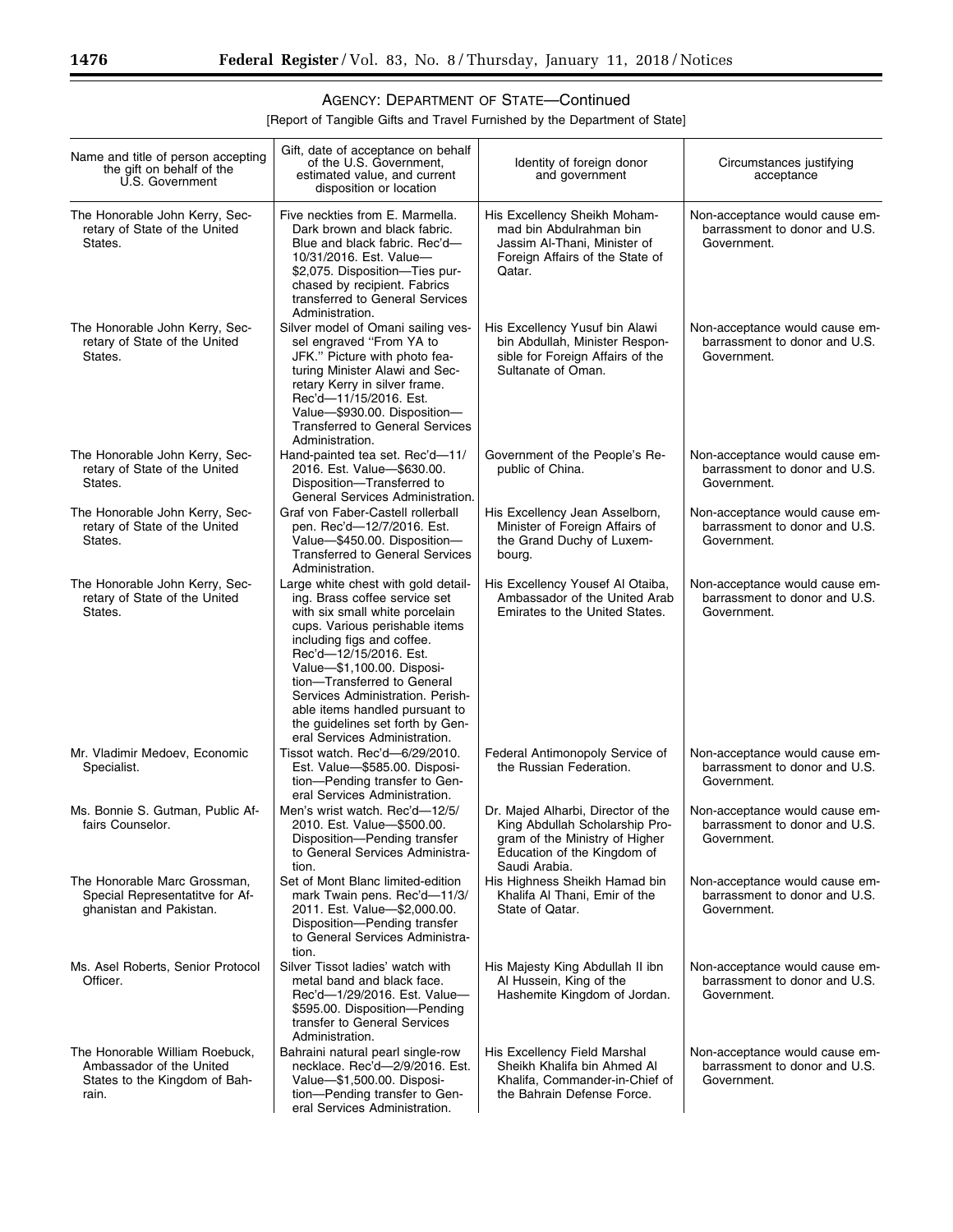[Report of Tangible Gifts and Travel Furnished by the Department of State]

| Name and title of person accepting<br>the gift on behalf of the<br>U.S. Government            | Gift, date of acceptance on behalf<br>of the U.S. Government,<br>estimated value, and current<br>disposition or location                                                                     | Identity of foreign donor<br>and government                                                                                   | Circumstances justifying<br>acceptance                                         |
|-----------------------------------------------------------------------------------------------|----------------------------------------------------------------------------------------------------------------------------------------------------------------------------------------------|-------------------------------------------------------------------------------------------------------------------------------|--------------------------------------------------------------------------------|
| Mr. Timothy Pounds, Deputy Chief<br>of Mission.                                               | Bahraini natural pearl single-row<br>necklace. Rec'd-2/9/2016. Est.<br>Value-\$1,420.00. Disposi-<br>tion-Pending transfer to Gen-<br>eral Services Administration.                          | His Excellency Field Marshal<br>Sheikh Khalifa bin Ahmed Al<br>Khalifa, Commander-in-Chief of<br>the Bahrain Defense Force.   | Non-acceptance would cause em-<br>barrassment to donor and U.S.<br>Government. |
| Mr. Jason Meininger, Special As-<br>sistant to the Secretary of State.                        | 8" diamter lapis lazuli bowl.<br>Rec'd-2/13/2016. Est. Value-<br>\$485.00. Disposition-Pending<br>transfer to General Services<br>Administration.                                            | Mr. Assadullah Tarzi, Chief of<br>Protocol of the Office of the<br>Chief Executive of the Islamic<br>Republic of Afghanistan. | Non-acceptance would cause em-<br>barrassment to donor and U.S.<br>Government. |
| Mr. Jarrett Blanc, Deputy Lead Co-<br>ordinator.                                              | Lapis lazuli schale teller bowl.<br>Rec'd-2/23/2016. Est. Value-<br>\$485.00. Disposition-Pending<br>transfer to General Services<br>Administration.                                         | Mr. Mohammad Hanif Atmar, Na-<br>tional Security Advisor of the Is-<br>lamic Republic of Afghanistan.                         | Non-acceptance would cause em-<br>barrassment to donor and U.S.<br>Government. |
| Ambassador Peter Selfridge, Chief<br>of Protocol.                                             | Desk piece with two oryx butting<br>heads and a clock between<br>them. Rec'd-2/25/2016. Est.<br>Value-\$1,200.00. Disposi-<br>tion-Pending transfer to Gen-<br>eral Services Administration. | His Excellency Mohammed<br>Jaham Al Kuwari, Ambassador<br>of the State of Qatar to the<br>United States.                      | Non-acceptance would cause em-<br>barrassment to donor and U.S.<br>Government. |
| Ms. Katrina Reichmein, Jordan<br>Desk Officer.                                                | Tissot ladies' watch. Rec'd-2/29/<br>2016. Est. Value-\$2,175.00.<br>Disposition-Pending transfer<br>to General Services Administra-<br>tion.                                                | His Majesty King Abdullah II ibn<br>Al Hussein, King of the<br>Hashemite Kingdom of Jordan.                                   | Non-acceptance would cause em-<br>barrassment to donor and U.S.<br>Government. |
| Ambassador Peter Selfridge, Chief<br>of Protocol.                                             | Tag Heuer watch and watch wind-<br>er. Rec'd-2/29/2016. Est.<br>Value-\$9,150.00. Disposi-<br>tion-Pending transfer to Gen-<br>eral Services Administration.                                 | His Majesty King Abdullah II ibn<br>Al Hussein, King of the<br>Hashemite Kingdom of Jordan.                                   | Non-acceptance would cause em-<br>barrassment to donor and U.S.<br>Government. |
| Ms. Barbara Jones, Wife of the<br>Ambassador of the United<br>States to the Republic of Iraq. | Gold and silver bracelet with lat-<br>tice and etching. Rec'd-3/1/<br>2016. Est. Value-\$2,100.00.<br>Disposition-Pending transfer<br>to General Services Administra-<br>tion.               | Mr. Talib al-Kinani, Commander of<br>the Iraq Counter Terrorism<br>Service.                                                   | Non-acceptance would cause em-<br>barrassment to donor and U.S.<br>Government. |
| Ms. Asel Roberts, Senior Protocol<br>Officer.                                                 | Longines silver watch. Rec'd-3/<br>8/2016. Est. Value-\$1,050.00.<br>Disposition-Pending transfer<br>to General Services Administra-<br>tion.                                                | His Majesty King Abdullah II ibn<br>Al Hussein, King of the<br>Hashemite Kingdom of Jordan.                                   | Non-acceptance would cause em-<br>barrassment to donor and U.S.<br>Government. |
| Ms. Katrina Reichmein, Jordan<br>Desk Officer.                                                | Longines ladies' watch. Rec'd-4/<br>9/2016. Est. Value-\$950.00.<br>Disposition-Pending transfer<br>to General Services Administra-<br>tion.                                                 | His Majesty King Abdullah II ibn<br>Al Hussein, King of the<br>Hashemite Kingdom of Jordan.                                   | Non-acceptance would cause em-<br>barrassment to donor and U.S.<br>Government. |
| Ms. Asel Roberts, Senior Protocol<br>Officer.                                                 | Swiss military watch by Chrono.<br>Rec'd-4/11/2016. Est. Value-<br>\$525.00. Disposition-Pending<br>transfer to General Services<br>Administration.                                          | His Majesty King Abdullah II ibn<br>Al Hussein, King of the<br>Hashemite Kingdom of Jordan.                                   | Non-acceptance would cause em-<br>barrassment to donor and U.S.<br>Government. |
| Ms. Natalie Jones, Deputy Chief of<br>Protocol.                                               | Swiss military watch by Chrono.<br>Rec'd-4/11/2016. Est. Value-<br>\$525.00. Disposition-Pending<br>transfer to General Services<br>Administration.                                          | His Majesty King Abdullah II ibn<br>Al Hussein, King of the<br>Hashemite Kingdom of Jordan.                                   | Non-acceptance would cause em-<br>barrassment to donor and U.S.<br>Government. |
| Ms. Samantha Tubman, Assistant<br>Chief of Protocol.                                          | Swiss military watch by Chrono.<br>Rec'd-4/11/2016. Est. Value-<br>\$525.00. Disposition-Pending<br>transfer to General Services<br>Administration.                                          | His Majesty King Abdullah II ibn<br>Al Hussein, King of the<br>Hashemite Kingdom of Jordan.                                   | Non-acceptance would cause em-<br>barrassment to donor and U.S.<br>Government. |
| Mr. Araz Pourmorad, Protocol Offi-<br>cer.                                                    | Tissot men's watch. Rec'd-4/11/<br>2016. Est. Value-\$495.00.<br>Disposition-Pending transfer<br>to General Services Administra-<br>tion.                                                    | His Majesty King Abdullah II ibn<br>Al Hussein, King of the<br>Hashemite Kingdom of Jordan.                                   | Non-acceptance would cause em-<br>barrassment to donor and U.S.<br>Government. |

▀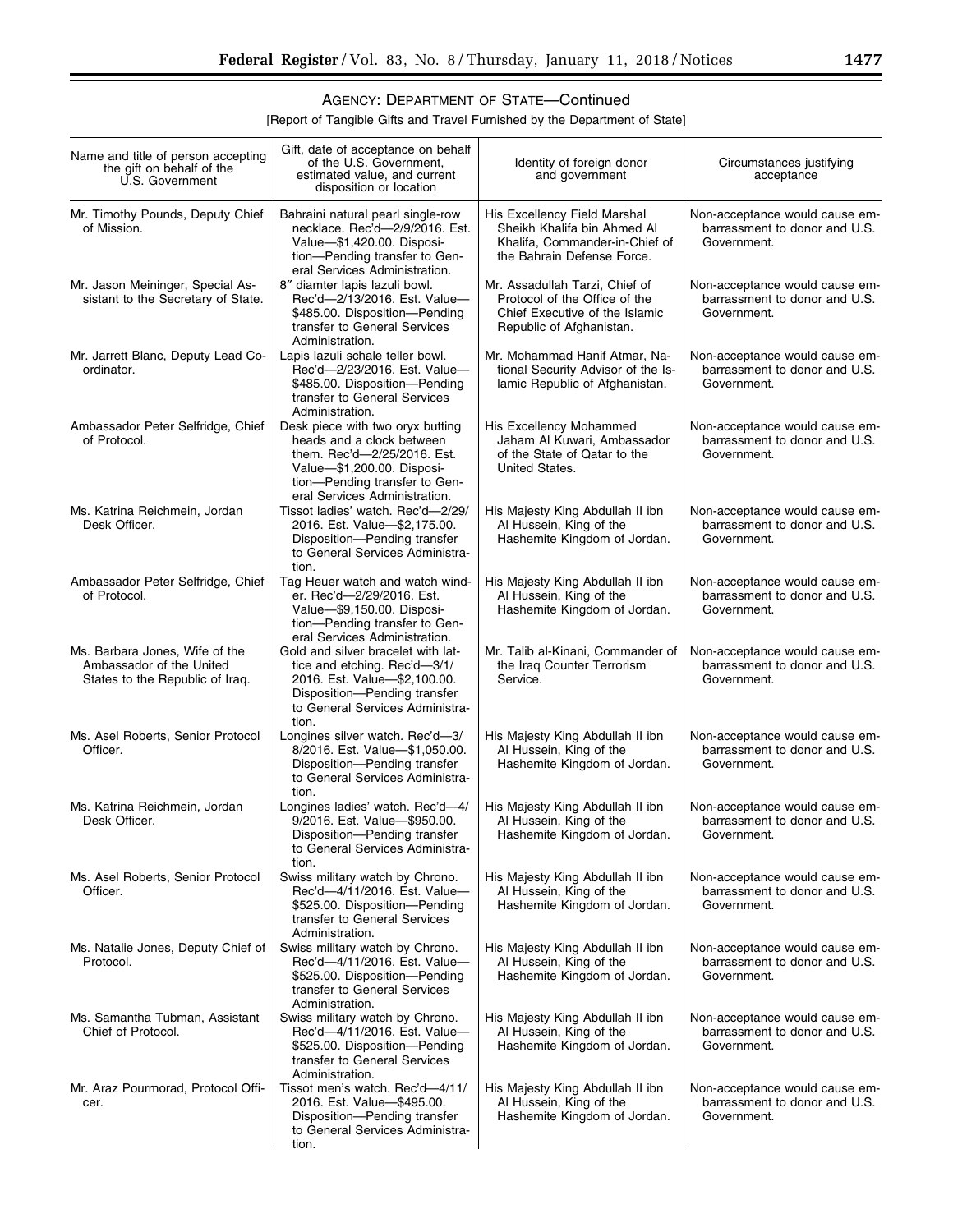[Report of Tangible Gifts and Travel Furnished by the Department of State]

| Name and title of person accepting<br>the gift on behalf of the<br>U.S. Government                          | Gift, date of acceptance on behalf<br>of the U.S. Government.<br>estimated value, and current<br>disposition or location                                                                                                                                                               | Identity of foreign donor<br>and government                                                                            | Circumstances justifying<br>acceptance                                         |
|-------------------------------------------------------------------------------------------------------------|----------------------------------------------------------------------------------------------------------------------------------------------------------------------------------------------------------------------------------------------------------------------------------------|------------------------------------------------------------------------------------------------------------------------|--------------------------------------------------------------------------------|
| Ambassador Peter Selfridge, Chief<br>of Protocol.                                                           | Omega watch in wood presen-<br>tation box. Rec'd-4/11/2016.<br>Est. Value-\$2,750.00. Disposi-<br>tion-Pending transfer to Gen-<br>eral Services Administration.                                                                                                                       | His Majesty King Abdullah II ibn<br>Al Hussein, King of the<br>Hashemite Kingdom of Jordan.                            | Non-acceptance would cause em-<br>barrassment to donor and U.S.<br>Government. |
| Ms. Amy Rosenfield, Protocol Offi-<br>cer.                                                                  | Silver Tissot watch with seal of<br>the King embossed at the top<br>of the watch face. Rec'd-4/19/<br>2016. Est. Value-\$635.00.<br>Disposition-Pending transfer<br>to General Services Administra-<br>tion.                                                                           | His Majesty King Abdullah II ibn<br>Al Hussein, King of the<br>Hashemite Kingdom of Jordan.                            | Non-acceptance would cause em-<br>barrassment to donor and U.S.<br>Government. |
| The Honorable Dan Smith, Assist-<br>ant Secretary of State for Intel-<br>ligence and Research.              | Model sailing boat with Kuwaiti<br>flag encased in wooden box.<br>Rec'd-5/4/2016. Est. Value-<br>\$400.00. Disposition-Pending<br>purchase from General Serv-<br>ices Administration.                                                                                                  | Mr. Abdulaziz Al-Qadfan, First<br>Secretary at the Embassy of<br>the State of Kuwait.                                  | Non-acceptance would cause em-<br>barrassment to donor and U.S.<br>Government. |
| Mr. Joseph Semrad, Protocol Offi-<br>cer.                                                                   | Bronze camel. Rec'd-5/5/2016.<br>Est. Value-\$445.00. Disposi-<br>tion-Purchased by recipient<br>from General Services Adminis-<br>tration.                                                                                                                                            | Embassy of the United Arab Emir-<br>ates.                                                                              | Non-acceptance would cause em-<br>barrassment to donor and U.S.<br>Government. |
| Mr. D. Bruce Wharton, Principal<br>Deputy Assistant Secretary of<br>State.                                  | Mont Blanc leather briefcase.<br>Mont blanc fine line ballpoint<br>pen. Book, title: <i>Guelleh—A</i><br>History of Djibouti. Periodical,<br>title: The Report. Rec'd-5/8/<br>2016. Est. Value-\$2,979.00.<br>Disposition-Pending transfer<br>to General Services Administra-<br>tion. | His Excellency Ismail Omar<br>Guelleh, President of the Re-<br>public of Djibouti.                                     | Non-acceptance would cause em-<br>barrassment to donor and U.S.<br>Government. |
| The Honorable Stuart Jones, Am-<br>bassador of the United States to<br>the Republic of Iraq.                | Mont Blanc starwalker red gold<br>resin fine line pen. Rec'd-6/1/<br>2016. Est. Value-\$400.00.<br>Disposition-Pending transfer<br>to General Services Administra-<br>tion.                                                                                                            | Mr. Saleem al-Jabouri, Speaker of<br>the Council of Representatives<br>of the Republic of Iraq.                        | Non-acceptance would cause em-<br>barrassment to donor and U.S.<br>Government. |
| The Honorable Richard H. Jones,<br>Ambassador of the United<br>States to the Republic of Leb-<br>anon.      | Artisanal cutlery set by Haddad.<br>Rec'd-6/10/2016. Est. Value-<br>\$1,800.00. Disposition-Pend-<br>ing transfer to General Services<br>Administration.                                                                                                                               | The Honorable Walid Jumblatt,<br>Member of Parliament of the<br>Republic of Lebanon.                                   | Non-acceptance would cause em-<br>barrassment to donor and U.S.<br>Government. |
| Mr. Randy Bumgardner, Assistant<br>Chief of Protocol and General<br>Manager of Blair House.                 | Bronze statue of god Shiva.<br>Rec'd-6/15/2016. Est. Value-<br>\$450.00. Disposition-Retained<br>for official display.                                                                                                                                                                 | His Excellency Narendra Modi,<br>Prime Minister of the Republic<br>of India.                                           | Non-acceptance would cause em-<br>barrassment to donor and U.S.<br>Government. |
| The Honorable Rose Gottemoeller,<br>Under Secretary of State.                                               | Tan handbag with black straps.<br>Rec'd-7/6/2016. Est. Value-<br>\$2,000.00. Disposition-Pend-<br>ing transfer to General Services<br>Administration.                                                                                                                                  | Mr. Masood Ishan, Director Gen-<br>eral of the Islamic Republic of<br>Pakistan.                                        | Non-acceptance would cause em-<br>barrassment to donor and U.S.<br>Government. |
| The Honorable James Entwistle,<br>Ambassador of the United<br>States to the Federal Republic<br>of Nigeria. | $42'' \times 60''$ painting. $40'' \times 32''$<br>painting. Rec'd-7/21/2016.<br>Est. Value-\$1,590.00. Disposi-<br>tion-Retained for official dis-<br>play.                                                                                                                           | Major General Babagana<br>Monguno (rtd), National Secu-<br>rity Advisor of the Federal Re-<br>public of Nigeria.       | Non-acceptance would cause em-<br>barrassment to donor and U.S.<br>Government. |
| Embassy of the United States in<br>the Kingdom of the Netherlands.                                          | White ceramic tulip vase. Rec'd-<br>7/28/2016. Est. Value-<br>\$385.00. Disposition-Retained<br>for official display.                                                                                                                                                                  | Mr. Han-Maurits Schaapveld, Di-<br>rector CPEU, Ministry of For-<br>eign Affairs of the Kingdom of<br>the Netherlands. | Non-acceptance would cause em-<br>barrassment to donor and U.S.<br>Government. |
|                                                                                                             | Framed artwork, title: Mini Emer-<br>ald Hill depicting a traditional<br>shophouse entrance. Rec'd-8/<br>2/2016. Est. Value-\$400.00.<br>Disposition-Retained for offi-<br>cial display.                                                                                               | His Excellency and Mrs. Lee<br>Hsien Loong, Prime Minister of<br>the Republic of Singapore and<br>Spouse.              | Non-acceptance would cause em-<br>barrassment to donor and U.S.<br>Government. |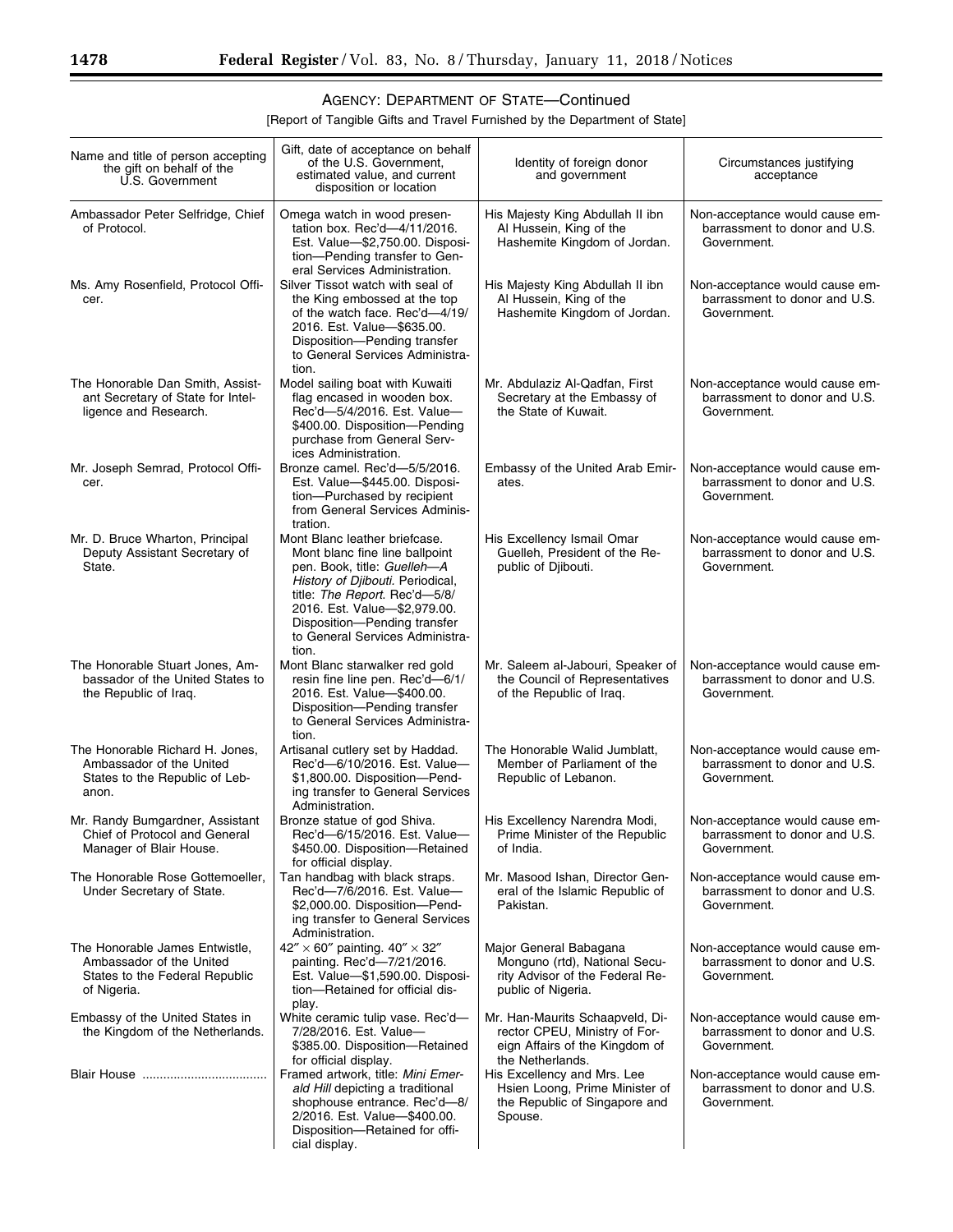[Report of Tangible Gifts and Travel Furnished by the Department of State]

| Name and title of person accepting<br>the gift on behalf of the<br>U.S. Government                               | Gift, date of acceptance on behalf<br>of the U.S. Government,<br>estimated value, and current<br>disposition or location                                                                  | Identity of foreign donor<br>and government                                                                                 | Circumstances justifying<br>acceptance                                         |
|------------------------------------------------------------------------------------------------------------------|-------------------------------------------------------------------------------------------------------------------------------------------------------------------------------------------|-----------------------------------------------------------------------------------------------------------------------------|--------------------------------------------------------------------------------|
| The Honorable Tony Blinkin, Dep-<br>uty Secretary of State.                                                      | Large white marble plate with<br>center multi-colored flower de-<br>sign. Rec'd-8/4/2016. Est.<br>Value-\$460.00. Disposition-<br>Pending transfer to General<br>Services Administration. | His Excellency Sirojidin Aslov,<br>Minister of Foreign Affairs of<br>the Republic of Tajikistan.                            | Non-acceptance would cause em-<br>barrassment to donor and U.S.<br>Government. |
| Mr. Kin W. Moy, Director of the<br>American Institute in Taiwan.                                                 | Bronze statue of a baseball pitch-<br>er throwing a baseball. Rec'd-<br>8/31/2016. Est. Value-<br>\$625.00. Disposition-Retained<br>for official display.                                 | Dr. Twu Shiing-jer, Mayor of<br>Chiavi City Government, Tai-<br>wan.                                                        | Non-acceptance would cause em-<br>barrassment to donor and U.S.<br>Government. |
| The Honorable Lawrence Silver-<br>man, Ambassador of the United<br>States to the State of Kuwait.                | Set of 23 books from the Al-<br>Sabah collection. Rec'd-10/12/<br>2016. Est. Value-\$460.00.<br>Disposition-Retained for offi-<br>cial display.                                           | His Excellency Sheikh Nasser<br>Sabah Al-Ahmed Al-Sabah,<br>Minister of the Emiri Diwan Af-<br>fairs of the State of Qatar. | Non-acceptance would cause em-<br>barrassment to donor and U.S.<br>Government. |
| Mr. Stuart E. Jones, Prinicpal Dep-<br>uty Assistant Secretary of State.                                         | iPhone 7. Rec'd-12/7/2016. Est.<br>Value-\$970.00. Disposition-<br>Pending transfer to General<br>Services Administration.                                                                | Government of the United Arab<br>Emirates.                                                                                  | Non-acceptance would cause em-<br>barrassment to donor and U.S.<br>Government. |
| The Honorable Michael McKinley,<br>Ambassador of the United<br>States to the Islamic Republic of<br>Afghanistan. | Hand-made Afghan silk and wool<br>carpet. Rec'd-12/20/2016. Est.<br>Value-\$5,000.00. Disposi-<br>tion-Retained for official dis-<br>play.                                                | The Honorable Atta Muhammad<br>Noor, Governor of Balkh Prov-<br>ince, Islamic Republic of Af-<br>ghanistan.                 | Non-acceptance would cause em-<br>barrassment to donor and U.S.<br>Government. |
| The Honorable Samantha Power,<br>Ambassdor of the United States<br>to the United Nations.                        | Two Hermes scarves. Rec'd-<br>2016. Est. Value-\$1,495.00.<br>Disposition-Pending transfer<br>to General Services Administra-<br>tion.                                                    | His Excellency François Delattre,<br>Permanent Representative of<br>the French Republic to the<br>United Nations.           | Non-acceptance would cause em-<br>barrassment to donor and U.S.<br>Government. |
| Department of State employee                                                                                     | Rado watch. Rec'd-Unknown.<br>Est. Value-\$690.00. Disposi-<br>tion-Pending transfer to Gen-<br>eral Services Administration.                                                             | Sheikh Jafaar Sheikh Mustafa,<br>PUK Peshmerga 70th Unit<br>Commander of the Kurdistan<br>Regional Government.              | Non-acceptance would cause em-<br>barrassment to donor and U.S.<br>Government. |
| Department of State employee                                                                                     | Sword with gilt handle in a black<br>and gilt sheath. Rec'd-Un-<br>known. Est. Value-\$3,200.00.<br>Disposition-Pending transfer<br>to General Services Administra-<br>tion.              | Government of the Sultanate of<br>Oman.                                                                                     | Non-acceptance would cause em-<br>barrassment to donor and U.S.<br>Government. |
| Department of State employee                                                                                     | Light blue, light pink, and light<br>green rug. Rec'd-Unknown.<br>Est. Value-\$600.00. Disposi-<br>tion-Retained for official use.                                                        | Foreign Government Official                                                                                                 | Non-acceptance would cause em-<br>barrassment to donor and U.S.<br>Government. |
| Department of State employee                                                                                     | Gold coin. Rec'd-Unknown. Est.<br>Value-\$790.00. Disposition-<br>Pending transfer to General<br>Services Administration.                                                                 | Government of the Republic of El<br>Salvador.                                                                               | Non-acceptance would cause em-<br>barrassment to donor and U.S.<br>Government. |
| The Honorable Paul Folmsbee,<br>Ambassador of the United<br>States to the Republic of Mali.                      | TRAVEL: Two nights of lodging.<br>Rec'd-1/17-18/2016. Est.<br>Value-\$388.00.                                                                                                             | Government of the People's<br>Democratic Republic of Algeria.                                                               | Non-acceptance would cause em-<br>barrassment to donor and U.S.<br>Government. |

## AGENCY: ADMINISTRATIVE OFFICE OF THE UNITED STATES COURTS

[Report of Tangible Gift and Gifts of Travel Furnished by the Administrative Office of the United States Courts]

| Name and title of person accepting<br>the gift on behalf of the<br>U.S. Government                | Gift, date of acceptance on behalf<br>of the U.S. Government,<br>estimated value, and current<br>disposition or location                          | Identity of foreign donor<br>and government                                      | Circumstances justifying<br>acceptance                                         |
|---------------------------------------------------------------------------------------------------|---------------------------------------------------------------------------------------------------------------------------------------------------|----------------------------------------------------------------------------------|--------------------------------------------------------------------------------|
| The Honorable Justice Samuel A.<br>Alito, Jr., Associate Justice,<br>United States Supreme Court. | Hand-brushed Chinese callig-<br>raphy scroll. Rec'd-9/2016.<br>Est. Value-more than \$375.<br>Disposition-U.S. Supreme<br>Court Curator's Office. | Peking University School of<br>Transnational Law, People's<br>Republic of China. | Non-acceptance would cause em-<br>barrassment to donor and U.S.<br>Government. |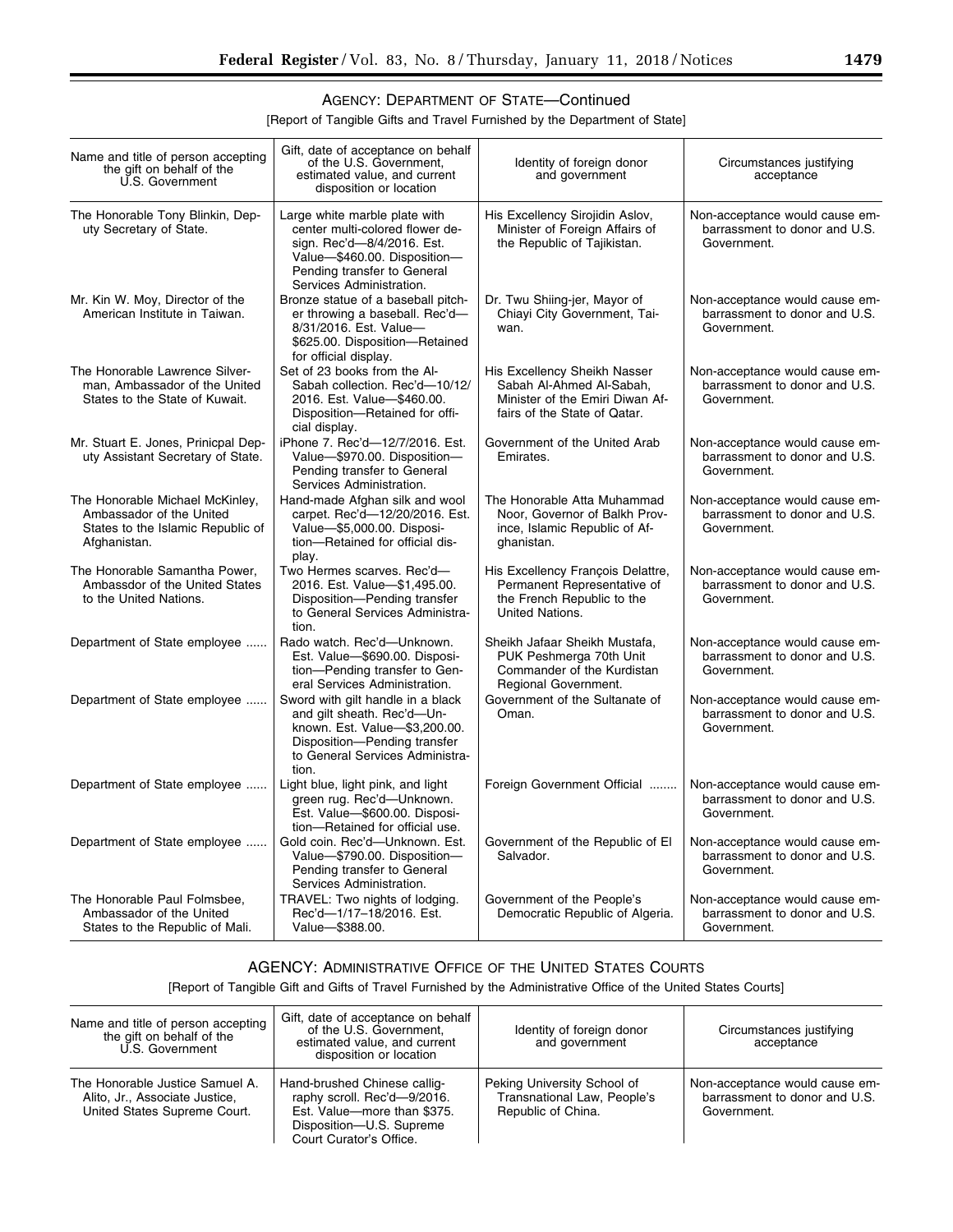### AGENCY: ADMINISTRATIVE OFFICE OF THE UNITED STATES COURTS—Continued

[Report of Tangible Gift and Gifts of Travel Furnished by the Administrative Office of the United States Courts]

| Name and title of person accepting<br>the gift on behalf of the<br>U.S. Government               | Gift, date of acceptance on behalf<br>of the U.S. Government,<br>estimated value, and current<br>disposition or location                | Identity of foreign donor<br>and government                | Circumstances justifying<br>acceptance                                         |
|--------------------------------------------------------------------------------------------------|-----------------------------------------------------------------------------------------------------------------------------------------|------------------------------------------------------------|--------------------------------------------------------------------------------|
| The Honorable Kiyo Matsumoto,<br>U.S. District Court Judge, East-<br>ern District of New York.   | TRAVEL: Round trip airfare,<br>meals, lodging, and transpor-<br>tation within Japan. Rec'd-3/<br>6-12/2016. Est. Value-<br>\$14.221.61. | Ministry of Foreign Affairs of<br>Japan.                   | Non-acceptance would cause em-<br>barrassment to donor and U.S.<br>Government. |
| The Honorable Stephen P. Friot,<br>U.S. District Court Judge, West-<br>ern District of Oklahoma. | TRAVEL: Lecture, by invitation, at<br>the Saratov State Law Acad-<br>emy. Rec'd-4/9-17/2016. Est.<br>Value-\$2,412.00.                  | Saratov State Law Academy,<br>Saratov, Russian Federation. | Non-acceptance would cause em-<br>barrassment to donor and U.S.<br>Government. |

#### AGENCY: CENTRAL INTELLIGENCE AGENCY

[Report of Tangible Gifts and Gifts of Travel Furnished by the Central Intelligence Agency]

| Name and title of person accepting<br>the gift on behalf of the<br>U.S. Government  | Gift, date of acceptance on behalf<br>of the U.S. Government,<br>estimated value, and current<br>disposition or location                                                  | Identity of foreign donor<br>and government | Circumstances justifying<br>acceptance                                         |
|-------------------------------------------------------------------------------------|---------------------------------------------------------------------------------------------------------------------------------------------------------------------------|---------------------------------------------|--------------------------------------------------------------------------------|
| The Honorable John O. Brennan,<br>Director of the Central Intel-<br>ligence Agency. | Frosted gold/opaque vase.<br>Rec'd-1/20/2016. Est. Value-<br>\$1,500.00. Disposition-Pend-<br>ing transfer to General Services<br>Administration.                         | 5 U.S.C. 7342(f)(4)                         | Non-acceptance would cause em-<br>barrassment to donor and U.S.<br>Government. |
| The Honorable John O. Brennan,<br>Director of the Central Intel-<br>ligence Agency. | Remy Martin Louis XIII Grande<br>Champagne Cognac. Rec'd-2/<br>1/2016. Est. Value-\$4,000.00.<br>Disposition-Pending transfer<br>to General Services Administra-<br>tion. | 5 U.S.C. 7342(f)(4)                         | Non-acceptance would cause em-<br>barrassment to donor and U.S.<br>Government. |
| The Honorable John O. Brennan,<br>Director of the Central Intel-<br>ligence Agency. | Table clock encased in glass.<br>Rec'd-2/1/2016. Est. Value-<br>\$1,000.00. Disposition-Pend-<br>ing transfer to General Services<br>Administration.                      | 5 U.S.C. 7342(f)(4)                         | Non-acceptance would cause em-<br>barrassment to donor and U.S.<br>Government. |
| The Honorable John O. Brennan.<br>Director of the Central Intel-<br>ligence Agency. | Carved religious sculpture.<br>Rec'd-2/1/2016. Est. Value-<br>\$750.00. Disposition-Pending<br>transfer to General Services<br>Administration.                            | 5 U.S.C. 7342(f)(4)                         | Non-acceptance would cause em-<br>barrassment to donor and U.S.<br>Government. |
| The Honorable John O. Brennan,<br>Director of the Central Intel-<br>ligence Agency. | Wood tray with grey base.<br>Rec'd-2/3/2016. Est. Value-<br>\$700.00. Disposition-Pending<br>transfer to General Services<br>Administration.                              | 5 U.S.C. 7342(f)(4)                         | Non-acceptance would cause em-<br>barrassment to donor and U.S.<br>Government. |
| The Honorable John O. Brennan,<br>Director of the Central Intel-<br>ligence Agency. | Siglo Rum. Rec'd-2/9/2016. Est.<br>Value-\$1,800.00. Disposi-<br>tion-Pending transfer to Gen-<br>eral Services Administration.                                           | 5 U.S.C. 7342(f)(4)                         | Non-acceptance would cause em-<br>barrassment to donor and U.S.<br>Government. |
| The Honorable John O. Brennan,<br>Director of the Central Intel-<br>ligence Agency. | Silver bracelet and earring set.<br>Rec'd-2/9/2016. Est. Value-<br>\$400.00. Disposition-Pending<br>transfer to General Services<br>Administration.                       | 5 U.S.C. 7342(f)(4)                         | Non-acceptance would cause em-<br>barrassment to donor and U.S.<br>Government. |
| The Honorable John O. Brennan,<br>Director of the Central Intel-<br>ligence Agency. | Cigars. Rec'd-2/9/2016. Est.<br>Value-\$500.00. Disposition-<br>Pending transfer to General<br>Services Administration.                                                   | 5 U.S.C. 7342(f)(4)                         | Non-acceptance would cause em-<br>barrassment to donor and U.S.<br>Government. |
| The Honorable John O. Brennan,<br>Director of the Central Intel-<br>ligence Agency. | 1962 Depoehm Liqueur. Rec'd-<br>2/29/2016. Est. Value-<br>\$500.00. Disposition-Pending<br>transfer to General Services<br>Administration.                                | 5 U.S.C. 7342(f)(4)                         | Non-acceptance would cause em-<br>barrassment to donor and U.S.<br>Government. |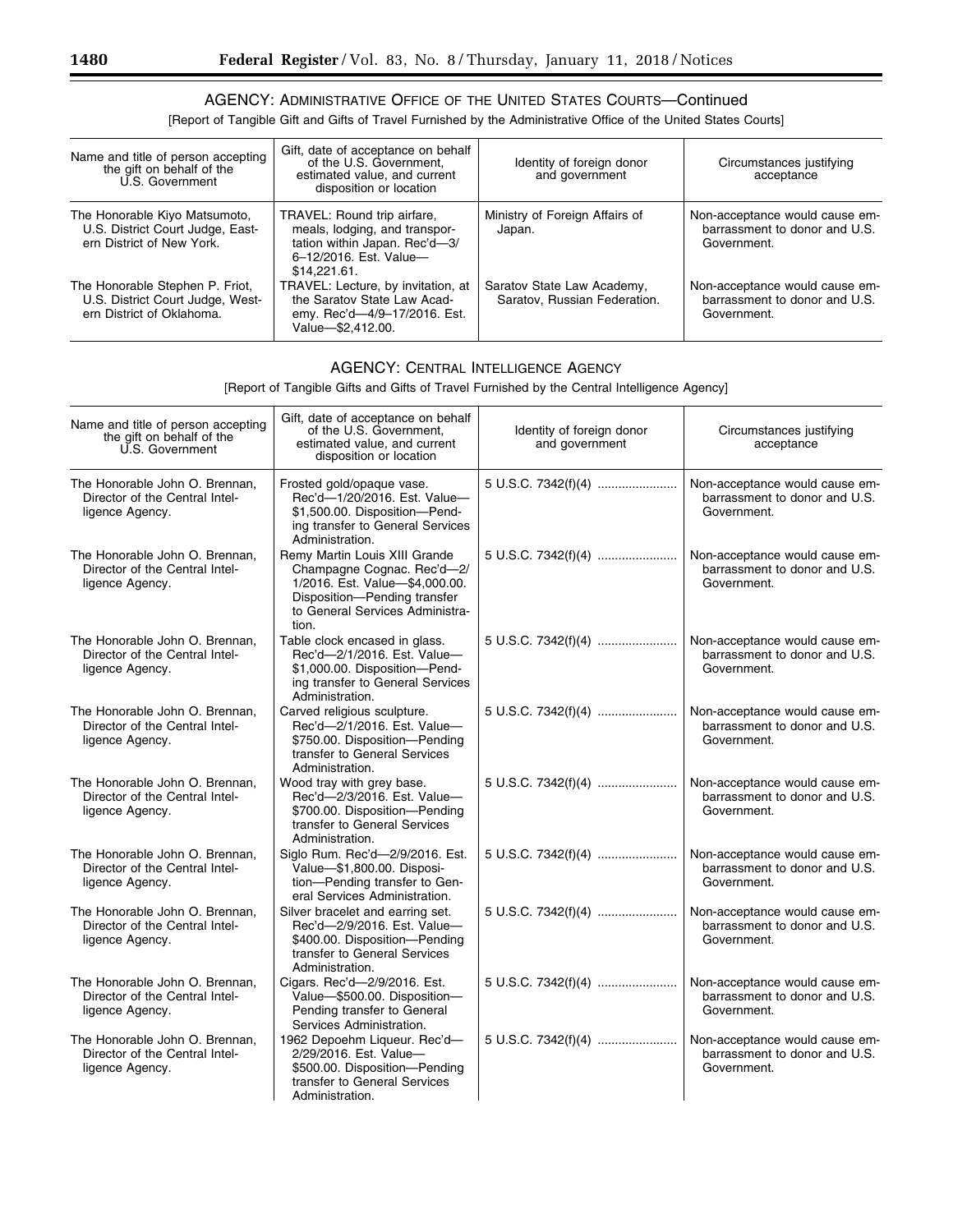۰

### AGENCY: CENTRAL INTELLIGENCE AGENCY—Continued

[Report of Tangible Gifts and Gifts of Travel Furnished by the Central Intelligence Agency]

| Name and title of person accepting<br>the gift on behalf of the<br>U.S. Government      | Gift, date of acceptance on behalf<br>of the U.S. Government,<br>estimated value, and current<br>disposition or location                                                                     | Identity of foreign donor<br>and government          | Circumstances justifying<br>acceptance                                         |
|-----------------------------------------------------------------------------------------|----------------------------------------------------------------------------------------------------------------------------------------------------------------------------------------------|------------------------------------------------------|--------------------------------------------------------------------------------|
| The Honorable John O. Brennan,<br>Director of the Central Intel-<br>ligence Agency.     | Stainless steel and marble desk<br>clock. Rec'd-3/31/2016. Est.<br>Value-\$700.00. Disposition-<br>Pending transfer to General                                                               | 5 U.S.C. 7342(f)(4)                                  | Non-acceptance would cause em-<br>barrassment to donor and U.S.<br>Government. |
| The Honorable John O. Brennan,<br>Director of the Central Intel-<br>ligence Agency.     | Services Administration.<br>Clear molded/frosted glass sculp-<br>ture. Rec'd-4/26/2016. Est.<br>Value-\$1,500.00. Disposi-<br>tion-Pending transfer to Gen-<br>eral Services Administration. | 5 U.S.C. 7342(f)(4)                                  | Non-acceptance would cause em-<br>barrassment to donor and U.S.<br>Government. |
| The Honorable John O. Brennan,<br>Director of the Central Intel-<br>ligence Agency.     | Fossil of a ray-guitar fish. Rec'd-<br>5/12/2016. Est. Value-<br>\$2,500.00. Disposition-Pend-<br>ing transfer to General Services<br>Administration.                                        | 5 U.S.C. 7342(f)(4)                                  | Non-acceptance would cause em-<br>barrassment to donor and U.S.<br>Government. |
| The Honorable John O. Brennan,<br>Director of the Central Intel-<br>ligence Agency.     | Silver model of a man on a tri-<br>cycle with buggy. Rec'd-6/24/<br>2016. Est. Value-\$750.00.<br>Disposition-Pending transfer<br>to General Services Administra-<br>tion.                   | 5 U.S.C. 7342(f)(4)                                  | Non-acceptance would cause em-<br>barrassment to donor and U.S.<br>Government. |
| The Honorable John O. Brennan,<br>Director of the Central Intel-<br>ligence Agency.     | Jewelry case. Rec'd-8/4/2016.<br>Est. Value-\$500.00. Disposi-<br>tion-Pending transfer to Gen-<br>eral Services Administration.                                                             | 5 U.S.C. 7342(f)(4)                                  | Non-acceptance would cause em-<br>barrassment to donor and U.S.<br>Government. |
| The Honorable John O. Brennan,<br>Director of the Central Intel-<br>ligence Agency.     | Rug/runner. Rec'd-9/21/2017.<br>Est. Value-\$500.00. Disposi-<br>tion-Pending transfer to Gen-<br>eral Services Administration.                                                              | 5 U.S.C. 7342(f)(4)                                  | Non-acceptance would cause em-<br>barrassment to donor and U.S.<br>Government. |
| The Honorable John O. Brennan,<br>Director of the Central Intel-<br>ligence Agency.     | Embossed silver pictorial tray.<br>Rec'd-9/21/2016. Est. Value-<br>\$500.00. Disposition-Pending<br>transfer to General Services<br>Administration.                                          |                                                      | Non-acceptance would cause em-<br>barrassment to donor and U.S.<br>Government. |
| The Honorable John O. Brennan,<br>Director of the Central Intel-<br>ligence Agency.     | Silver vase. Rec'd-9/27/2017.<br>Est. Value-\$1,500.00. Disposi-<br>tion-Pending transfer to Gen-<br>eral Services Administration.                                                           | 5 U.S.C. 7342(f)(4)                                  | Non-acceptance would cause em-<br>barrassment to donor and U.S.<br>Government. |
| The Honorable John O. Brennan,<br>Director of the Central Intel-<br>ligence Agency.     | Lalique Kazakh horse. Rec'd-9/<br>29/2016. Est. Value-\$500.00.<br>Disposition-Pending transfer<br>to General Services Administra-<br>tion.                                                  | 5 U.S.C. 7342(f)(4)                                  | Non-acceptance would cause em-<br>barrassment to donor and U.S.<br>Government. |
| The Honorable John O. Brennan,<br>Director of the Central Intel-<br>ligence Agency.     | Large mother of pearl plaque.<br>Rec'd-11/9/2016. Est. Value-<br>\$1,500.00. Disposition-Pend-<br>ing transfer to General Services<br>Administration.                                        | 5 U.S.C. 7342(f)(4)   Non-acceptance would cause em- | barrassment to donor and U.S.<br>Government.                                   |
| The Honorable John O. Brennan,<br>Director of the Central Intel-<br>ligence Agency.     | Silk rug. Rec'd-11/21/2016. Est.<br>Value-\$1,500.00. Disposi-<br>tion-Pending transfer to Gen-<br>eral Services Administration.                                                             |                                                      | Non-acceptance would cause em-<br>barrassment to donor and U.S.<br>Government. |
| The Honorable John O. Brennan,<br>Director of the Central Intel-<br>ligence Agency.     | Soldier statue on a world globe.<br>Rec'd-11/21/2016. Est.<br>Value-\$700.00. Disposition-<br>Pending transfer to General<br>Services Administration.                                        |                                                      | Non-acceptance would cause em-<br>barrassment to donor and U.S.<br>Government. |
| The Honorable David S. Cohen,<br>Deputy Director of the Central<br>Intelligence Agency. | Bronze bust of a man. Rec'd-1/<br>10/2016. Est. Value-<br>\$1,500.00. Disposition-Pend-<br>ing transfer to General Services<br>Administration.                                               |                                                      | Non-acceptance would cause em-<br>barrassment to donor and U.S.<br>Government. |
| The Honorable David S. Cohen,<br>Deputy Director of the Central<br>Intelligence Agency. | Oil portrait of a man. Rec'd-1/10/<br>2016. Est. Value-\$500.00.<br>Disposition-Pending transfer<br>to General Services Administra-<br>tion.                                                 |                                                      | Non-acceptance would cause em-<br>barrassment to donor and U.S.<br>Government. |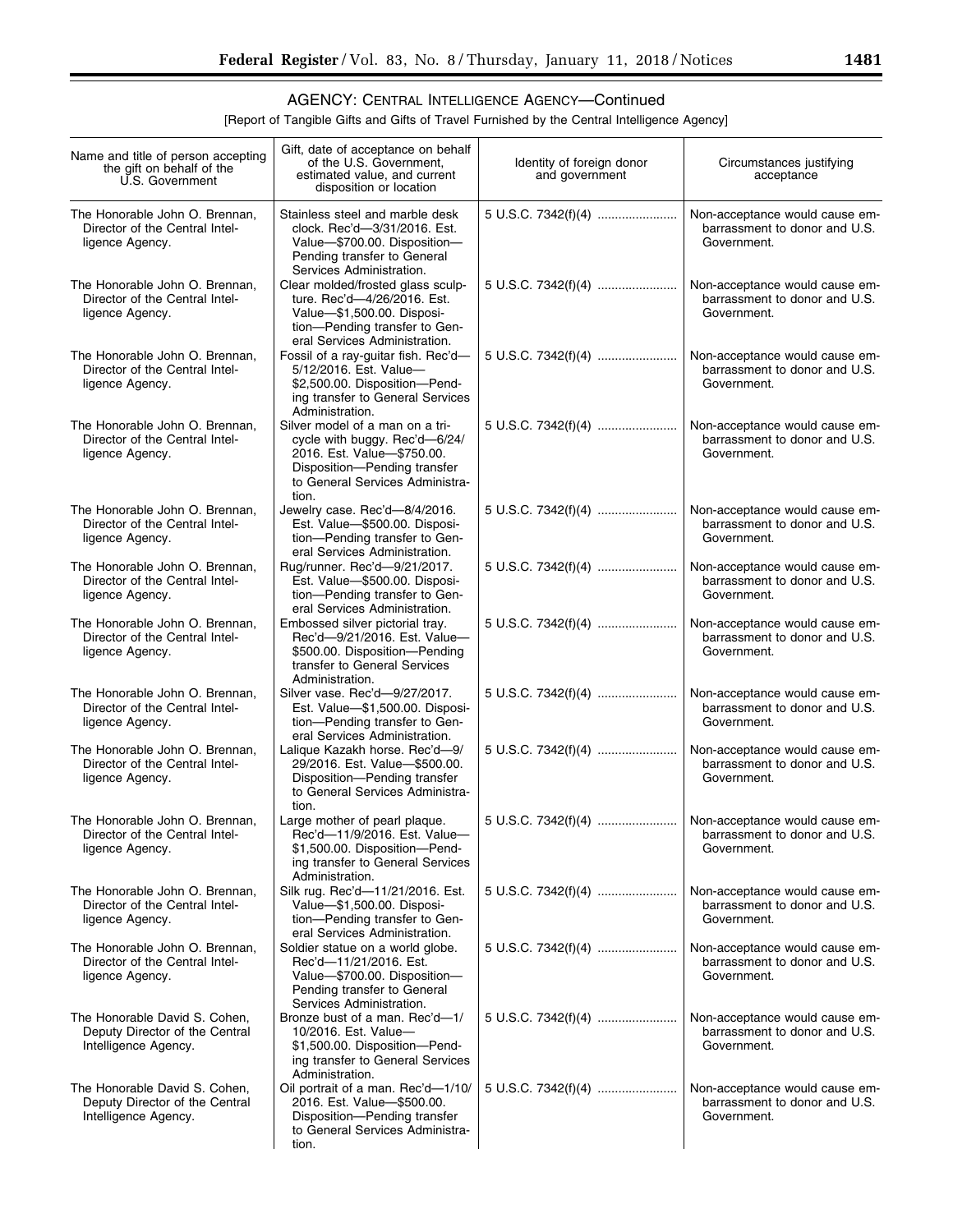#### AGENCY: CENTRAL INTELLIGENCE AGENCY—Continued

[Report of Tangible Gifts and Gifts of Travel Furnished by the Central Intelligence Agency]

| Name and title of person accepting<br>the gift on behalf of the<br>U.S. Government      | Gift, date of acceptance on behalf<br>of the U.S. Government,<br>estimated value, and current<br>disposition or location                                             | Identity of foreign donor<br>and government | Circumstances justifying<br>acceptance                                         |
|-----------------------------------------------------------------------------------------|----------------------------------------------------------------------------------------------------------------------------------------------------------------------|---------------------------------------------|--------------------------------------------------------------------------------|
| The Honorable David S. Cohen,<br>Deputy Director of the Central<br>Intelligence Agency. | Mounted dagger in a frame.<br>Rec'd-1/12/2016. Est. Value-<br>\$400.00. Disposition-Pending<br>transfer to General Services<br>Administration.                       | 5 U.S.C. 7342(f)(4)                         | Non-acceptance would cause em-<br>barrassment to donor and U.S.<br>Government. |
| An Agency Employee                                                                      | Gucci wrist watch. Rec'd-8/19/<br>2014. Est. Value-\$594.50.<br>Disposition-Pending transfer<br>to General Services Administra-<br>tion.                             | 5 U.S.C. 7342(f)(4)                         | Non-acceptance would cause em-<br>barrassment to donor and U.S.<br>Government. |
| An Agency Employee                                                                      | Cash. Rec'd-1/9/2015. Est.<br>Value-\$1,000.00. Disposi-<br>tion-Deposited with the De-<br>partment of Treasury.                                                     | 5 U.S.C. 7342(f)(4)                         | Non-acceptance would cause em-<br>barrassment to donor and U.S.<br>Government. |
| An Agency Employee                                                                      | Cash. Rec'd-1/9/2015. Est.<br>Value-\$1,000.00. Disposi-<br>tion-Deposited with the De-<br>partment of Treasury.                                                     | 5 U.S.C. 7342(f)(4)                         | Non-acceptance would cause em-<br>barrassment to donor and U.S.<br>Government. |
| An Agency Employee                                                                      | Cash. Rec'd-1/9/2015. Est.<br>Value-\$1,000.00. Disposi-<br>tion-Deposited with the De-<br>partment of Treasury.                                                     | 5 U.S.C. 7342(f)(4)                         | Non-acceptance would cause em-<br>barrassment to donor and U.S.<br>Government. |
| An Agency Employee                                                                      | Mont Blanc Johnathan Swift pen.<br>Rec'd-3/26/2015. Est. Value-<br>\$800.00. Disposition-Pending<br>transfer to General Services<br>Administration.                  | 5 U.S.C. 7342(f)(4)                         | Non-acceptance would cause em-<br>barrassment to donor and U.S.<br>Government. |
| An Agency Employee                                                                      | Movado watch. Rec'd-3/28/2015.<br>Est. Value-\$1,650.00. Disposi-<br>tion-Pending transfer to Gen-<br>eral Services Administration.                                  | 5 U.S.C. 7342(f)(4)                         | Non-acceptance would cause em-<br>barrassment to donor and U.S.<br>Government. |
| An Agency Employee                                                                      | Burberry watch. Rec'd-5/21/<br>2015. Est. Value-\$735.00.<br>Disposition-Pending transfer<br>to General Services Administra-<br>tion.                                | 5 U.S.C. 7342(f)(4)                         | Non-acceptance would cause em-<br>barrassment to donor and U.S.<br>Government. |
| An Agency Employee                                                                      | Breitling B-1 chronograph watch.<br>Rec'd-8/5/2015. Est. Value-<br>\$2,423.00. Disposition-Pend-<br>ing transfer to General Services<br>Administration.              | 5 U.S.C. 7342(f)(4)                         | Non-acceptance would cause em-<br>barrassment to donor and U.S.<br>Government. |
| An Agency Employee                                                                      | Breitling colt wrist watch. Rec'd-<br>8/10/2015. Est. Value-<br>\$2,175.00. Disposition-Pend-<br>ing transfer to General Services<br>Administration.                 | 5 U.S.C. 7342(f)(4)                         | Non-acceptance would cause em-<br>barrassment to donor and U.S.<br>Government. |
| An Agency Employee                                                                      | Breitling colt wrist watch. Rec'd-<br>8/10/2015. Est. Value-<br>\$2,175.00. Disposition-Pend-<br>ing transfer to General Services<br>Administration.                 | 5 U.S.C. 7342(f)(4)                         | Non-acceptance would cause em-<br>barrassment to donor and U.S.<br>Government. |
| An Agency Employee                                                                      | Samsung smart phone. Rec'd-<br>11/6/2015. Est. Value-<br>\$440.00. Disposition-Pending<br>transfer to General Services<br>Administration.                            |                                             | Non-acceptance would cause em-<br>barrassment to donor and U.S.<br>Government. |
| An Agency Employee                                                                      | Tissot watch. Rec'd-11/8/2015.<br>Est. Value-\$850.00. Disposi-<br>tion-Pending transfer to Gen-<br>eral Services Administration.                                    |                                             | Non-acceptance would cause em-<br>barrassment to donor and U.S.<br>Government. |
| An Agency Employee                                                                      | One pair of diamond earrings, 1<br>carat each. Rec'd-12/2/2015.<br>Est. Value-\$1,600.00. Disposi-<br>tion-Pending transfer to Gen-<br>eral Services Administration. | 5 U.S.C. 7342(f)(4)                         | Non-acceptance would cause em-<br>barrassment to donor and U.S.<br>Government. |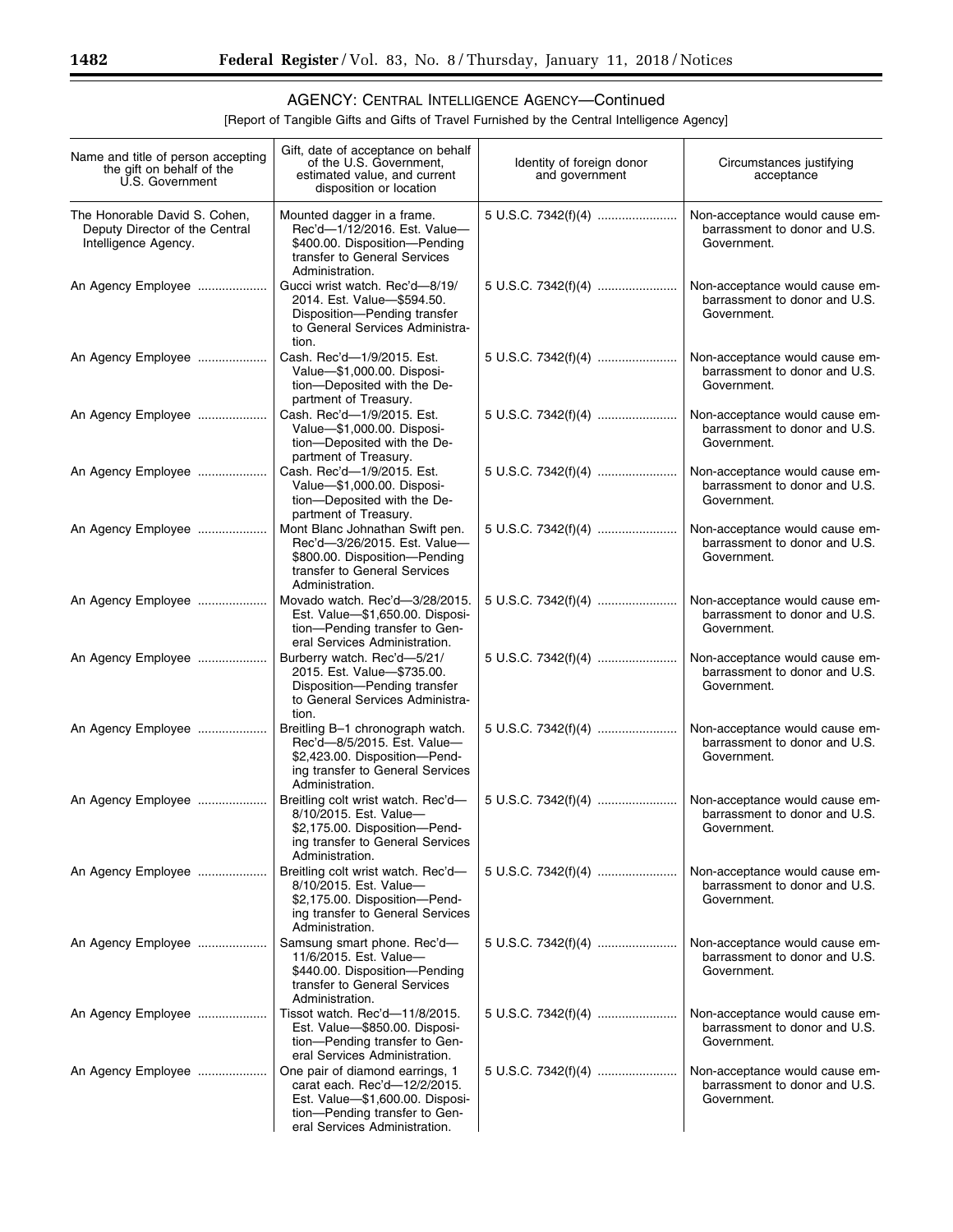۰

### AGENCY: CENTRAL INTELLIGENCE AGENCY—Continued

[Report of Tangible Gifts and Gifts of Travel Furnished by the Central Intelligence Agency]

| Name and title of person accepting<br>the gift on behalf of the<br>U.S. Government | Gift, date of acceptance on behalf<br>of the U.S. Government,<br>estimated value, and current<br>disposition or location                               | Identity of foreign donor<br>and government           | Circumstances justifying<br>acceptance                                         |
|------------------------------------------------------------------------------------|--------------------------------------------------------------------------------------------------------------------------------------------------------|-------------------------------------------------------|--------------------------------------------------------------------------------|
| An Agency Employee                                                                 | Raymond Weil watch. Rec'd-2/8/<br>2016. Est. Value-\$540.00.<br>Disposition-Pending transfer<br>to General Services Administra-<br>tion.               |                                                       | Non-acceptance would cause em-<br>barrassment to donor and U.S.<br>Government. |
| An Agency Employee                                                                 | Raymond Weil watch. Rec'd-2/8/<br>2016. Est. Value-\$650.00.<br>Disposition-Pending transfer<br>to General Services Administra-<br>tion.               |                                                       | Non-acceptance would cause em-<br>barrassment to donor and U.S.<br>Government. |
| An Agency Employee                                                                 | Four wooden boxes with per-<br>fumes. Rec'd-2/26/2016. Est.<br>Value-\$650.00. Disposition-<br>Pending transfer to General<br>Services Administration. | 5 U.S.C. 7342(f)(4)                                   | Non-acceptance would cause em-<br>barrassment to donor and U.S.<br>Government. |
| An Agency Employee                                                                 | MTM watch. Rec'd-5/19/2016.<br>Est. Value-\$850.00. Disposi-<br>tion-Pending purchase by re-<br>cipient from General Services<br>Administration.       |                                                       | Non-acceptance would cause em-<br>barrassment to donor and U.S.<br>Government. |
| An Agency Employee                                                                 | Swiss Army watch. Rec'd-5/22/<br>2016. Est. Value-\$825.00.<br>Disposition-Pending transfer<br>to General Services Administra-<br>tion.                | 5 U.S.C. 7342(f)(4)                                   | Non-acceptance would cause em-<br>barrassment to donor and U.S.<br>Government. |
| An Agency Employee                                                                 | Victorinox watch. Rec'd-5/24/<br>2016. Est. Value-\$695.00.<br>Disposition-Pending transfer<br>to General Services Administra-                         | 5 U.S.C. 7342(f)(4)                                   | Non-acceptance would cause em-<br>barrassment to donor and U.S.<br>Government. |
| An Agency Employee                                                                 | tion.<br>Silk rug. Rec'd-5/25/2016. Est.<br>Value-\$500.00. Disposition-<br>Pending transfer to General<br>Services Administration.                    | 5 U.S.C. 7342(f)(4)                                   | Non-acceptance would cause em-<br>barrassment to donor and U.S.<br>Government. |
| An Agency Employee                                                                 | Victorinox watch. Rec'd-6/8/<br>2016. Est. Value-\$695.00.<br>Disposition-Pending transfer<br>to General Services Administra-<br>tion.                 |                                                       | Non-acceptance would cause em-<br>barrassment to donor and U.S.<br>Government. |
| An Agency Employee                                                                 | Tissot Powermatic watch. Rec'd-<br>6/17/2016. Est. Value-<br>\$875.00. Disposition-Pending<br>transfer to General Services<br>Administration.          |                                                       | Non-acceptance would cause em-<br>barrassment to donor and U.S.<br>Government. |
|                                                                                    | Salvatore Ferragamo watch.<br>Rec'd-6/20/2016. Est. Value-<br>\$1,695.00. Disposition-Pend-<br>ing transfer to General Services<br>Administration.     | 5 U.S.C. 7342(f)(4)    Non-acceptance would cause em- | barrassment to donor and U.S.<br>Government.                                   |
| An Agency Employee                                                                 | Salvatore Ferragamo watch.<br>Rec'd-6/20/2016. Est. Value-<br>\$2,475.00. Disposition-Pend-<br>ing transfer to General Services                        | 5 U.S.C. 7342(f)(4)                                   | Non-acceptance would cause em-<br>barrassment to donor and U.S.<br>Government. |
| An Agency Employee                                                                 | Administration.<br>Miesterstuck Mont Blanc pen.<br>Rec'd-6/29/2016. Est. Value-<br>\$1,290.00. Disposition-Pend-<br>ing transfer to General Services   |                                                       | Non-acceptance would cause em-<br>barrassment to donor and U.S.<br>Government. |
| An Agency Employee                                                                 | Administration.<br>Omega wrist watch. Rec'd-8/16/<br>2016. Est. Value-\$9,000.00.<br>Disposition-Pending transfer<br>to General Services Administra-   | 5 U.S.C. 7342(f)(4)                                   | Non-acceptance would cause em-<br>barrassment to donor and U.S.<br>Government. |
| An Agency Employee                                                                 | tion.<br>TRAVEL: Lodging. Rec'd-12/7/<br>2016. Est. Value-\$1,500.00.                                                                                  |                                                       | Non-acceptance would cause em-<br>barrassment to donor and U.S.<br>Government. |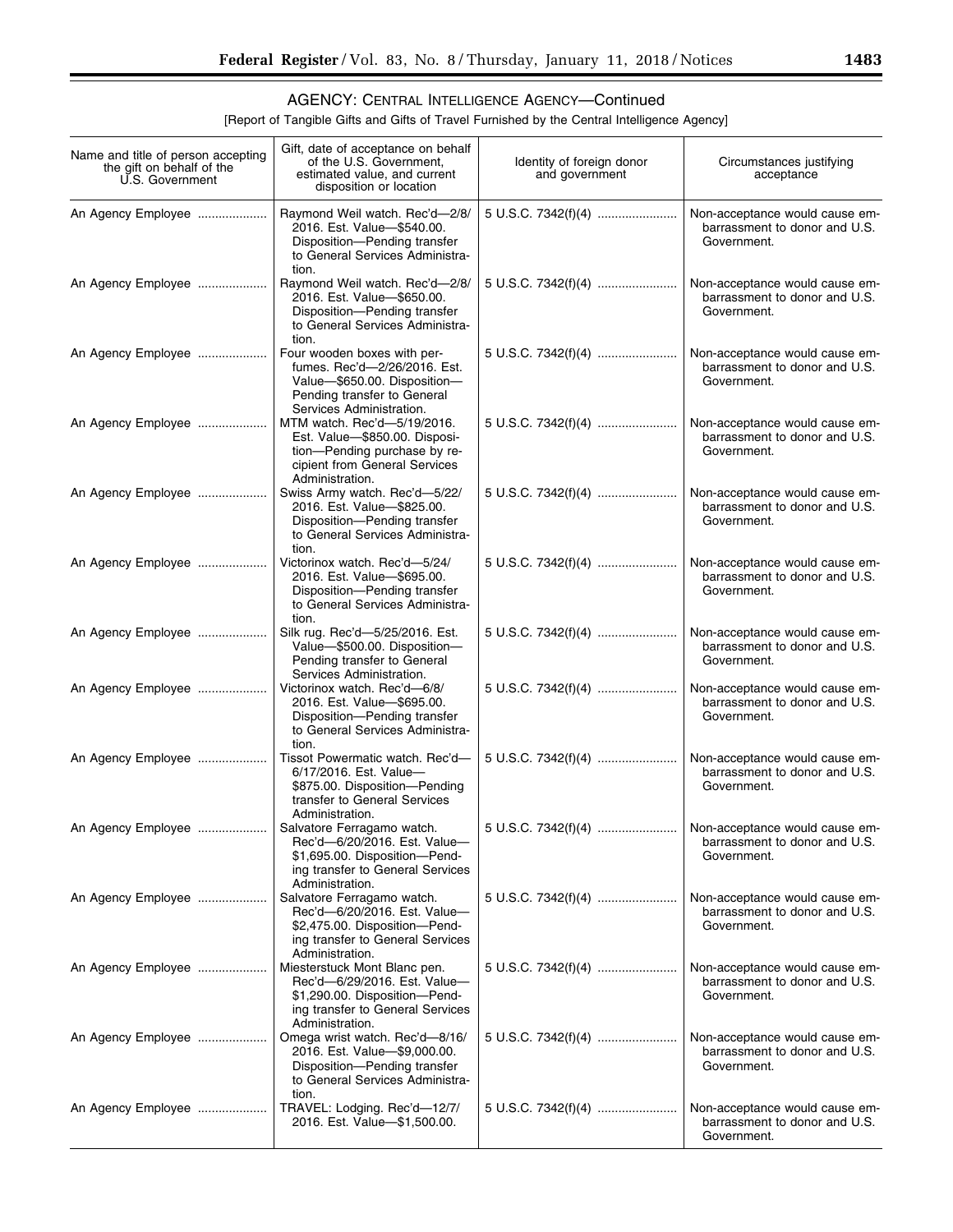### AGENCY: DEPARTMENT OF DEFENSE

[Report of Tangible Gifts Furnished by the Department of Defense]

| Name and title of person accepting<br>the gift on behalf of the<br>U.S. Government | Gift, date of acceptance on behalf<br>of the U.S. Government,<br>estimated value, and current<br>disposition or location                                                                                                                                                                                            | Identity of foreign donor<br>and government                                                                                | Circumstances justifying<br>acceptance                                         |
|------------------------------------------------------------------------------------|---------------------------------------------------------------------------------------------------------------------------------------------------------------------------------------------------------------------------------------------------------------------------------------------------------------------|----------------------------------------------------------------------------------------------------------------------------|--------------------------------------------------------------------------------|
| The Honorable Ashton B. Carter,<br>Secretary of Defense of the<br>United States.   | Wood figure depicting a male<br>wearing a loin cloth. Wood fig-<br>ure depicting a female with a<br>top knot on head. Rec'd-10/2/<br>2015. Est. Value-\$700.00.<br>Disposition-Foreign Gift Lock-<br>er 5D333. Pending transfer to<br>General Services Administration.                                              | Headquarters Western Command,<br>Armed Forces of the Republic<br>of the Philippines.                                       | Non-acceptance would cause em-<br>barrassment to donor and U.S.<br>Government. |
| The Honorable Ashton B. Carter,<br>Secretary of Defense of the<br>United States.   | Shop model with brass tag read-<br>ing "Presented by Defense Min-<br>ister, India" in showcase tagged<br>"Mazagon Dock Shipbuilders<br>Limited, Mumbai, India".<br>Rec'd-4/10/2016. Est. Value-<br>\$4,400.00. Disposition-Foreign<br>Gift Locker 5D333. Pending<br>transfer to General Services<br>Administration. | His Excellency Manohar Parrikar,<br>Minister of Defense of the Re-<br>public of India.                                     | Non-acceptance would cause em-<br>barrassment to donor and U.S.<br>Government. |
| The Honorable Ashton B. Carter,<br>Secretary of Defense of the<br>United States.   | Brass candelabrum consisting of<br>3 tiers of 5 leafy scroll arms,<br>each supporting a pricket cup.<br>Top bowl surmounted by pea-<br>cock. Rec'd-4/24/2016. Est.<br>Value-\$390.00. Disposition-<br>Foreign Gift Locker 5D333.<br>Pending transfer to General<br>Services Administration.                         | Mengueshi Temple, Republic of<br>India.                                                                                    | Non-acceptance would cause em-<br>barrassment to donor and U.S.<br>Government. |
| The Honorable Ashton B. Carter,<br>Secretary of Defense of the<br>United States.   | Decoupage box featuring two<br>peacocks. Rec'd-7/1/2016.<br>Est. Value-\$450.00. Disposi-<br>tion-Foreign Gift Locker<br>5D333. Pending transfer to<br>General Services Administration.                                                                                                                             | His Excellency Narendra Modi,<br>Prime Minister of the Republic<br>of India.                                               | Non-acceptance would cause em-<br>barrassment to donor and U.S.<br>Government. |
| The Honorable Ashton B. Carter,<br>Secretary of Defense of the<br>United States.   | Rectangular box with a white mar-<br>ble interior clad in lapis lazuli<br>displaying pyrite flecks in pres-<br>entation box. Rec'd-7/11/2016.<br>Est. Value-\$385.00. Disposi-<br>tion-Foreign Gift Locker<br>5D333. Pending transfer to<br>General Services Administration.                                        | His Excellency Abdullah Habibi,<br>Minister of Defense of the Is-<br>lamic Republic of Afghanistan.                        | Non-acceptance would cause em-<br>barrassment to donor and U.S.<br>Government. |
| The Honorable Ashton B. Carter,<br>Secretary of Defense of the<br>United States.   | Lapis lazuli vase painted with<br>flowers. Rec'd-7/12/2016. Est.<br>Value-\$585.00. Disposition-<br>Foreign Gift Locker 5D333.<br>Pending transfer to General<br>Services Administration.                                                                                                                           | His Excellency Mohammad Ashraf<br>Ghani. President of the Islamic<br>Republic of Afghanistan.                              | Non-acceptance would cause em-<br>barrassment to donor and U.S.<br>Government. |
| The Honorable Ashton B. Carter,<br>Secretary of Defense of the<br>United States.   | A Saudi Arabian antigue Persian<br>style dagger. Rec'd-7/28/2016.<br>Est. Value-\$4,200.00. Disposi-<br>tion-Foreign Gift Locker<br>5D333. Pending transfer to<br>General Services Administration.                                                                                                                  | His Majesty Salman bin Abdulaziz<br>Al Saud. Custodian of the Two<br>Holy Mosques, King of the<br>Kingdom of Saudi Arabia. | Non-acceptance would cause em-<br>barrassment to donor and U.S.<br>Government. |
| General Joseph Dunford, Jr.,<br>Chairman of the Joint Chiefs of<br>Staff.          | Replica rifle tagged "Mousqueton<br>1892 M.16" bolt action, trigger<br>guard stamped 8049677 in ma-<br>hogany presentation case.<br>Rec'd-1/23/2016. Est. Value-<br>\$475.00. Disposition-Retained<br>for official display, 2E881.                                                                                  | Mr. Pierre de Villiers, Chief of De-<br>fense of the French Republic.                                                      | Non-acceptance would cause em-<br>barrassment to donor and U.S.<br>Government. |

Ξ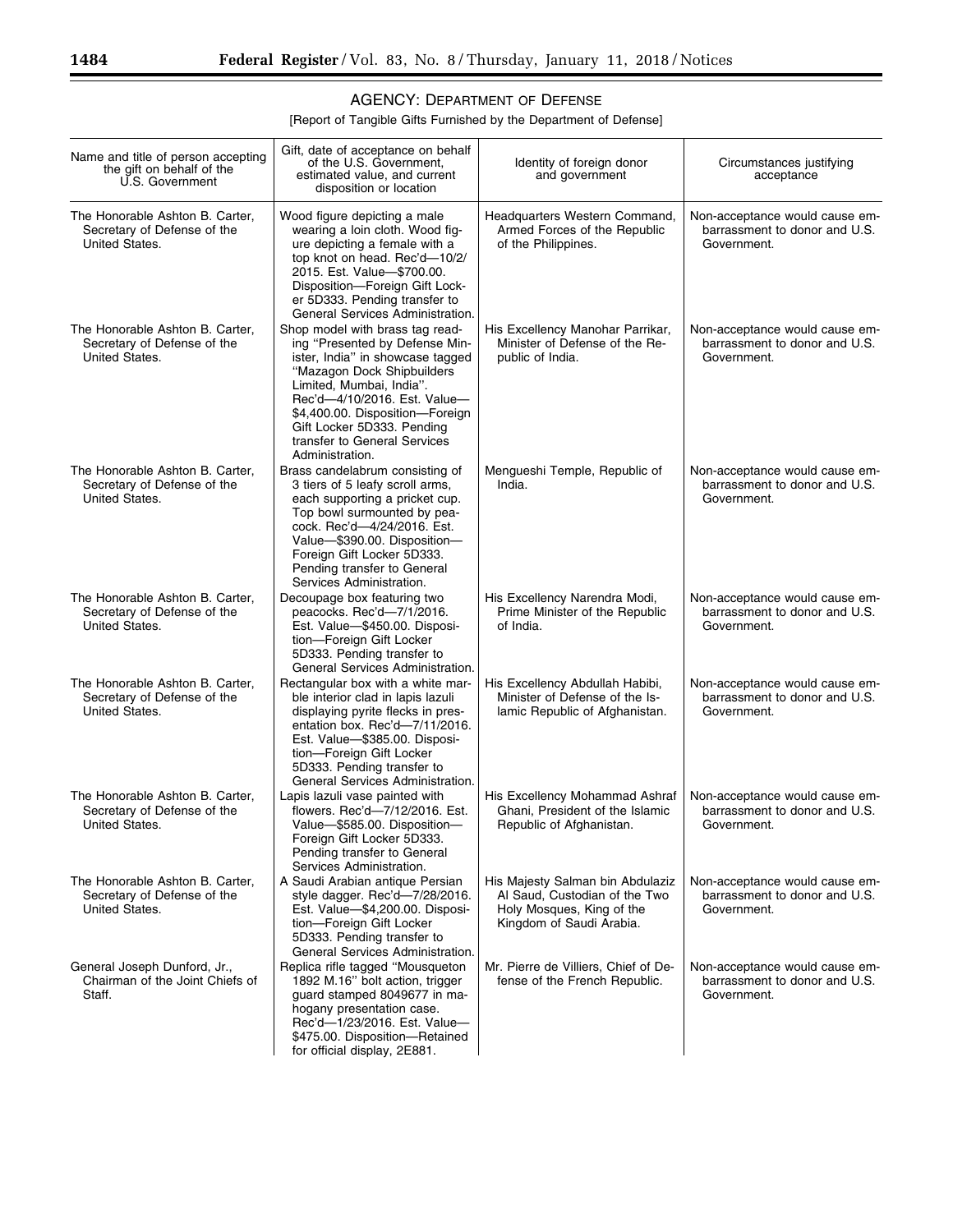▀

## AGENCY: DEPARTMENT OF DEFENSE—Continued

| Name and title of person accepting<br>the gift on behalf of the<br>U.S. Government  | Gift, date of acceptance on behalf<br>of the U.S. Government,<br>estimated value, and current<br>disposition or location                                                                                                                                                                                                                                                                                                                                                           | Identity of foreign donor<br>and government                                                              | Circumstances justifying<br>acceptance                                         |
|-------------------------------------------------------------------------------------|------------------------------------------------------------------------------------------------------------------------------------------------------------------------------------------------------------------------------------------------------------------------------------------------------------------------------------------------------------------------------------------------------------------------------------------------------------------------------------|----------------------------------------------------------------------------------------------------------|--------------------------------------------------------------------------------|
| Spouse of General Joseph<br>Dunford, Jr., Chairman of the<br>Joint Chiefs of Staff. | Silk scarf displaying printed or-<br>ange/purple rosettes on black<br>foliate stems. Pearl necklace of<br>29 baroque oval pink pearls<br>strung on cord. Purse con-<br>sisting of black leather closure<br>strap with 3 magnetic disks,<br>body depicting confronting birds<br>with rosettes. Rec'd-2/17/<br>2016. Est. Value-\$530.00.<br>Disposition-Joint Chiefs of<br>Staff gift locker, 2E873. Pend-<br>ing transfer to General Services<br>Administration.                   | Mr. Ibu Nenny Gatot Nurmantyo,<br>Chief of Defense of the Repub-<br>lic of Indonesia.                    | Non-acceptance would cause em-<br>barrassment to donor and U.S.<br>Government. |
| General Joseph Dunford, Jr.,<br>Chairman of the Joint Chiefs of<br>Staff.           | Plaque made from rosewood.<br>Papua ovalstone axe with bev-<br>eled stone head inside a pres-<br>entation box. Rec'd-2/18/2016.<br>Est. Value-\$470.00. Disposi-<br>tion-Retained for official dis-<br>play, 2E881.                                                                                                                                                                                                                                                                | His Royal Highness Salman bin<br>Hamad bin Isa Al-Khalifa,<br>Crown Prince of the Kingdom of<br>Bahrain. | Non-acceptance would cause em-<br>barrassment to donor and U.S.<br>Government. |
| General Joseph Dunford, Jr.,<br>Chairman of the Joint Chiefs of<br>Staff.           | Photo album crafted with<br>pressboard covers printed to re-<br>semble burl wood, cover with<br>pierce cut rose on stem plus<br>oval aperture showing photo<br>half-length portrait of saluting<br>male in green military jacket,<br>containing 37 photos of General<br>Dunford with the Egyptian mili-<br>tary. Crystal chariot with two<br>rearing horses. Rec'd-2/20/<br>2016. Est. Value-\$870.00.<br>Disposition-Pending transfer<br>to General Services Administra-<br>tion. | Lieutenant General Mahmoud<br>Hegazy, Chief of Staff of the<br>Egyptian Armed Forces.                    | Non-acceptance would cause em-<br>barrassment to donor and U.S.<br>Government. |
| General Joseph Dunford, Jr.,<br>Chairman of the Joint Chiefs of<br>Staff.           | 11-14" replica pistol in cut crystal<br>with applied glass rosettes on<br>handle sides, gold tone metal<br>applications with faux<br>gemstones in red, green, and<br>blue accompanied by rectan-<br>gular beveled wood stand in<br>presentation box. Rec'd-2/20/<br>2016. Est. Value-\$420.00.<br>Disposition-Retained for offi-<br>cial display, Chairman of the<br>Joint Chiefs of Staff Office<br>2E873.                                                                        | His Excellency General Sedky<br>Sobhy, Minister of Defense of<br>the Arab Republic of Eqypt.             | Non-acceptance would cause em-<br>barrassment to donor and U.S.<br>Government. |
| General Joseph Dunford, Jr.,<br>Chairman of the Joint Chiefs of<br>Staff.           | Plaque comprised of clear glass<br>and etched with "Afghan Na-<br>tional Army" over emblem and<br>over presenter name as<br>Shahim. Round brass bowl clad<br>in lapis lazuli of dark fairly uni-<br>form color in presentation box.<br>Rec'd-3/2/2016. Est. Value-<br>\$650.00. Disposition-Retained<br>for official display, Chairman of<br>the Joint Chiefs of Staff Office<br>2E873.                                                                                            | Mr. Qadam Shah Shahim, Chief<br>of Staff of the Afghan National<br>Army.                                 | Non-acceptance would cause em-<br>barrassment to donor and U.S.<br>Government. |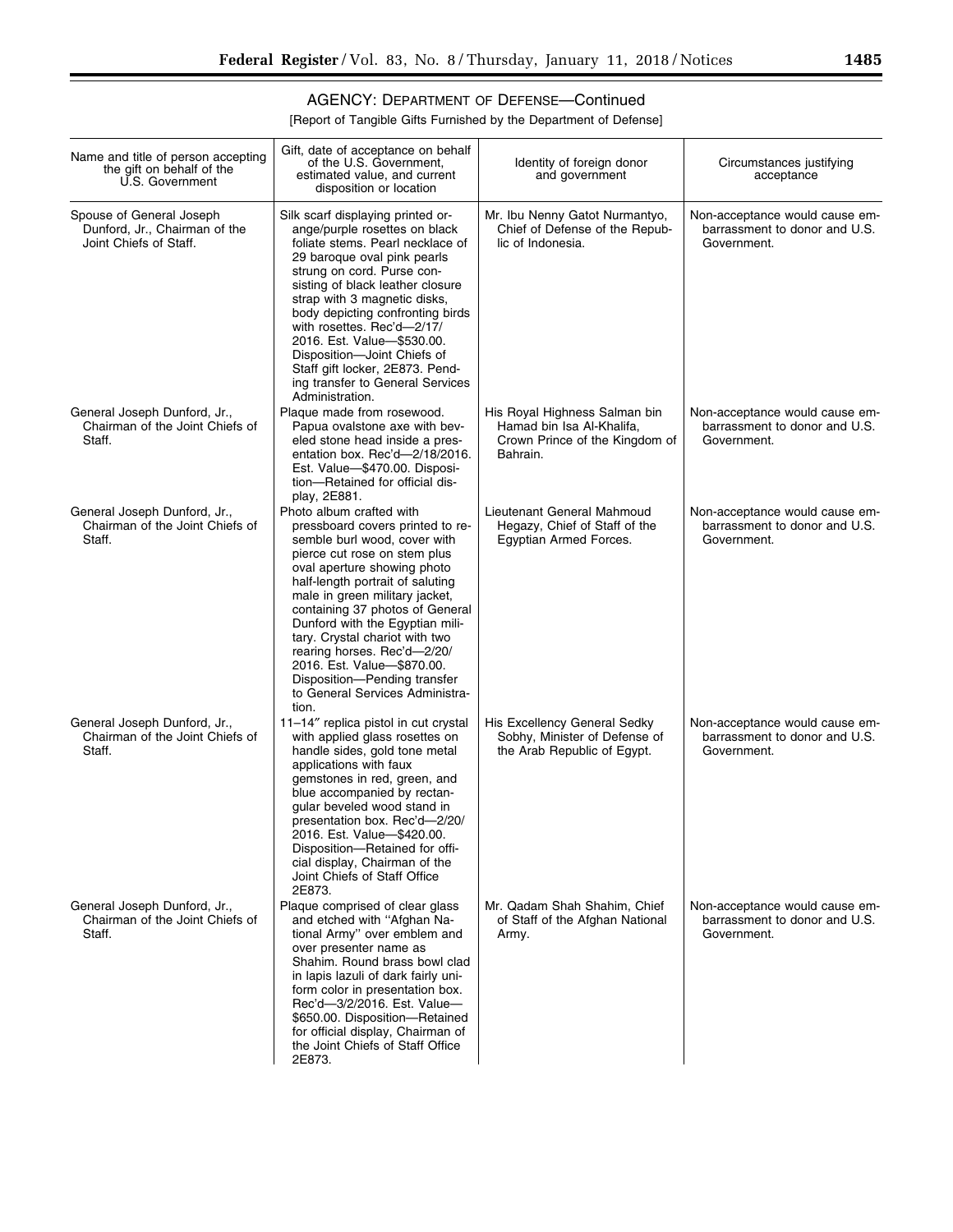## AGENCY: DEPARTMENT OF DEFENSE—Continued

[Report of Tangible Gifts Furnished by the Department of Defense]

| Name and title of person accepting<br>the gift on behalf of the<br>U.S. Government   | Gift, date of acceptance on behalf<br>of the U.S. Government,<br>estimated value, and current<br>disposition or location                                                                                                                                                                                                                                                                                                                                                                                                                                                             | Identity of foreign donor<br>and government                                                                   | Circumstances justifying<br>acceptance                                         |
|--------------------------------------------------------------------------------------|--------------------------------------------------------------------------------------------------------------------------------------------------------------------------------------------------------------------------------------------------------------------------------------------------------------------------------------------------------------------------------------------------------------------------------------------------------------------------------------------------------------------------------------------------------------------------------------|---------------------------------------------------------------------------------------------------------------|--------------------------------------------------------------------------------|
| General Joseph Dunford, Jr.,<br>Chairman of the Joint Chiefs of<br>Staff.            | Oblong bowl clad in lapis lazuli,<br>one side marked in gold tone<br>as presented to General<br>Dunford by Deputy Minister<br>Azizi. Polished ovoid pendant<br>lapis lazuli mounted in silver on<br>silver neck chain. Rec'd-3/6/<br>2016. Est. Value-\$580.00.<br>Disposition-Retained for offi-<br>cial display, Chairman of the<br>Joint Chiefs of Staff Office<br>2E873.                                                                                                                                                                                                         | Mr. Mascod Azizi, Deputy Minister<br>for Policy and Strategy of the<br>Islamic Republic of Afghanistan.       | Non-acceptance would cause em-<br>barrassment to donor and U.S.<br>Government. |
| General Joseph Dunford, Jr.,<br>Chairman of the Joint Chiefs of<br>Staff.            | Knives. Plaque. Caricature. Paint-<br>ings. Mug. Book. Hat. Bandana.<br>Calendar. Poncho. Scarf.<br>Rec'd-3/10/2016. Est. Value-<br>\$551.00. Disposition-Retained<br>for official display, Chairman of<br>the Joint Chiefs of Staff Office<br>2E873.                                                                                                                                                                                                                                                                                                                                | General Juan Pablo Rodríguez<br>Barragán, Commander of the<br>Colombian Military Forces.                      | Non-acceptance would cause em-<br>barrassment to donor and U.S.<br>Government. |
| Spouse of General Joseph<br>Dunford, Jr., Chairman of the<br>Joint Chiefs of Staff.  | Arch shaped sterling silver plaque<br>with a repousse design of a<br>young female wearing head<br>cover, hands in prayer position<br>and a halo. Cheese serving set<br>by Atenea Orfebreria of Bogota<br>comprised of lazy Susan round<br>tray of pressboard plus 2-prong<br>right angle blade cheese pick<br>and spreader. Jewelry set con-<br>sisting of pair of earrings, 8.5<br>mm cushion shape pearl with<br>silver tone. Rec'd-3/10/2016.<br>Est. Value-\$745.00. Disposi-<br>tion-Retained for official dis-<br>play, Chairman of the Joint<br>Chiefs of Staff Office 2E873. | Mrs. Patrícia Calderón, Spouse of<br>the Commander of the Colom-<br>bian Forces.                              | Non-acceptance would cause em-<br>barrassment to donor and U.S.<br>Government. |
| General Joseph Dunford, Jr.,<br>Chairman of the Joint Chiefs of<br>Staff and Spouse. | Crystal towers. Wall tapestry.<br>Necklace with "Ellyn" inscribed.<br>Rec'd-5/26/2016. Est. Value-<br>\$1,530.00. Disposition-Foreign<br>Gift Locker 5D333. Pending<br>transfer to General Services<br>Administration.                                                                                                                                                                                                                                                                                                                                                               | Lieutenant General and Mrs.<br>Mahmoud Hegazy, Chief of<br>Staff of the Egyptian Armed<br>Forces.             | Non-acceptance would cause em-<br>barrassment to donor and U.S.<br>Government. |
| Spouse of General Joseph<br>Dunford, Jr., Chairman of the<br>Joint Chiefs of Staff.  | Philippine oblong pearl necklace,<br>approximately $\frac{1}{2}$ " × $\frac{5}{8}$ ", silver<br>tone nacre, continuous strand<br>on unknotted white cord 43"<br>long. Cushion-shaped pearl<br>brooch, 5/8" diameter, silver<br>tone nacre with notable dimple,<br>affixed to 6-lobe ribbon bow<br>style with faux diamonds plus<br>polished ends. Rec'd-7/11/<br>2016. Est. Value-\$920.00.<br>Disposition-Joint Chief of Staff<br>gift locker, 2E873.                                                                                                                               | Mrs. Patrícia Calderón, Spouse of<br>the Commander of the Colom-<br>bian Forces.                              | Non-acceptance would cause em-<br>barrassment to donor and U.S.<br>Government. |
| Mr. Andrew Exum, Deputy Assist-<br>ant Secretary of Defense, Middle<br>East.         | Chaumet watch. Cufflinks. Ink<br>pen. Plaque from the Qatari<br>State Minister for Defense.<br>Rec'd-8/23/2015. Est. Value-<br>\$7,650.00. Disposition-Foreign<br>gift locker 5D333. Pending<br>transfer to General Services<br>Administration.                                                                                                                                                                                                                                                                                                                                      | Major General Hamad Bin Ali Al-<br>Attiyah, State Minister for De-<br>fense Affairs of the State of<br>Qatar. | Non-acceptance would cause em-<br>barrassment to donor and U.S.<br>Government. |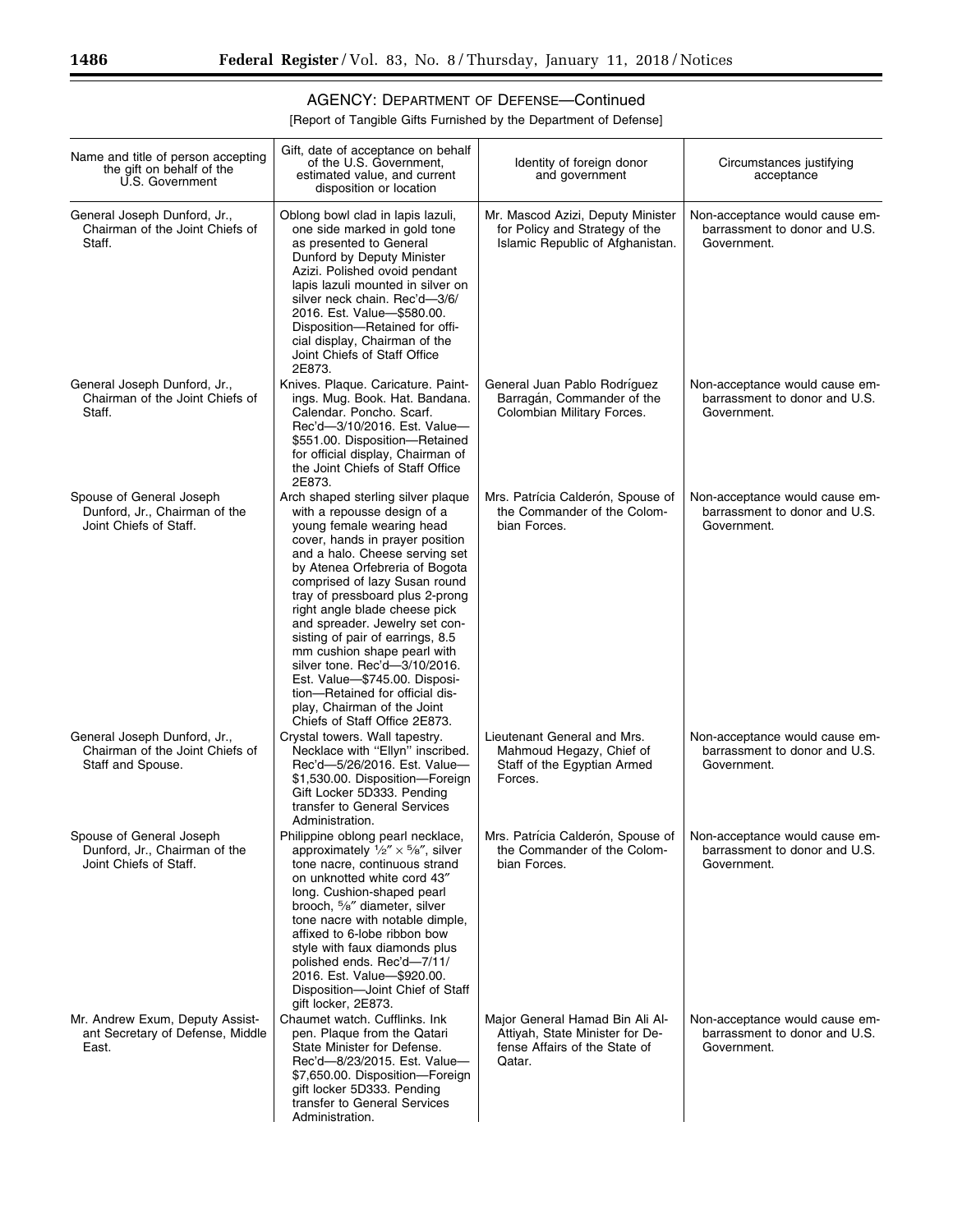▀

## AGENCY: DEPARTMENT OF DEFENSE—Continued

| Name and title of person accepting<br>the gift on behalf of the<br>U.S. Government         | Gift, date of acceptance on behalf<br>of the U.S. Government,<br>estimated value, and current<br>disposition or location                                                                                                                                                                                                                                                                                                                                                                                                                                                                                          | Identity of foreign donor<br>and government                                                                                       | Circumstances justifying<br>acceptance                                         |
|--------------------------------------------------------------------------------------------|-------------------------------------------------------------------------------------------------------------------------------------------------------------------------------------------------------------------------------------------------------------------------------------------------------------------------------------------------------------------------------------------------------------------------------------------------------------------------------------------------------------------------------------------------------------------------------------------------------------------|-----------------------------------------------------------------------------------------------------------------------------------|--------------------------------------------------------------------------------|
| Mr. Andrew Exum, Deputy Assist-<br>ant Secretary of Defense, Middle<br>East.               | Flatware set by Haddad con-<br>sisting of 6 knives, 6 forks, 6<br>spoons, all having handles of<br>white plastic in the shape of<br>birds with red crest. Rec'd-9/<br>22/2015. Est. Value-\$420.00.<br>Disposition-Foreign gift locker<br>5D333. Pending transfer to<br>General Services Administration.                                                                                                                                                                                                                                                                                                          | Government of the Republic of<br>Lebanon.                                                                                         | Non-acceptance would cause em-<br>barrassment to donor and U.S.<br>Government. |
| Lieutenant General Vincent Stew-<br>art, Director of the Defense Intel-<br>ligence Agency. | Movado men's watch series 800,<br>tagged #2600111, serial<br>#13155445 on back of case,<br>having round silver tone face<br>with 3 dials inside chapter ring,<br>matte-finish plus polished stain-<br>less steel flex band in presen-<br>tation box. Aigner "Prato" la-<br>dies' watch, tagged #A13210,<br>having a round face displaying<br>ivory-colored triangles, large gilt<br>horseshoe shaped "A" at the 6<br>o'clock position, in presentation<br>box. Rec'd-11/18/2015. Est.<br>Value-\$1,435.00. Disposi-<br>tion-Foreign gift locker 5D333.<br>Pending transfer to General<br>Services Administration. | Mr. Igals Shahid Igab al-Alit, Di-<br>rector of the Military Intelligence<br>and Security Service of the<br>United Arab Emirates. | Non-acceptance would cause em-<br>barrassment to donor and U.S.<br>Government. |
| Ms. Christine Wormuth, Under<br>Secretary of Defense, OSD Pol-<br>icy.                     | Gold-toned desk clock with<br>rearing horse fronted by<br>crossed rifle and saber plus<br>disk. Rec'd-12/7/2015. Est.<br>Value-\$450.00. Disposition-<br>Foreign gift locker 5D333.<br>Pending transfer to General<br>Services Administration.                                                                                                                                                                                                                                                                                                                                                                    | Mr. Mohammed Ayeesh, Assistant<br>Minister of Defense of the King-<br>dom of Saudi Arabia.                                        | Non-acceptance would cause em-<br>barrassment to donor and U.S.<br>Government. |
| General Paul Selva, Vice Chair-<br>man of the Joint Chiefs of Staff.                       | Roller ball pen, fine tip, glossy<br>black engraved "Montegrappa"<br>in presentation box. Rec'd-2/1/<br>2016. Est. Value-\$625.00.<br>Disposition-Retained for offi-<br>cial display in 2E2881.                                                                                                                                                                                                                                                                                                                                                                                                                   | General Jean Kahwaji, Com-<br>mander of the Lebanese Armed<br>Forces.                                                             | Non-acceptance would cause em-<br>barrassment to donor and U.S.<br>Government. |
| Mr. Marcel Lettre, Under Secretary<br>of Defense for Intelligence.                         | Blue lapis bowl in a blue case.<br>Rec'd-2/17/2016. Est. Value-<br>\$385.00. Disposition-Foreign<br>gift locker 5D333. Pending<br>transfer to General Services<br>Administration.                                                                                                                                                                                                                                                                                                                                                                                                                                 | Mr. Mohammad Hanif Atmar, Na-<br>tional Security Advisor of the Is-<br>lamic Republic of Afghanistan.                             | Non-acceptance would cause em-<br>barrassment to donor and U.S.<br>Government. |
| Spouse of General Pual Selva,<br>Vice Chairman of the Joint<br>Chiefs of Staff.            | Red and blue silk scarf with 4-<br>petal rosettes amid coils within<br>squares formed by petals of<br>larger orange 8-petal rosettes.<br>Necklace compromised of 48<br>baroque roundish pink pearls.<br>Rec'd-2/17/2016. Est. Value-<br>\$490.00. Disposition-Joint<br>Chiefs of Staff Gift Locker<br>2E873.                                                                                                                                                                                                                                                                                                      | Mr. Ibu Henny Gatot Nurmantyo,<br>Chief of Defense of the Repub-<br>lic of Indonesia.                                             | Non-acceptance would cause em-<br>barrassment to donor and U.S.<br>Government. |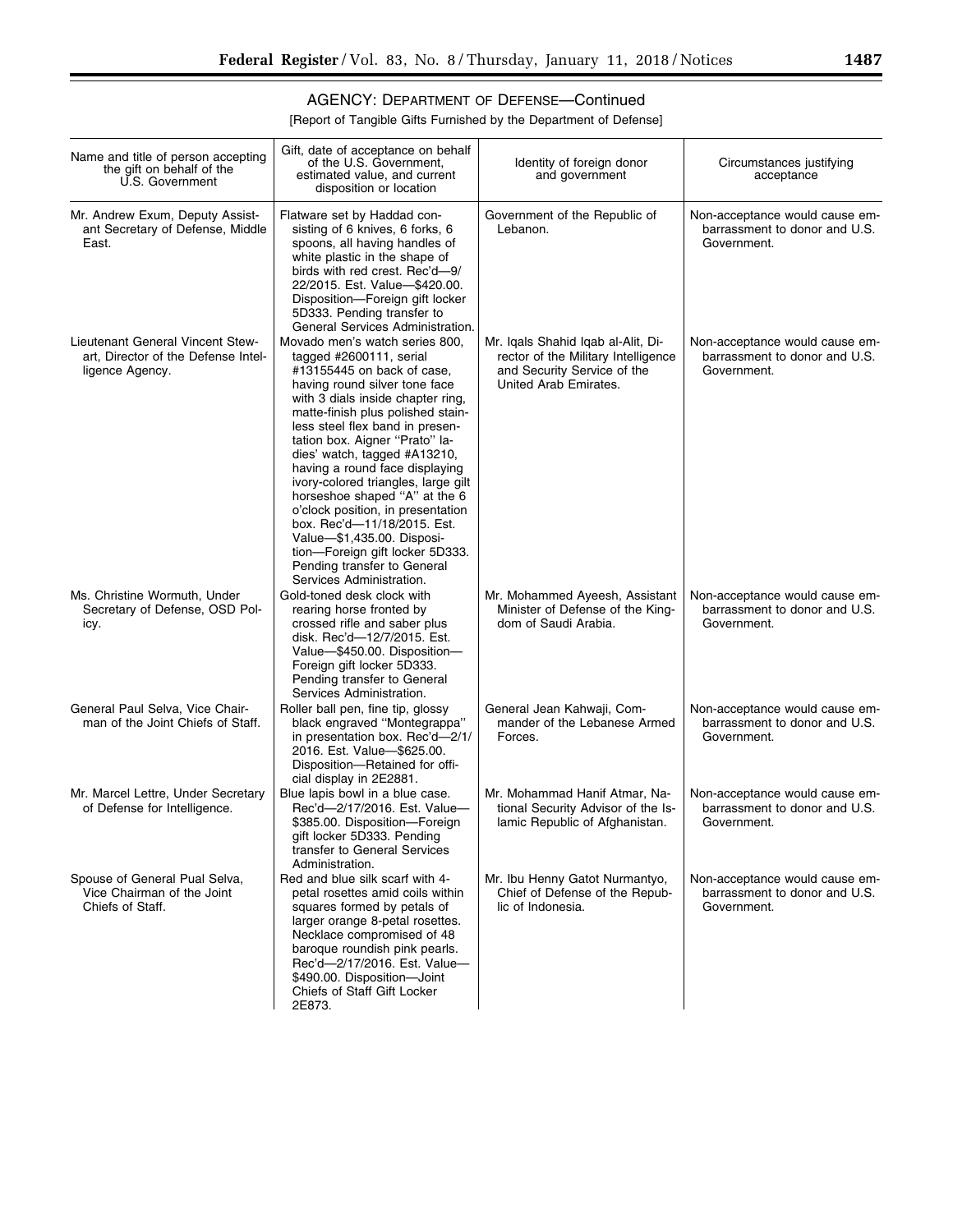## AGENCY: DEPARTMENT OF DEFENSE—Continued

[Report of Tangible Gifts Furnished by the Department of Defense]

| Name and title of person accepting<br>the gift on behalf of the<br>U.S. Government               | Gift, date of acceptance on behalf<br>of the U.S. Government,<br>estimated value, and current<br>disposition or location                                                                                                                                                                                                                                                                                                                                                                                                                                                                                                                                                                                                                                                                                                                                                                                                                                                                                            | Identity of foreign donor<br>and government                                                                   | Circumstances justifying<br>acceptance                                         |
|--------------------------------------------------------------------------------------------------|---------------------------------------------------------------------------------------------------------------------------------------------------------------------------------------------------------------------------------------------------------------------------------------------------------------------------------------------------------------------------------------------------------------------------------------------------------------------------------------------------------------------------------------------------------------------------------------------------------------------------------------------------------------------------------------------------------------------------------------------------------------------------------------------------------------------------------------------------------------------------------------------------------------------------------------------------------------------------------------------------------------------|---------------------------------------------------------------------------------------------------------------|--------------------------------------------------------------------------------|
| General Mark Welsh, Chief of Staff<br>of the Air Force.                                          | Artwork, printed impressionist<br>image of the World Trade Cen-<br>ter twin towers collapsing, a<br>blue/red image looming over on<br>left, affixed to white enameled<br>board mounted against clear<br>plastic square, the right side<br>marked "Ground Zero" by Wal-<br>ter Maurer. Rec'd-3/14/2016.<br>Est. Value-\$1,200.00. Disposi-<br>tion-Foreign gift locker 5D333.<br>Pending transfer to General<br>Services Administration.                                                                                                                                                                                                                                                                                                                                                                                                                                                                                                                                                                             | Lieutenant General Karl Miller,<br>Chief of Staff of the German Air<br>Force.                                 | Non-acceptance would cause em-<br>barrassment to donor and U.S.<br>Government. |
| Mr. Joseph Fixey, Director, De-<br>fense Security Cooperation<br>Agency (DSCA).                  | Set of 2 wristwatches by Concord,<br>each having round mother-of-<br>pearl style face, together in one<br>presentation box: (a) Man's<br>"Saratoga" model,<br>#20.1.15.10785, having date<br>window at 3 o'clock position,<br>gold-tone Roman numerals II/<br>IV/VI/VIII/X/XII, diamond at<br>each 1/3/5/7/9/11 o'clock posi-<br>tions, octagonal bead band with<br>8 cuprous-color squared sepa-<br>rating curves of diamonds,<br>matte-finish silver-tone flex<br>band with cuprous-color links<br>and (b) a lady's "mariner"<br>#1429041 and<br>#05.1.3.5.1099S," having date<br>window at 3 o'clock position,<br>"diamond markers" (diamond<br>marking each hour), most set<br>along horizontal lines,<br>dodecagonal bezel ring in 18k<br>rose gold with diamonds, blue<br>enamel top of stem, matte sil-<br>ver-tone band with cuprous-<br>color rectangles. Rec'd-4/8/<br>2016. Est. Value-\$11,980.00.<br>Disposition-Foreign gift locker<br>5D333. Pending transfer to<br>General Services Administration. | Major General Hamad Bin Ali Al-<br>Attiyah, State Minister for De-<br>fense Affairs of the State of<br>Qatar. | Non-acceptance would cause em-<br>barrassment to donor and U.S.<br>Government. |
| Ms. Kelly Magsamen, PDASD,<br>ASD Asian and Pacific Security<br>Affairs.                         | Salvatore Ferragamo silk scarf<br>with leopard. Rec'd-6/9/2016.<br>Est. Value-\$380.00. Disposi-<br>tion-Foreign gift locker 5D333.<br>Pending transfer to General<br>Services Administration.                                                                                                                                                                                                                                                                                                                                                                                                                                                                                                                                                                                                                                                                                                                                                                                                                      | Mr. Stanley Kao, Representative<br>of Taiwan.                                                                 | Non-acceptance would cause em-<br>barrassment to donor and U.S.<br>Government. |
| Ms. Karen Wong, Personal Secu-<br>rity Officer for the Secretary of<br>Defense, OSD (CA by OSD). | Stainless steel watch, PVD rose<br>gold finish, with double curve<br>sapphire crystal, Super-<br>LumiNova hands, Arabic nu-<br>merals, and hour markers;<br>hours, minutes, seconds, date<br>indicator with brown leather<br>watch case. Rec'd-6/24/2016.<br>Est. Value-\$525.00. Disposi-<br>tion-Foreign gift locker 5D333.<br>Pending transfer to General<br>Services Administration.                                                                                                                                                                                                                                                                                                                                                                                                                                                                                                                                                                                                                            | Major General Hamad Bin Ali Al-<br>Attiyah, State Minister for De-<br>fense Affairs of the State of<br>Qatar. | Non-acceptance would cause em-<br>barrassment to donor and U.S.<br>Government. |

-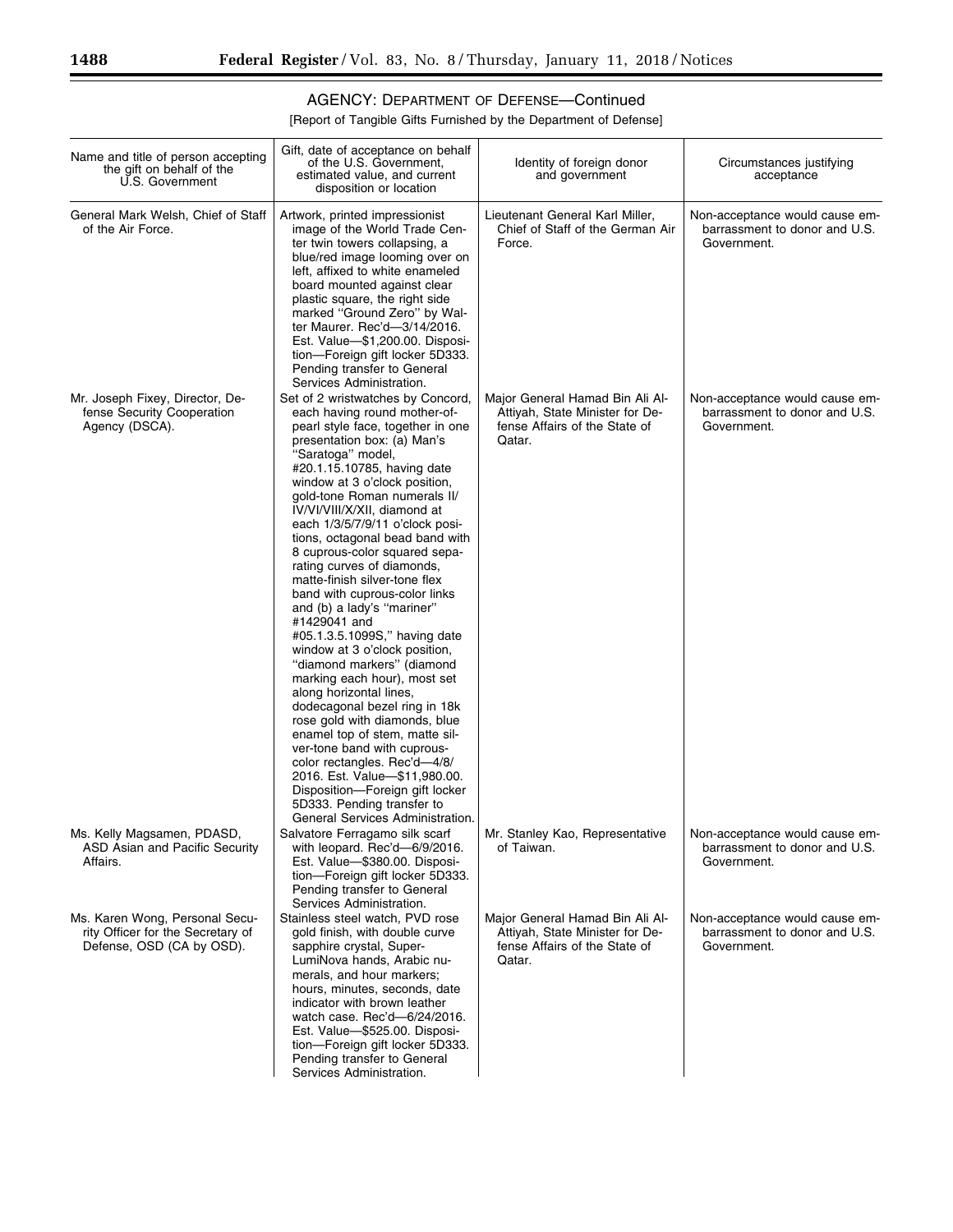۰

## AGENCY: DEPARTMENT OF DEFENSE—Continued

| Name and title of person accepting<br>the gift on behalf of the<br>U.S. Government                   | Gift, date of acceptance on behalf<br>of the U.S. Government.<br>estimated value, and current<br>disposition or location                                                                                                                                                                                                                                                                                                                                                                                                                     | Identity of foreign donor<br>and government                                                                   | Circumstances justifying<br>acceptance                                         |
|------------------------------------------------------------------------------------------------------|----------------------------------------------------------------------------------------------------------------------------------------------------------------------------------------------------------------------------------------------------------------------------------------------------------------------------------------------------------------------------------------------------------------------------------------------------------------------------------------------------------------------------------------------|---------------------------------------------------------------------------------------------------------------|--------------------------------------------------------------------------------|
| Mr. John Tevis, Personal Security<br>Officer for the Secretary of De-<br>fense, OSD (CA by OSD).     | The Runwell Sport Chrono hand-<br>assembled watch including a<br>sapphire crystal, Super-<br>LumiNova printed dial details:<br>Hours, minutes, date indicator,<br>stopwatch function, and multiple<br>sub dials, in a solid stainless<br>case. Premium sport compo-<br>nents include a green turning<br>top ring and leather strap with<br>leather care balm and brown<br>leather watch case. Rec'd-6/<br>24/2016. Est. Value-\$875.00.<br>Disposition-Foreign gift locker<br>5D333. Pending transfer to<br>General Services Administration. | Major General Hamad Bin Ali Al-<br>Attivah, State Minister for De-<br>fense Affairs of the State of<br>Qatar. | Non-acceptance would cause em-<br>barrassment to donor and U.S.<br>Government. |
| Mr. Daniel Loughry, Personal Se-<br>curity Officer for the Secretary of<br>Defense, OSD (CA by OSD). | Runwell watch include a sapphire<br>crystal, Super-LumiNova printed<br>dial details, and a solid stain-<br>less steel case with screw down<br>crown. Three hands and date<br>indicator driven with black<br>leather watch case with the<br>leather care balm missing.<br>Rec'd-6/24/2016. Est. Value-<br>\$550.00. Disposition-Foreign<br>gift locker 5D333. Pending<br>transfer to General Services<br>Administration.                                                                                                                      | Major General Hamad Bin Ali Al-<br>Attiyah, State Minister for De-<br>fense Affairs of the State of<br>Qatar. | Non-acceptance would cause em-<br>barrassment to donor and U.S.<br>Government. |
| Mr. Lee Thao, Personal Security<br>Officer for the Secretary of De-<br>fense, OSD (CA by OSD).       | Hand-assembled Runwell Shinola<br>watch with case plating of pol-<br>ished rose gold setting off a<br>midnight blue dial with silver<br>subeye and a dark oxblood<br>rapid release strap of football<br>leather with a brown leather<br>watch case and leather care<br>balm. Rec'd-6/24/2016. Est.<br>Value-\$600.00. Disposition-<br>Foreign gift locker 5D333.<br>Pending transfer to General<br>Services Administration.                                                                                                                  | Major General Hamad Bin Ali Al-<br>Attiyah, State Minister for De-<br>fense Affairs of the State of<br>Qatar. | Non-acceptance would cause em-<br>barrassment to donor and U.S.<br>Government. |
| Mr. John Ramirez, Personal Secu-<br>rity Officer for the Secretary of<br>Defense, OSD (CA by OSD).   | Hand-assembled Runwell Shinola<br>watch with case plating of pol-<br>ished rose gold setting off a<br>midnight blue dial with silver<br>subeye and a dark oxblood<br>rapid release strap of football<br>leather with a brown leather<br>watch case and leather care<br>balm. Rec'd-6/24/2016. Est.<br>Value-\$600.00. Disposition-<br>Foreign gift locker 5D333.<br>Pending transfer to General<br>Services Administration.                                                                                                                  | Major General Hamad Bin Ali Al-<br>Attiyah, State Minister for De-<br>fense Affairs of the State of<br>Qatar. | Non-acceptance would cause em-<br>barrassment to donor and U.S.<br>Government. |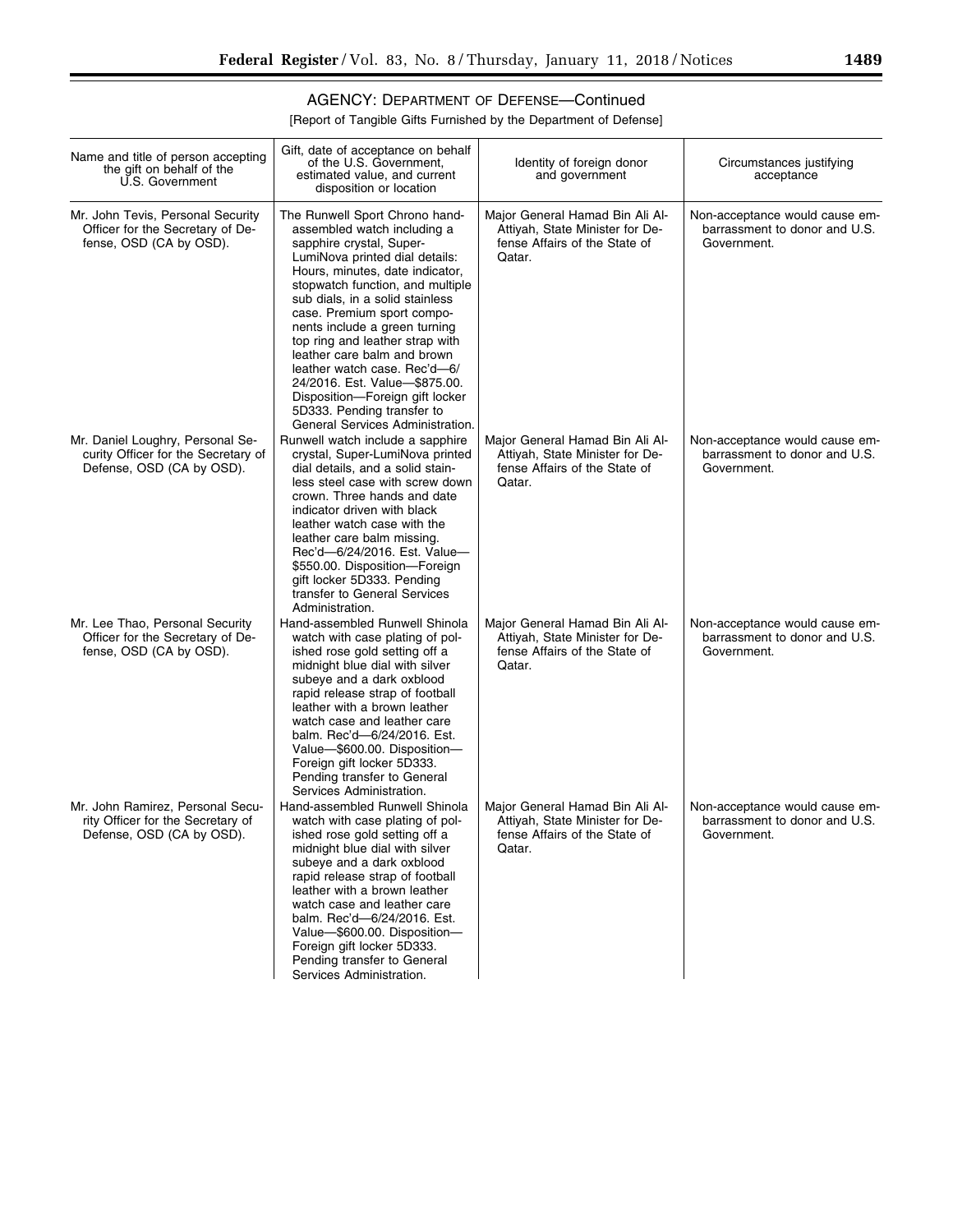## AGENCY: DEPARTMENT OF DEFENSE—Continued

| Name and title of person accepting<br>the gift on behalf of the<br>U.S. Government                    | Gift, date of acceptance on behalf<br>of the U.S. Government,<br>estimated value, and current<br>disposition or location                                                                                                                                                                                                                                                                                                                                                                                     | Identity of foreign donor<br>and government                                                                   | Circumstances justifying<br>acceptance                                         |
|-------------------------------------------------------------------------------------------------------|--------------------------------------------------------------------------------------------------------------------------------------------------------------------------------------------------------------------------------------------------------------------------------------------------------------------------------------------------------------------------------------------------------------------------------------------------------------------------------------------------------------|---------------------------------------------------------------------------------------------------------------|--------------------------------------------------------------------------------|
| Mr. Jesse Sheldon, Personal Se-<br>curity Officer for the Secretary of<br>Defense, OSD (CA by OSD).   | Moon phase Runwell watch with a<br>classic design and a new mood<br>dial to track lunar phases from<br>waxing to waning, featuring a<br>black dial with Super-LumiNova<br>printed details, polished stain-<br>less steel case and sapphire<br>crystal and fixes to a tan gen-<br>uine alligator strap with leather<br>balm and a brown leather watch<br>case. Rec'd-6/24/2016. Est.<br>Value-\$800.00. Disposition-<br>Foreign gift locker 5D333.<br>Pending transfer to General<br>Services Administration. | Major General Hamad Bin Ali Al-<br>Attiyah, State Minister for De-<br>fense Affairs of the State of<br>Qatar. | Non-acceptance would cause em-<br>barrassment to donor and U.S.<br>Government. |
| Mr. Neville D'Cunha, Personal Se-<br>curity Officer for the Secretary of<br>Defense, OSD (CA by OSD). | Classic chronograph Runwell<br>watch with stopwatch function<br>and a screw down crown, stand<br>out polished gold case holds a<br>clean, midnight blue dial with<br>two subeyes and date indicator<br>box, tack in the rapid release<br>sunflower colored Legacy leath-<br>er strap with black leather<br>watch case and leather care<br>balm. Rec'd-6/24/2016. Est.<br>Value-\$800.00. Disposition-<br>Foreign gift locker 5D333.<br>Pending transfer to General<br>Services Administration.               | Major General Hamad Bin Ali Al-<br>Attiyah, State Minister for De-<br>fense Affairs of the State of<br>Qatar. | Non-acceptance would cause em-<br>barrassment to donor and U.S.<br>Government. |
| Mr. Raul Donastrong, Personal Se-<br>curity Officer for the Secretary of<br>Defense, OSD (CA by OSD). | Wristwatch with round beige face<br>with Arabic numerals with jar of<br>leather care balm and metal<br>Shinola identification card stat-<br>ing "built by Stefan Mihoc oval<br>series no Sol" in wood presen-<br>tation box. Rec'd-6/24/2016.<br>Est. Value-\$850.00. Disposi-<br>tion-Foreign gift locker 5D333.<br>Pending transfer to General<br>Services Administration.                                                                                                                                 | Major General Hamad Bin Ali Al-<br>Attiyah, State Minister for De-<br>fense Affairs of the State of<br>Qatar. | Non-acceptance would cause em-<br>barrassment to donor and U.S.<br>Government. |
| General Frank Gass, Chief Na-<br>tional Bureau.                                                       | 6.5" height $\times$ 18" width $\times$ 7.24"<br>depth glass oblong bowl with<br>lobed and serpentine rim, dis-<br>playing amber tone below rim<br>over grape clusters and leaves,<br>script marked on right end<br>"galle" and marked "tip" be-<br>tween two leaves in a presen-<br>tation box. Rec'd-7/11/2016.<br>Est. Value-\$900.00. Disposi-<br>tion-Foreign gift locker 5D333.<br>Pending transfer to General<br>Services Administration.                                                             | General Nicolae Ionel Ciuca,<br>Chief of General Staff of Roma-<br>nia.                                       | Non-acceptance would cause em-<br>barrassment to donor and U.S.<br>Government. |
| The Honorable Deborah Hames,<br>Secretary of the Air Force.                                           | Adante Leyesa of Singapore ellip-<br>soid purse with black and white<br>flowers made with embroidery<br>beads and black plastic forming<br>6-petal rosettes, top aperture of<br>white beads, 2 round chrome<br>rings secured to bag by white<br>beading in presentation box.<br>Rec'd-7/11/2016. Est. Value-<br>\$450.00. Disposition-Foreign<br>gift locker 5D333. Pending<br>transfer to General Services<br>Administration.                                                                               | His Excellency Yeng Kit Chan,<br>Permanent Secretary of De-<br>fense of the Republic of Singa-<br>pore.       | Non-acceptance would cause em-<br>barrassment to donor and U.S.<br>Government. |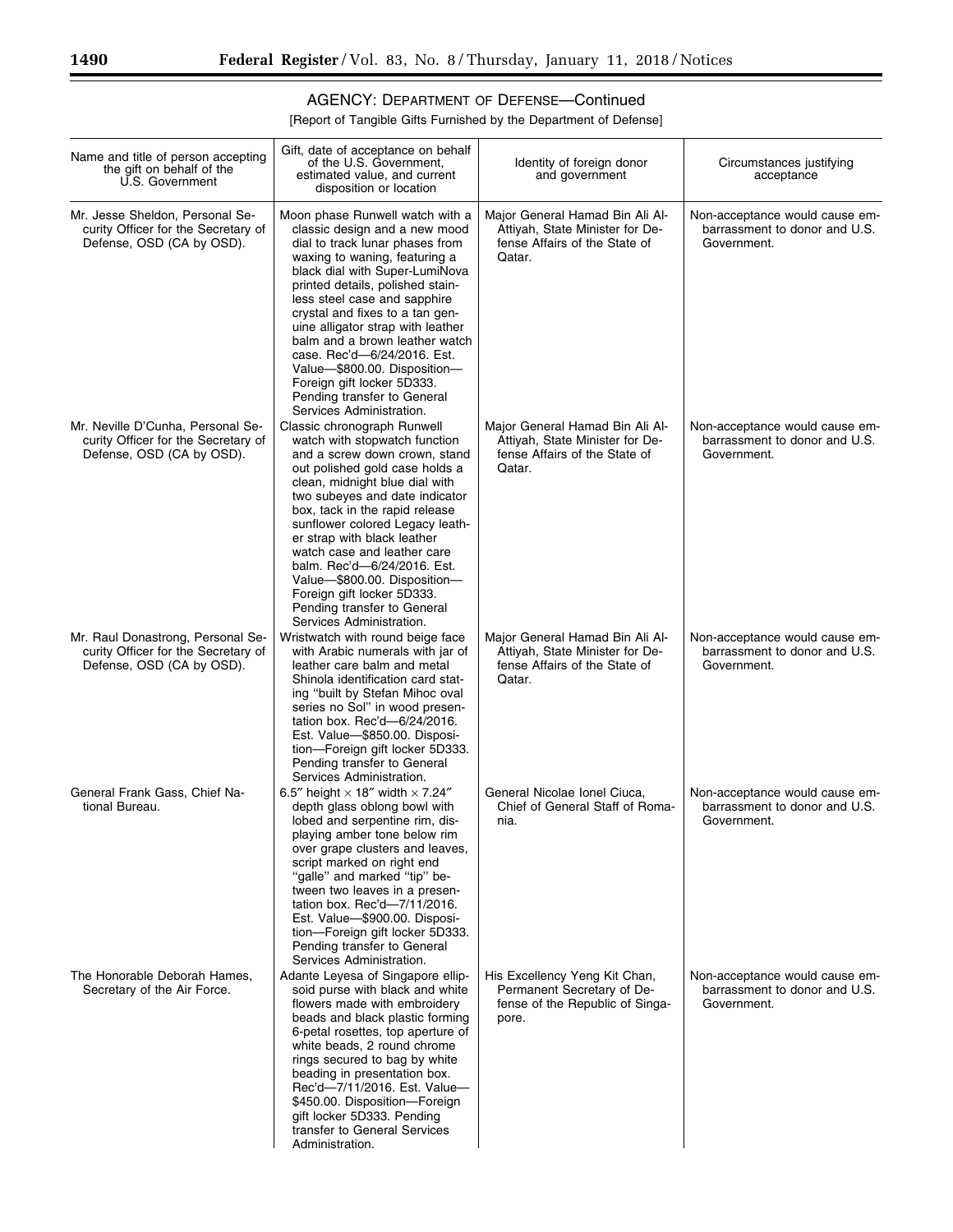▀

## AGENCY: DEPARTMENT OF DEFENSE—Continued

| Name and title of person accepting<br>the gift on behalf of the<br>U.S. Government                            | Gift, date of acceptance on behalf<br>of the U.S. Government,<br>estimated value, and current<br>disposition or location                                                                                                                                                                                                                                                 | Identity of foreign donor<br>and government                                                                                         | Circumstances justifying<br>acceptance                                         |
|---------------------------------------------------------------------------------------------------------------|--------------------------------------------------------------------------------------------------------------------------------------------------------------------------------------------------------------------------------------------------------------------------------------------------------------------------------------------------------------------------|-------------------------------------------------------------------------------------------------------------------------------------|--------------------------------------------------------------------------------|
| General Paul Selva, Vice Chair-<br>man of the Joint Chiefs of Staff.                                          | 24.4 gram keychain consisting of<br>quasi-rectangular name tag<br>"SEIVES" attached to two large<br>ovoid links with two reeded<br>bars each attached to a clip,<br>presentation in a lighted pres-<br>entation box. Rec'd-7/11/2016.<br>Est. Value-\$900.00. Disposi-<br>tion-Joint Chiefs of Staff Lock-<br>er 2E873.                                                  | General Kao Hua-chu, Secretary<br>General of Taiwan National Se-<br>curity Council.                                                 | Non-acceptance would cause em-<br>barrassment to donor and U.S.<br>Government. |
| Lieutenant General Vincent Stew-<br>art, Director of the Defense Intel-<br>ligence Agency.                    | Mother-of-pearl jewelry box.<br>Rec'd-7/25/2016. Est. Value-<br>\$390.00. Disposition-Foreign<br>gift locker 5D333. Pending<br>transfer to General Services<br>Administration.                                                                                                                                                                                           | Lieutenant General Kim Hwang-<br>rok, Director of the Defense In-<br>telligence Agency of the Repub-<br>lic of Korea.               | Non-acceptance would cause em-<br>barrassment to donor and U.S.<br>Government. |
| Ms. Anne Powers, Protocol Spe-<br>cialist, OSD Protocol Office.                                               | Silver based statue with one silver<br>horse, two gold baby palm<br>trees and one fully grown palm<br>tree with the trunk in silver and<br>the leaves gold all encased in a<br>clear plastic casing with green<br>box. Rec'd-7/29/2016. Est.<br>Value-\$2,100.00. Disposi-<br>tion-Foreign gift locker 5D333.<br>Pending transfer to General<br>Services Administration. | His Majesty Salman bin Abdulaziz<br>Al Saud, Custodian of the Two<br>Holy Mosques, King of the<br>Kingdom of Saudi Arabia.          | Non-acceptance would cause em-<br>barrassment to donor and U.S.<br>Government. |
| Master Gunnery Sergeant Scott H.<br>Stalker, USMC, Senior Enlisted<br>Leader, Defense Intelligence<br>Agency. | Silver and gold sword. Rec'd-8/<br>24/2016. Est. Value-\$390.00.<br>Disposition-Retained for offi-<br>cial display at Joint Base Ana-<br>costia-Bolling N660a.                                                                                                                                                                                                           | Lieutenant Colonel Marek Utracki,<br>Deputy Director, Headquarters<br>for Counterintelligence Service<br>of the Republic of Poland. | Non-acceptance would cause em-<br>barrassment to donor and U.S.<br>Government. |
| Ms. YuLin G. Bingle, Director, Eu-<br>rope/Eurasia Regional Center,<br>Defense Intelligence Agency.           | Handmade Galle glass vase.<br>Rec'd-8/24/2016. Est. Value-<br>\$650.00. Disposition-Foreign<br>gift locker 5D333. Recipient re-<br>quested to retain item for official<br>display.                                                                                                                                                                                       | General Marian Hăpău, Director<br>General of the Directorate for<br>Defense Intelligence of Roma-<br>nia.                           | Non-acceptance would cause em-<br>barrassment to donor and U.S.<br>Government. |
| Lieutenant General Vincent Stew-<br>art, Director of the Defense Intel-<br>ligence Agency.                    | Large bronze Roman legionnaire<br>statue. Rec'd-8/25/2016. Est.<br>Value-\$505.00. Disposition-<br>Retained for official display at<br>Joint Base Anacostia-Bolling<br>N660a.                                                                                                                                                                                            | His Excellency Mihnea Motoc,<br>Minister of National Defense of<br>Romania.                                                         | Non-acceptance would cause em-<br>barrassment to donor and U.S.<br>Government. |
| Brigadier General Joseph<br>Whitlock, Joint Chiefs of Staff.                                                  | Bottle of Jose Cuervo Reserva.<br>Bottle of Tequila Herradura.<br>Rec'd-10/23/2015. Est.<br>Value-\$1,000.00. Disposi-<br>tion-Item returned to compo-<br>nent for Agency special event.                                                                                                                                                                                 | General Salvador Cienfugos<br>Zepeda, Secretary of National<br>Defense of Mexico.                                                   | Non-acceptance would cause em-<br>barrassment to donor and U.S.<br>Government. |
| Mr. Marcel Lettre, Under Secretary<br>of Defense for Intelligence.                                            | Black sword with stand and gold<br>plating. Medallion in a black<br>wooden case. Framed picture.<br>Rec'd-11/21/2016. Est.<br>Value-\$385.00. Disposition-<br>Foreign gift locker 5D333. Re-<br>cipient requested to retain item<br>for official display.                                                                                                                | Mr. Christopher Gomart, Director<br>of Military Reassignment,<br>French Republic.                                                   | Non-acceptance would cause em-<br>barrassment to donor and U.S.<br>Government. |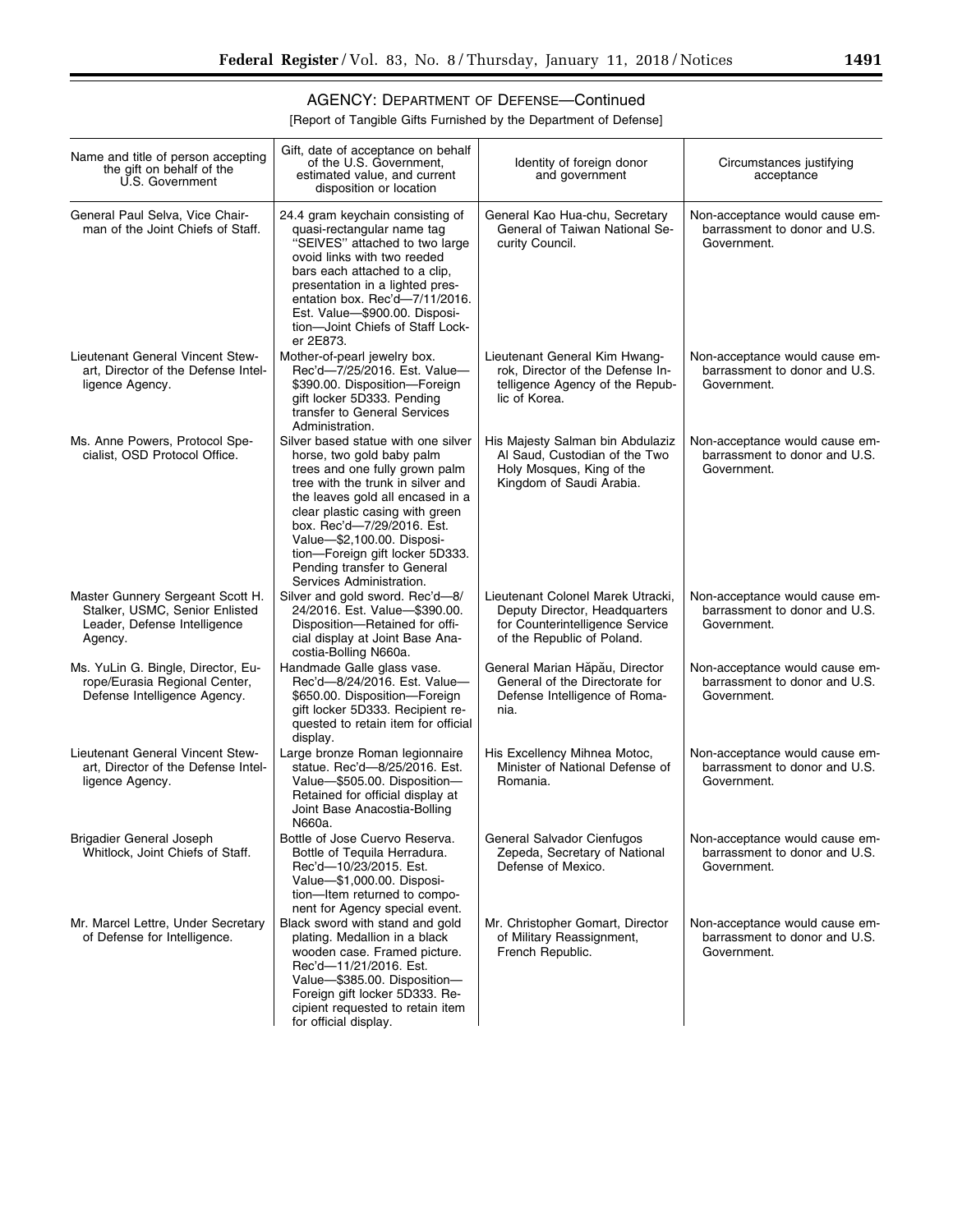### AGENCY: DEPARTMENT OF DEFENSE—Continued

[Report of Tangible Gifts Furnished by the Department of Defense]

| Name and title of person accepting<br>the gift on behalf of the<br>U.S. Government | Gift, date of acceptance on behalf<br>of the U.S. Government.<br>estimated value, and current<br>disposition or location                                                                                                                                                                                                                                                   | Identity of foreign donor<br>and government                                                                   | Circumstances justifying<br>acceptance                                         |
|------------------------------------------------------------------------------------|----------------------------------------------------------------------------------------------------------------------------------------------------------------------------------------------------------------------------------------------------------------------------------------------------------------------------------------------------------------------------|---------------------------------------------------------------------------------------------------------------|--------------------------------------------------------------------------------|
| General Mark Welsh, Chief of Staff<br>of the Air Force.                            | Jewelry set comprised of a pend-<br>ant on neck chain plus pair of<br>earrings, each of squarish white<br>faceted glass secured by 8<br>prongs over quasi-rectangular<br>faceted black glass, secured by<br>2 confronting "E's" (for Escada)<br>attached to chain in presen-<br>tation box. Rec'd-Unknown.<br>Est. Value-\$460.00. Disposi-<br>tion-Air Force Gift Locker. | Major General Hamad Bin Ali Al-<br>Attiyah, State Minister for De-<br>fense Affairs of the State of<br>Qatar. | Non-acceptance would cause em-<br>barrassment to donor and U.S.<br>Government. |

### AGENCY: DEPARTMENT OF THE AIR FORCE

[Report of Tangible Gifts Furnished by the Department of the Air Force]

| Name and title of person accepting<br>the gift on behalf of the<br>U.S. Government                 | Gift, date of acceptance on behalf<br>of the U.S. Government.<br>estimated value, and current<br>disposition or location                                                                                                                                                                                                                                                      | Identity of foreign donor<br>and government                                                                                                       | Circumstances justifying<br>acceptance                                         |
|----------------------------------------------------------------------------------------------------|-------------------------------------------------------------------------------------------------------------------------------------------------------------------------------------------------------------------------------------------------------------------------------------------------------------------------------------------------------------------------------|---------------------------------------------------------------------------------------------------------------------------------------------------|--------------------------------------------------------------------------------|
| Major General Mark Brown, 2AF<br>Commander, Keesler Air Force<br>Base, and Ms. Gwendolyn<br>Brown. | Emporio Armani Sportivo watch.<br>Emporio Armani super slim<br>watch. Rec'd-1/9/2016. Est.<br>Value-\$890.00. Disposition-<br>Pending transfer to General<br>Services Administration.                                                                                                                                                                                         | Major General Khalid Al-Saqally,<br>Director of Air Force Training,<br>Royal Saudi Air Force.                                                     | Non-acceptance would cause em-<br>barrassment to donor and U.S.<br>Government. |
| Lieutenant General Charles Brown.<br><b>USAFCENT Commander, AI</b><br>Udeid Air Base, Qatar.       | Two tickets to the Wimbledon<br>Championships on July 10,<br>2016. Rec'd-.<br>5/2/2016. Est. Value-\$507.00.<br>Disposition-Purchased by re-<br>cipient from General Services<br>Administration.                                                                                                                                                                              | Air Commodore Martin Sampson,<br>83 EAG Commanding Officer,<br>Royal Air Force of the United<br>Kingdom of Great Britain and<br>Northern Ireland. | Non-acceptance would cause em-<br>barrassment to donor and U.S.<br>Government. |
| Lieutenant General Charles Brown.<br><b>USAFCENT Commander, AI</b><br>Udeid Air Base, Qatar.       | Montblanc wallet. Chanel J12<br>black. Ladies' watch. Chanel<br>J12 automatic white. Ladies'<br>watch. Alessi 18 carat gold<br>earrings, necklace, and ring set<br>Apple iPhone, 128GB rose<br>gold-colored. Delsey roller bag<br>carry-on suitecase. Rec'd-6/2/<br>2016. Est. Value-\$10,004.00.<br>Disposition-Pending transfer<br>to General Services Administra-<br>tion. | Major General Ghanim Al<br>Ghanim, Chief of Staff of the<br>State of Qatar.                                                                       | Non-acceptance would cause em-<br>barrassment to donor and U.S.<br>Government. |
| Mr. Kevon Williams, Director of<br>Studies, Analyses and Assess-<br>ments.                         | Specialized Taiwen watch.<br>Rec'd-10/13/2016. Est.<br>Value-\$400.00. Disposition-<br>Pending transfer to General<br>Services Administration.                                                                                                                                                                                                                                | Lieutenant General Chen-Kuo, Di-<br>rector General of the Depart-<br>ment of Integrated Assessment,<br>Ministry of National Defense,<br>Taiwan.   | Non-acceptance would cause em-<br>barrassment to donor and U.S.<br>Government. |
| Mr. John Polhemus, 89 AW/CCP                                                                       | Tonino Lamborghini watch.<br>Rec'd-10/18/2016. Est.<br>Value-\$4,564.00. Disposi-<br>tion-Pending transfer to Gen-<br>eral Services Administration.                                                                                                                                                                                                                           | Ms. Elie Nour, Director of Public<br>Relations, Embassy of the<br>State of Qatar.                                                                 | Non-acceptance would cause em-<br>barrassment to donor and U.S.<br>Government. |
| Mr. John Polhemus, Joint Base<br>Andrews Protocol.                                                 | Rolex Oyster men's datejust<br>watch. Rec'd-7/22/2015. Est.<br>Value-\$9,000.00. Disposi-<br>tion-Transferred to General<br>Services Administration.                                                                                                                                                                                                                          | Embassy of the Kingdom of Saudi<br>Arabia in the United States.                                                                                   | Non-acceptance would cause em-<br>barrassment to donor and U.S.<br>Government. |
| Employee of the U.S. Air Force                                                                     | Two Concord Saratoga watches.<br>Pen. Wallet. Key chain set.<br>Rec'd-Unknown, Est. Value-<br>\$3,580.00. Disposition-Pend-<br>ing transfer to General Services<br>Administration.                                                                                                                                                                                            | Foreign Government Official                                                                                                                       | Non-acceptance would cause em-<br>barrassment to donor and U.S.<br>Government. |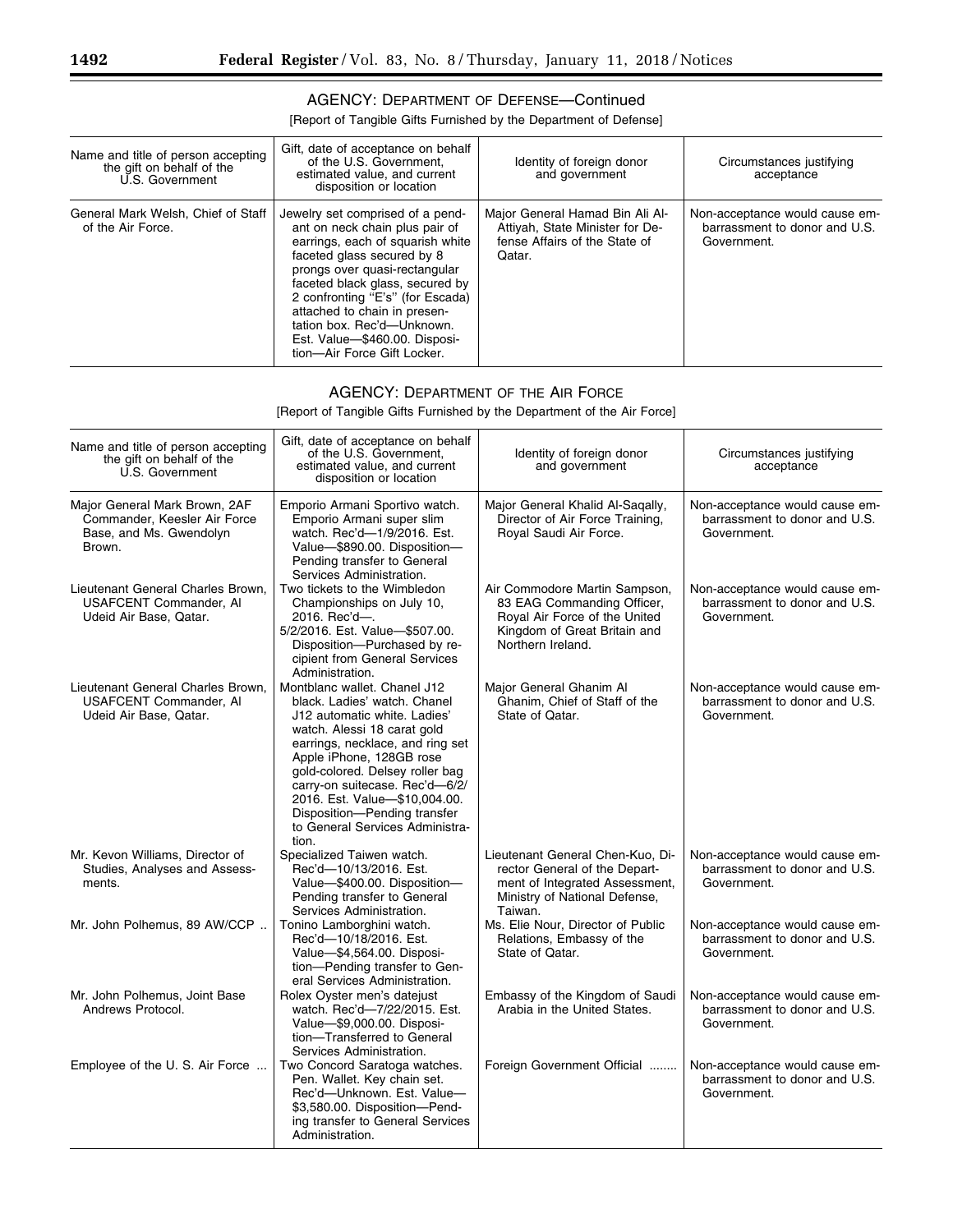## AGENCY: DEPARTMENT OF THE ARMY

[Report of Tangible Gifts Furnished by the Department of the Army]

| Name and title of person accepting<br>the gift on behalf of the<br>U.S. Government                                                                    | Gift, date of acceptance on behalf<br>of the U.S. Government,<br>estimated value, and current<br>disposition or location                                                                                                    | Identity of foreign donor<br>and government                                                         | Circumstances justifying<br>acceptance                                         |
|-------------------------------------------------------------------------------------------------------------------------------------------------------|-----------------------------------------------------------------------------------------------------------------------------------------------------------------------------------------------------------------------------|-----------------------------------------------------------------------------------------------------|--------------------------------------------------------------------------------|
| Richard Quirk, Senior Defense Of-<br>ficial, Defense Attaché, U.S. Em-<br>bassy Beirut, Lebanon.                                                      | Apple iPad Air 16 GB Gold with<br>WIFI. Rec'd-12/11/2015. Est.<br>Value-\$499.00. Disposition-<br><b>Transferred to General Services</b><br>Administration.                                                                 | General Jean Kahwagi, Com-<br>mander of the Lebanese Armed<br>Forces.                               | Non-acceptance would cause em-<br>barrassment to donor and U.S.<br>Government. |
| Vice Admiral, Andrew J. Bergen,<br>Executive Officer.                                                                                                 | Fountain pen. Aurora fountain<br>pen. Limited-edition 18 carat<br>gold. Rec'd-1/22/2016. Est.<br>Value-\$1,286.00. Disposi-<br>tion-Transferred to General<br>Services Administration.                                      | His Majesty Abdullah II ibn Al<br>Hussein, King of the Hashemite<br>Kingdom of Jordan.              | Non-acceptance would cause em-<br>barrassment to donor and U.S.<br>Government. |
| General John F. Campbell, Com-<br>mander, Resolute Support/US<br>Forces-Afghanistan.                                                                  | Gold-plated MP 5 submachine<br>gun (inoperable). Rec'd-2/18/<br>2016. Est. Value-\$2,200.00.<br>Disposition-Retained for offi-<br>cial display, Museum Support<br>Center, Fort Belvior, VA.                                 | General Raheel Sharif, Chief of<br>Army Staff of the Islamic Re-<br>public of Pakistan.             | Non-acceptance would cause em-<br>barrassment to donor and U.S.<br>Government. |
| Mr. John C. Barela, Governance<br>Advisor, Combined Joint Task<br>Force-7, Kandahar Airfield.                                                         | $5' \times 6'8''$ rug, machine-woven,<br>synthetic cotton blend. Rec'd-<br>2/23/2016. Est. Value-<br>\$695.00. Disposition-Pur-<br>chased by recipient.                                                                     | Dr. Humayan Azizi, Governor of<br>Kandahar Provincial, Islamic<br>Republic of Afghanistan.          | Non-acceptance would cause em-<br>barrassment to donor and U.S.<br>Government. |
| Colonel David S. Doyle, Deputy<br>Commander, Combined Joint<br>Task Force-7, Kandahar Airfield.                                                       | $9' \times 6'8''$ rug, machine-woven,<br>synthetic cotton blend. Rec'd-<br>2/24/2016. Est. Value-<br>\$411.18. Disposition-Pur-<br>chased by recipient.                                                                     | Dr. Humayan Azizi, Governor of<br>Kandahar Provincial, Islamic<br>Republic of Afghanistan.          | Non-acceptance would cause em-<br>barrassment to donor and U.S.<br>Government. |
| Admiral Mark R. Stammer, Com-<br>mander, Combined Joint Task<br>Force-Horn of Africa.                                                                 | Lady Breitling watch, odel: B-<br>Class super quartz. Rec'd-.<br>3/12/2016. Est. Value-\$3,350.00.<br>Disposition-Transferred to<br>General Service Administration.                                                         | His Majesty Abdullah II ibn Al<br>Hussein, King of the Hashemite<br>Kingdom of Jordan.              | Non-acceptance would cause em-<br>barrassment to donor and U.S.<br>Government. |
| First Lieutenant Andrew R. Lucid,<br>Headquarters and Headquarters<br>Company, 2d Brigade Combat<br>Team, 10th Mountain Division<br>(Light Infantry). | $6'5'' \times 9'8''$ rug, machine-woven,<br>synthetic cotton blend. Rec'd-<br>3/15/2016. Est. Value-<br>\$735.00. Disposition-Pur-<br>chased by recipient.                                                                  | Brigadier General, Kahn Agha<br>Amin, Civil Affairs Officer, 205th<br>Corps, Afghan National Army.  | Non-acceptance would cause em-<br>barrassment to donor and U.S.<br>Government. |
| Colonel David S. Doyle, Deputy<br>Commander, Combined Joint<br>Task Force-7, Kandahar Airfield.                                                       | $9'8'' \times 13'5''$ rug, machine-woven,<br>synthetic cotton blend. Rec'd-<br>3/15/2016. Est. Value-<br>\$2,614.00. Disposition-Head-<br>quarters, 2nd Brigade Combat<br>Team, 10th Mountain Division,<br>Fort Drum, NY.   | Brigadier General, Kahn Agha<br>Amin. Civil Affairs Officer, 205th<br>Corps, Afghan National Army.  | Non-acceptance would cause em-<br>barrassment to donor and U.S.<br>Government. |
| Command Sergeant Major, U.S.<br>Army, Roger Parker, 2d Brigade<br>Combat Team, 10th Mountain<br>Division (Light Infantry).                            | $9'8'' \times 6'5''$ rug, machine-woven,<br>synthetic cotton blend. Rec'd-<br>3/16/2016. Est. Value-<br>\$735.00. Disposition-Head-<br>quarters, 2nd Brigade Combat<br>Team, 10th Mountain Division,<br>Fort Drum, NY.      | Brigadier General, Kahn Agha<br>Amin, Civil Affairs Officer, 205th<br>Corps, Afghan National Army.  | Non-acceptance would cause em-<br>barrassment to donor and U.S.<br>Government. |
| Dr. Jean R.S. Blair, Vice Dean,<br>U.S. Military Academy.                                                                                             | Burberry ladies' watch, model:<br>BU9124, stainless steel.<br>Rec'd-4/28/2016. Est. Value-<br>\$495.00. Disposition-Pending<br>transfer to General Services<br>Administration. Currently stored<br>in Pentagon, Room 3D743. | Ahmed Bin Mohammed Military<br>College, State of Qatar.                                             | Non-acceptance would cause em-<br>barrassment to donor and U.S.<br>Government. |
| Lieutenant General Robert L.<br>Caslen, Superintendent, U.S.<br>Military Academy.                                                                     | Cartier ladies' watch, automatic/<br>waterproof. Cartier men's<br>watch, automatic/waterproof.<br>Rec'd-5/18/2016. Est. Value-<br>\$11,700.00. Disposition-Taylor<br>Hall, U.S. Military Academy.                           | His Excellency Hamad Ali Al<br>Hanzab, Ambassador of the<br>State of Qatar to the United<br>States. | Non-acceptance would cause em-<br>barrassment to donor and U.S.<br>Government. |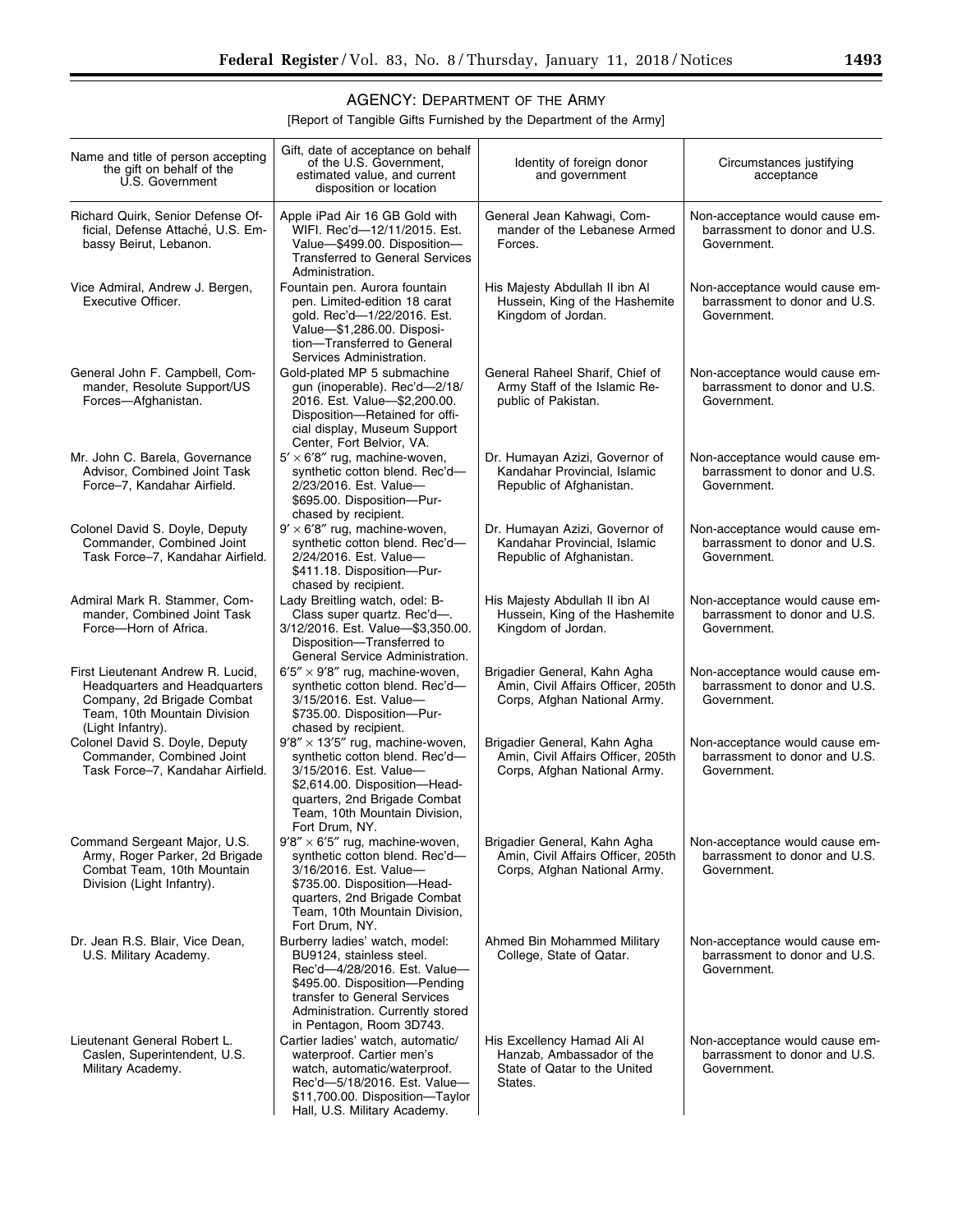## AGENCY: DEPARTMENT OF THE ARMY—Continued

[Report of Tangible Gifts Furnished by the Department of the Army]

| Name and title of person accepting<br>the gift on behalf of the<br>U.S. Government                                   | Gift, date of acceptance on behalf<br>of the U.S. Government.<br>estimated value, and current<br>disposition or location                                                                                                      | Identity of foreign donor<br>and government                                                                      | Circumstances justifying<br>acceptance                                         |
|----------------------------------------------------------------------------------------------------------------------|-------------------------------------------------------------------------------------------------------------------------------------------------------------------------------------------------------------------------------|------------------------------------------------------------------------------------------------------------------|--------------------------------------------------------------------------------|
| Lieutenant General Benjamin<br>Hodges, Commander,<br>USAREUR.                                                        | 4" extrema ratio long blade bayo-<br>net. Rec'd-5/19/2016. Est.<br>Value-\$481.60. Disposition-<br>Building 2404, Clay Kaserne,<br>Wiesbaden, Germany.                                                                        | Lieutenant General, Danilo<br>Enrico, Chief of Staff for Italian<br>Army.                                        | Non-acceptance would cause em-<br>barrassment to donor and U.S.<br>Government. |
| Brigadier General Antonio A.<br>Aguto, Commander, Combined<br>Joint Task Force-7, Kandahar<br>Airfield.              | 78.5" $\times$ 51.5" Afghan rug. Rec'd-<br>6/20/2016. Est. Value-<br>\$437.00. Disposition-Head-<br>quarters, 7th Infantry Division,<br>Fort Lewis, WA.                                                                       | Lieutenant General, Abdul Raziq,<br>Provincial Chief of Police.<br>Kandahar, Islamic Republic of<br>Afghanistan. | Non-acceptance would cause em-<br>barrassment to donor and U.S.<br>Government. |
| Major General Brian McKiernan,<br>Commander, US Army Fires<br>Center of Excellence and Fort<br>Sill.                 | <b>GF Ferre Swiss stainless steel</b><br>watch. United Arab Emirates<br>coin. Rec'd-8/2/2016. Est.<br>Value-\$625.00. Disposition-<br>Headquarters, US Army Fires<br>Center of Excellence and Fort<br>Sill, OK.               | Major General, Saleh Mohammed<br>Al-Ameri, Land Forces Com-<br>mander, United Arab Emirates.                     | Non-acceptance would cause em-<br>barrassment to donor and U.S.<br>Government. |
| Major General Robert P. Ashley,<br>Deputy Chief of Staff, G-2,<br>HQDA.                                              | Kindus watch, WR 50M, with<br>stainless steel band. Rec'd-8/<br>5/2016. Est. Value-\$450.00.<br>Disposition-Pending transfer<br>to General Services Administra-<br>tion. Currently stored in Pen-<br>tagon, Room 3D743.       | Major General Saleh Mohammed<br>Al-Ameri, Commander, Land<br>Forces, United Arab Emirates.                       | Non-acceptance would cause em-<br>barrassment to donor and U.S.<br>Government. |
| Lieutenant General Sean B.<br>MacFarland, Commander, Com-<br>bined Joint Task Force Oper-<br>ation Inherent Resolve. | 3" in diameter gold-plated coin. 4'<br>$\times$ 6' Kurdish hand-woven rug.<br>Rec'd-8/17/2016. Est. Value-<br>\$3,200.00. Disposition-Head-<br>quarters, III Corps, Fort Hood,<br>Texas.                                      | His Excellency Masoud Barzani,<br>President of the Kurdish Re-<br>gional Government.                             | Non-acceptance would cause em-<br>barrassment to donor and U.S.<br>Government. |
| Colonel Ulises Calvo, Senior De-<br>fense Official/Defense Attaché.                                                  | Three necklaces, 18 carat gold<br>with diamond pendants.<br>Rec'd-8/20/2016. Est. Value-<br>\$4,000.00. Disposition-Pend-<br>ing transfer to General Services<br>Administration. Currently stored<br>in Pentagon, Room 3D743. | Mr. Pierre Fattouch, Businessman<br>and Brother of a Member of<br>Parliament, Republic of Leb-<br>anon.          | Non-acceptance would cause em-<br>barrassment to donor and U.S.<br>Government. |
| Ms. Milley, Spouse of General<br>Mark Miley.                                                                         | Gucci watch with gold band.<br>Rec'd-Unknown. Est. Value-<br>\$950.00. Disposition-Pending<br>transfer to General Services<br>Administration. Currently stored<br>in Pentagon, Room 3D743.                                    | Major General Saleh Mohammed<br>Al-Ameri, Commander, Land<br>Forces, United Arab Emirates.                       | Non-acceptance would cause em-<br>barrassment to donor and U.S.<br>Government. |

### AGENCY: DEPARTMENT OF THE NAVY

| Name and title of person accepting<br>the gift on behalf of the<br>U.S. Government      | Gift, date of acceptance on behalf<br>of the U.S. Government,<br>estimated value, and current<br>disposition or location                                             | Identity of foreign donor<br>and government                                                                          | Circumstances justifying<br>acceptance                                         |
|-----------------------------------------------------------------------------------------|----------------------------------------------------------------------------------------------------------------------------------------------------------------------|----------------------------------------------------------------------------------------------------------------------|--------------------------------------------------------------------------------|
| Admiral Jonathan Greenert, Chief<br>of Naval Operations.                                | Lomonosov tea/coffee set.<br>Rec'd-10/18/2011. Est.<br>Value-\$1,116.00. Disposi-<br>tion-Purchased by recipient.                                                    | Admiral Vladimir Sergeevich<br>Vysotskiy, Retired, Com-<br>mander-in-Chief of the Navy of<br>the Russian Federation. | Non-acceptance would cause em-<br>barrassment to donor and U.S.<br>Government. |
| Admiral Jonathan Greenert, Chief<br>of Naval Operations.                                | Cardino watch, Wallet, Set of<br>cufflinks. Writing pen. Rec'd-3/<br>26/2012. Est. Value-\$593.53.<br>Disposition-Transferred to<br>General Services Administration. | Sheikh Hamad Bin Khalifa Al<br>Thani, Commander in Chief of<br>the Navy of the State of Qatar.                       | Non-acceptance would cause em-<br>barrassment to donor and U.S.<br>Government. |
| Vice Admiral Dixon R. Smith, U.S.<br>Navy, Commander, Naval Instal-<br>lations Command. | Japanese Kabuto Samurai hel-<br>met. Rec'd-7/15/2015. Est.<br>Value-\$475.62. Disposition-<br>Retained for official display.                                         | Rear Admiral Hidetoshi Iwasaki,<br>Commander Escort Flotilla 2,<br>Japan Maritime Self Defense<br>Force.             | Non-acceptance would cause em-<br>barrassment to donor and U.S.<br>Government. |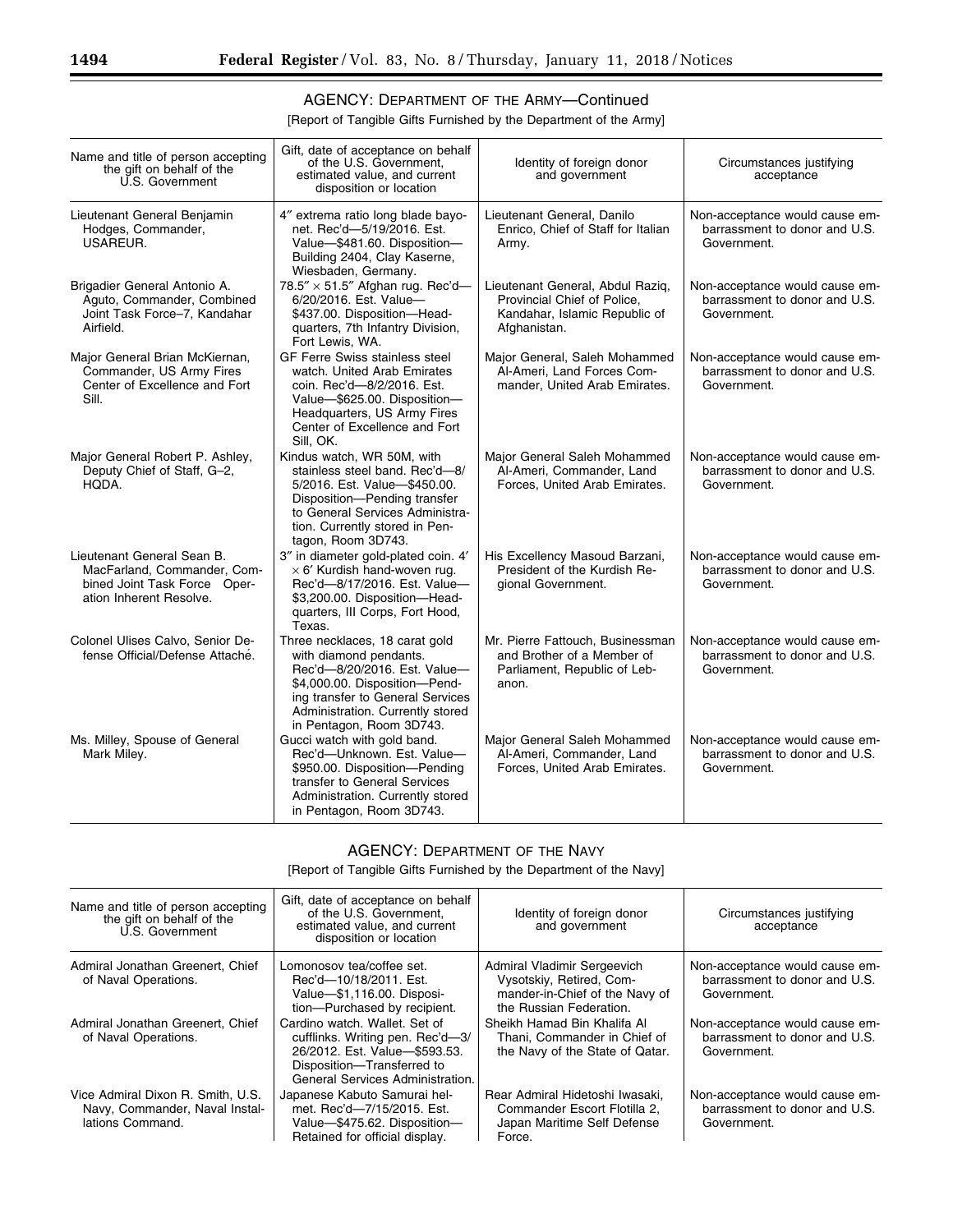٠

## AGENCY: DEPARTMENT OF THE NAVY—Continued

[Report of Tangible Gifts Furnished by the Department of the Navy]

| Name and title of person accepting<br>the gift on behalf of the<br>U.S. Government          | Gift, date of acceptance on behalf<br>of the U.S. Government.<br>estimated value, and current<br>disposition or location                                                              | Identity of foreign donor<br>and government                                                                                  | Circumstances justifying<br>acceptance                                         |
|---------------------------------------------------------------------------------------------|---------------------------------------------------------------------------------------------------------------------------------------------------------------------------------------|------------------------------------------------------------------------------------------------------------------------------|--------------------------------------------------------------------------------|
| Admiral Jonathan Greenert, U.S.<br>Navy, Chief of Naval Operations.                         | Wooden clutch. Wooden box de-<br>picting sailing ship. Rec'd-8/<br>18/2015. Est. Value-\$665.00.<br>Disposition--- Purchased by re-<br>cipient.                                       | Comandante Eduardo Bacellar<br>Leal Ferreira, Chief of the Bra-<br>zilian Navy.                                              | Non-acceptance would cause em-<br>barrassment to donor and U.S.<br>Government. |
| Admiral Philip S. Davidson, U.S.<br>Navy, Commander, U.S. Fleet<br>Forces Command.          | Casa Dragones Teguila in wood<br>presentation box and set of<br>Secretaria de Marina coasters.<br>Rec'd-9/15/2015. Est. Value-<br>\$405.00. Disposition-Retained<br>for official use. | Admiral Vidal Francisco Soberon<br>Sanz, Secretary of the Navy of<br>Mexico.                                                 | Non-acceptance would cause em-<br>barrassment to donor and U.S.<br>Government. |
| Vice Admiral John W. Miller, U.S.<br>Navy, Commander, U.S. Naval<br>Forces Central Command. | Oyster Perpetual Rolex watch.<br>Rec'd-11/20/2015. Est.<br>Value-\$15,600.00. Disposi-<br>tion-Purchased by recipient.                                                                | His Royal Highness Salman bin<br>Hamad bin Isa Al-Khalifa.<br>Crown Prince of the Kingdom of<br>Bahrain.                     | Non-acceptance would cause em-<br>barrassment to donor and U.S.<br>Government. |
| Admiral Scott Swift, U.S. Navy,<br>Commander, U.S. Pacific Fleet.                           | 18 carat white gold ruby bracelet.<br>Rec'd-4/11/2016. Est. Value-<br>\$500.00. Disposition-Pur-<br>chased by recipient.                                                              | His Majesty Sultan Haji Hassanal<br>Bolkiah Mu'izzaddin<br>Waddaulah, Sultan and Yang<br>Di-Pertuan of Brunei<br>Darussalam. | Non-acceptance would cause em-<br>barrassment to donor and U.S.<br>Government. |
| Vice Admiral Walter E. Carter,<br>U.S. Navy, Superintendent, U.<br>S. Naval Academy.        | Large display case containing var-<br>ious PuTuo Japanese orna-<br>ments. Rec'd-7/15/2016. Est.<br>Value-\$879.75. Disposition-<br>Retained for official display.                     | Rear Admiral Hidetoshi Iwasaki,<br>Commander Escort Flotilla 2,<br>Japan Maritime Self Defense<br>Force.                     | Non-acceptance would cause em-<br>barrassment to donor and U.S.<br>Government. |
| Admiral John Richardson, U.S.<br>Navy, Chief of Naval Operations.                           | Honma golf putter. Rec'd-9/20/<br>2016. Est. Value-\$6,310.00.<br>Disposition-Retained for offi-<br>cial display.                                                                     | Major General Khaled Abdullah,<br>Chief of Naval Operations of<br>the State of Kuwait.                                       | Non-acceptance would cause em-<br>barrassment to donor and U.S.<br>Government. |

#### AGENCY: UNITED STATES CENTRAL COMMAND

[Report of Tangible Gifts Furnished by the United States Central Command]

| Name and title of person accepting<br>the gift on behalf of the<br>U.S. Government | Gift, date of acceptance on behalf<br>of the U.S. Government.<br>estimated value, and current<br>disposition or location                                                                 | Identity of foreign donor<br>and government                                                                                 | Circumstances justifying<br>acceptance                                         |
|------------------------------------------------------------------------------------|------------------------------------------------------------------------------------------------------------------------------------------------------------------------------------------|-----------------------------------------------------------------------------------------------------------------------------|--------------------------------------------------------------------------------|
| General Lloyd J. Austin, Com-<br>mander of the United States<br>Central Command.   | Choppard racing gift set (watch,<br>pen, cufflinks). Rec'd-1/25/<br>2016. Est. Value-\$10,188.00.<br>Disposition-Pending transfer<br>to General Services Administra-<br>tion.            | Major General Hamad Bin Ali Al-<br>Attiyah, State Minister for De-<br>fense Affairs of the State of<br>Qatar.               | Non-acceptance would cause em-<br>barrassment to donor and U.S.<br>Government. |
| General Lloyd J. Austin, Com-<br>mander of the United States<br>Central Command.   | Raymond Weil men's watch. Ray-<br>mond Weil ladies' tango watch.<br>Rec'd-2/24/2016. Est. Value-<br>\$3,300.00. Disposition-Pend-<br>ing transfer to General Services<br>Administration. | His Excellency Field Marshal<br>Sheikh Khalifa bin Ahmed Al<br>Khalifa. Commander-in-Chief of<br>the Bahrain Defense Force. | Non-acceptance would cause em-<br>barrassment to donor and U.S.<br>Government. |
| General Lloyd J. Austin, Com-<br>mander of the United States<br>Central Command.   | Gold-plated Pakistani ordinance<br>factory MP-5. Rec'd-2/28/<br>2016. Est. Value-\$1,525.00.<br>Disposition-Retained for offi-<br>cial display in U.S. Central<br>Command.               | General Raheel Sharif, Chief of<br>Army Staff of the Islamic Re-<br>public of Pakistan.                                     | Non-acceptance would cause em-<br>barrassment to donor and U.S.<br>Government. |
| General Joseph L. Votel, Com-<br>mander of the United States<br>Central Command.   | Petra carved fountain pen by Au-<br>rora. Rec'd-4/1/2016. Est.<br>Value-\$985.00. Disposition-<br>Pending transfer to General<br>Services Administration.                                | His Majesty Abdullah II ibn Al<br>Hussein, King of the Hashemite<br>Kingdom of Jordan.                                      | Non-acceptance would cause em-<br>barrassment to donor and U.S.<br>Government. |
| General Joseph L. Votel, Com-<br>mander of the United States<br>Central Command.   | Jordanian Bedouin knife in shad-<br>ow box. Rec'd-4/13/2016. Est.<br>Value-\$638.98. Disposition-<br>Pending transfer to General<br>Services Administration.                             | Government of the Hashemite<br>Kingdom of Jordan.                                                                           | Non-acceptance would cause em-<br>barrassment to donor and U.S.<br>Government. |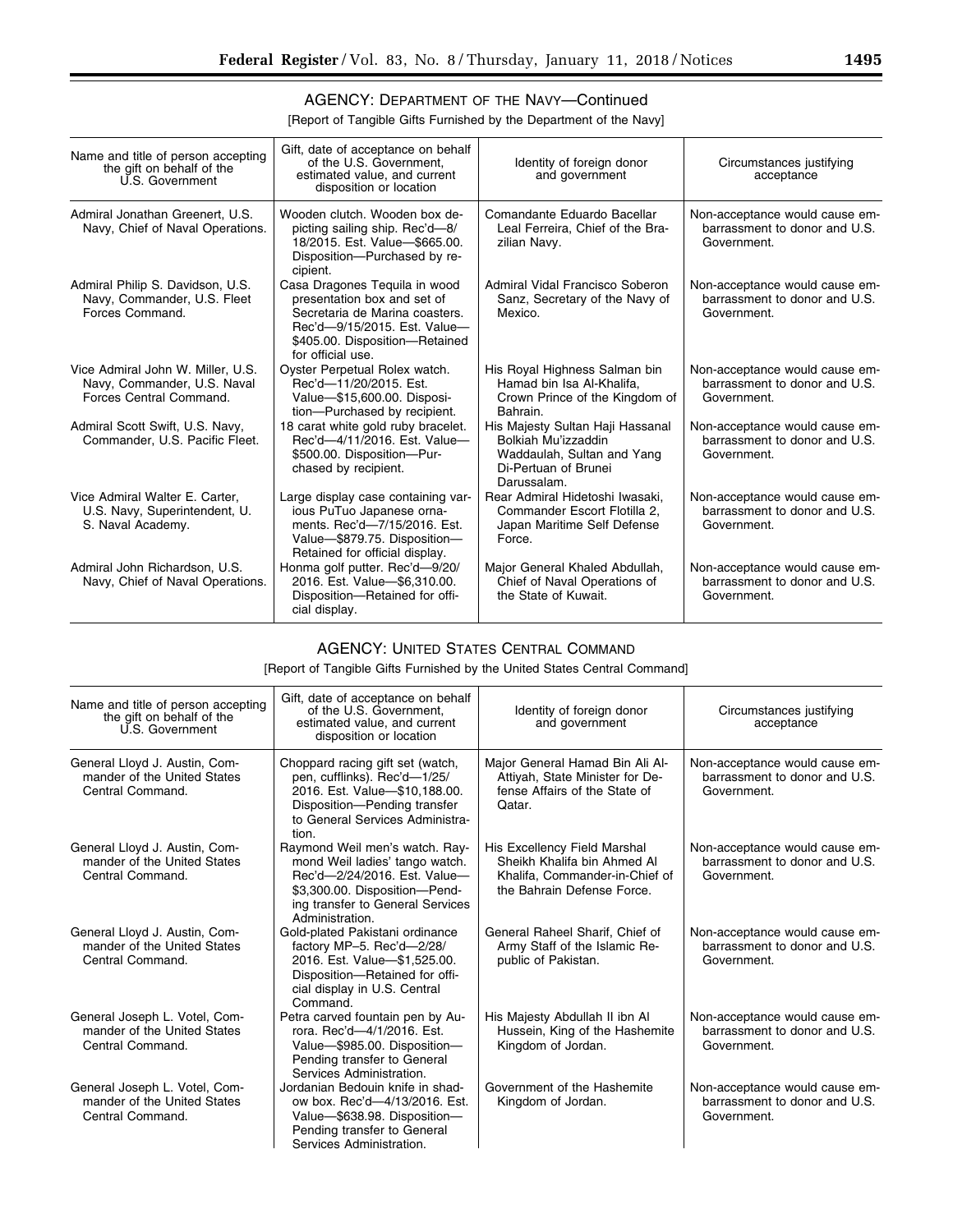## AGENCY: UNITED STATES CENTRAL COMMAND—Continued

[Report of Tangible Gifts Furnished by the United States Central Command]

| Name and title of person accepting<br>the gift on behalf of the<br>U.S. Government | Gift, date of acceptance on behalf<br>of the U.S. Government,<br>estimated value, and current<br>disposition or location                                                                | Identity of foreign donor<br>and government                                                              | Circumstances justifying<br>acceptance                                         |
|------------------------------------------------------------------------------------|-----------------------------------------------------------------------------------------------------------------------------------------------------------------------------------------|----------------------------------------------------------------------------------------------------------|--------------------------------------------------------------------------------|
| General Joseph L. Votel, Com-<br>mander of the United States<br>Central Command.   | Ruby necklace. Coffee table<br>book, title: Defenders of Paki-<br>stan. Rec'd-5/9/2016. Est.<br>Value-\$406.00. Disposition-<br>Pending transfer to General<br>Services Administration. | General Raheel Sharif, Chief of<br>Army Staff of the Islamic Re-<br>public of Pakistan.                  | Non-acceptance would cause em-<br>barrassment to donor and U.S.<br>Government. |
| General Joseph L. Votel, Com-<br>mander of the United States<br>Central Command.   | Pen set. Book, title: Above Two<br>Seas. Rec'd-5/12/2016. Est.<br>Value-\$1,250.00. Disposi-<br>tion-Pending transfer to Gen-<br>eral Services Administration.                          | His Royal Highness Salman bin<br>Hamad bin Isa Al-Khalifa,<br>Crown Prince of the Kingdom of<br>Bahrain. | Non-acceptance would cause em-<br>barrassment to donor and U.S.<br>Government. |
| Colonel Richard Quik                                                               | Roadster pen with engraving.<br>Rec'd-5/19/2016. Est. Value-<br>\$455.00. Disposition-Pur-<br>chased by recipient.                                                                      | General Jean Kahwaji, Com-<br>mander of the Lebanese Armed<br>Forces.                                    | Non-acceptance would cause em-<br>barrassment to donor and U.S.<br>Government. |
| General John W. Nicholson. CDR.<br>Resolute Support/USFOR-A.                       | Large hand-made carpet. Karzai<br>chipan. Rec'd-8/28/2016. Est.<br>Value-\$1,840.00. Disposi-<br>tion-Retained for official dis-<br>play at HQ USFOR-A.                                 | His Excellency Abdul Rashid<br>Dostum, Vice President of the<br>Islamic Republic of Afghanistan.         | Non-acceptance would cause em-<br>barrassment to donor and U.S.<br>Government. |

#### AGENCY: UNITED STATES MARINE CORPS

[Report of Tangible Gifts Furnished by the United States Marine Corps]

| Name and title of person accepting<br>the gift on behalf of the<br>U.S. Government        | Gift, date of acceptance on behalf<br>of the U.S. Government,<br>estimated value, and current<br>disposition or location                                                                                                         | Identity of foreign donor<br>and government                                                                                                                                   | Circumstances justifying<br>acceptance                                         |
|-------------------------------------------------------------------------------------------|----------------------------------------------------------------------------------------------------------------------------------------------------------------------------------------------------------------------------------|-------------------------------------------------------------------------------------------------------------------------------------------------------------------------------|--------------------------------------------------------------------------------|
| Mr. Timothy R. Rollins, GS-13,<br>Head, Multinational Logistics<br>Branch, MARFORPAC G-4. | Omega 424.13.40.20.02.001 De<br>Ville Prestige Co-Axial 39.5mm<br>silver dial leather men's watch.<br>Rec'd-7/26/2016. Est. Value-<br>\$2,195.00. Disposition-For-<br>warded to CMC(JA) on 11/30/<br>2017. Delivered 02/14/2017. | Commander Pendham<br>Patdhamachinalia, Chief of Lo-<br>gistics, Royal Thai Marine<br>Corps, on behalf of Read Admi-<br>ral Suwatti Chiddaycha, Advi-<br>sor, Royal Thai Navy. | Non-acceptance would cause em-<br>barrassment to donor and U.S.<br>Government. |

#### AGENCY: DEPARTMENT OF THE TREASURY

[Report of Tangible Gifts and Gifts of Travel Furnished by the Department of the Treasury]

| Name and title of person accepting<br>the gift on behalf of the<br>U.S. Government | Gift, date of acceptance on behalf<br>of the U.S. Government.<br>estimated value, and current<br>disposition or location                                    | Identity of foreign donor<br>and government                                                                   | Circumstances justifying<br>acceptance                                         |
|------------------------------------------------------------------------------------|-------------------------------------------------------------------------------------------------------------------------------------------------------------|---------------------------------------------------------------------------------------------------------------|--------------------------------------------------------------------------------|
| Mr. Danny Glaser, Assistant Sec-<br>retary of Treasury, Terrorist Fi-<br>nance.    | Two Rolex oyster perpetual<br>watch. Rec'd-9/17/2015. Est.<br>Value-\$14,600.00. Disposi-<br>tion-Pending transfer to Gen-<br>eral Services Administration. | His Excellency Nasser al-Sabeeh,<br>Ambassador, Ministry of For-<br>eign Affairs of the State of Ku-<br>wait. | Non-acceptance would cause em-<br>barrassment to donor and U.S.<br>Government. |
| Mr. Danny Glaser, Assistant Sec-<br>retary of Treasury, Terrorist Fi-<br>nance.    | TRAVEL: Single rate for 5-night<br>hotel stay during African Devel-<br>opment Bank annual meeting.<br>Rec'd-5/28/2016. Est. Value-<br>\$1.260.45.           | Government of the Republic of<br>Zambia.                                                                      | Non-acceptance would cause em-<br>barrassment to donor and U.S.<br>Government. |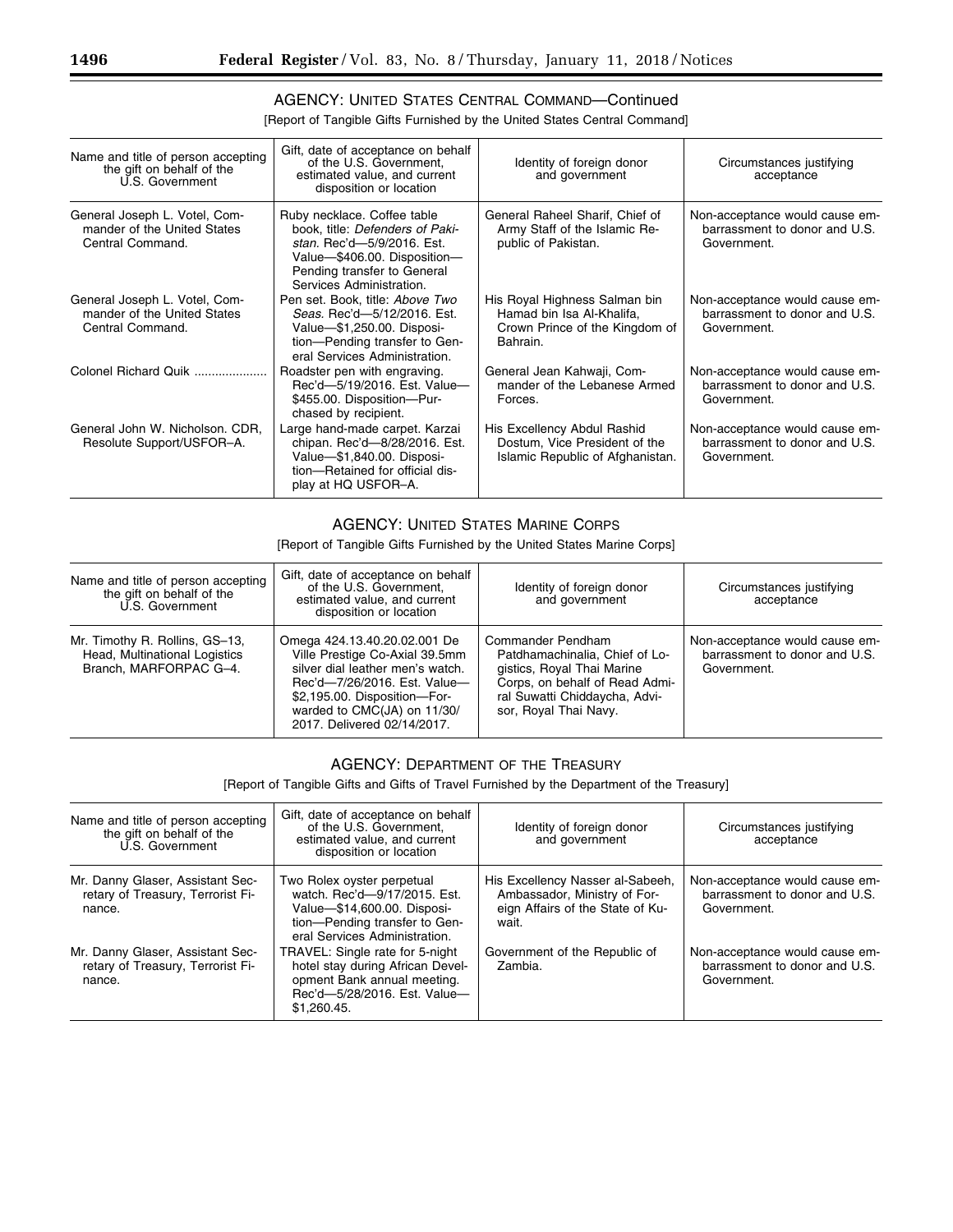▀

## AGENCY: ENVIRONMENTAL PROTECTION AGENCY

[Report of Gifts of Travel Furnished by the Environmental Protection Agency]

| Name and title of person accepting<br>the gift on behalf of the<br>U.S. Government                                                                                 | Gift, date of acceptance on behalf<br>of the U.S. Government,<br>estimated value, and current<br>disposition or location                                                                                                                                                 | Identity of foreign donor<br>and government                                                                                                                   | Circumstances justifying<br>acceptance                                         |
|--------------------------------------------------------------------------------------------------------------------------------------------------------------------|--------------------------------------------------------------------------------------------------------------------------------------------------------------------------------------------------------------------------------------------------------------------------|---------------------------------------------------------------------------------------------------------------------------------------------------------------|--------------------------------------------------------------------------------|
| Mr. Keith Houck, Ph.D., Research<br>Toxicologist, Office of Research<br>and Development.                                                                           | TRAVEL: Travel expenses ac-<br>cepted included meals, trans-<br>portation, incidental expenses<br>(\$1,132.83) and lodging<br>(\$810.87) while in Lyon,<br>France. Rec'd-1/10-31/2016.<br>Est. Value-\$1,943.70.                                                         | Mr. Kurt Straif, MD, Ph.D., Head<br>of the Monographs Section,<br>International Agency for Re-<br>search on Cancer.                                           | Non-acceptance would cause em-<br>barrassment to donor and U.S.<br>Government. |
| Susan Jennings, Public Health Co-<br>ordinator, Office of Pesticide<br>Programs.                                                                                   | TRAVEL: Meals, intracity trans-<br>portation, incidental expenses,<br>and lodging while in Geneva,<br>Switzerland. Rec'd-1/31-2/4/<br>2016. Est. Value-\$1,306.00.                                                                                                       | World Health Organization                                                                                                                                     | Non-acceptance would cause em-<br>barrassment to donor and U.S.<br>Government. |
| Sang Don Lee, Research Environ-<br>mental Scientist, Office of Re-<br>search and Development.                                                                      | TRAVEL: Travel expenses ac-<br>cepted included meals (\$295),<br>lodging (\$776), and transpor-<br>tation (\$160) while in Tokyo,<br>Japan. Rec'd-2/1-6/2016. Est.<br>Value-\$1,231.00.                                                                                  | International Atomic Energy Agen-<br>cy.                                                                                                                      | Non-acceptance would cause em-<br>barrassment to donor and U.S.<br>Government. |
| Dr. Anthony Socci, Senior Lead on<br>International Climate Policy.                                                                                                 | TRAVEL: Travel expenses ac-<br>cepted include meals,<br>incidentals, transportation and<br>lodging while in Bangkok, Thai-<br>land. Rec'd-3/9-12/2016. Est.<br>Value-\$1,016.00.                                                                                         | Environment Programme of the<br>United Nations.                                                                                                               | Non-acceptance would cause em-<br>barrassment to donor and U.S.<br>Government. |
| Dr. Andrew J.R. Gillespie, Ph.D.,<br>Associate Director, National Ex-<br>posure Research Laboratory.                                                               | TRAVEL: Destination-Brasilia,<br>Brazil. Travel expenses outside<br>of the U.S. included \$605 total<br>for lodging, transfers and<br>meals. Rec'd-3/13-15/2016.<br>Est. Value-\$605.00.                                                                                 | Development Programme of the<br>United Nations.                                                                                                               | Non-acceptance would cause em-<br>barrassment to donor and U.S.<br>Government. |
| Dr. Prakashchandra V. Shah,<br>Chief, IIAB, Registration Divi-<br>sion, OPP, OSCPP.                                                                                | TRAVEL: \$2,616 deposited in the<br>bank account for meals, hotel,<br>local transportations, transpor-<br>tation to/from airports and other<br>incidental expenses while in<br>Geneva, Switzerland. Rec'd-5/<br>9-13/2016. Est. Value-<br>\$2,616.00.                    | World Health Organization                                                                                                                                     | Non-acceptance would cause em-<br>barrassment to donor and U.S.<br>Government. |
| Dr. Ruth A. Etzel, Director, Office<br>of Children's Health Protection.                                                                                            | TRAVEL: Travel expenses ac-<br>cepted included meals, trans-<br>portation, incidental expenses<br>$(e.g.,$ internet fees) $(\$1,032)$<br>and lodging (\$425) while in Ge-<br>neva, Switzerland. Rec'd-6/<br>11-15/2016. Est. Value-<br>\$1,457.00.                       | Dr. Emiko Todaka, Technical Offi-<br>cer, Department of Public<br>Health, Environmental and So-<br>cial Determinants of Health,<br>World Health Organization. | Non-acceptance would cause em-<br>barrassment to donor and U.S.<br>Government. |
| Sean Hogan, Environmental Pro-<br>tection Specialist, Office of Air<br>and Radiation, Climate Change<br>Division.                                                  | TRAVEL: Travel expenses ac-<br>cepted included lunch and din-<br>ner on July 7 and 8 (\$40), air-<br>port transportation on July 10<br>(\$14.70) and lodging on July 6,<br>7, and 8 (\$350) while in Mexico<br>City, Mexico. Rec'd-7/6-10/<br>2016. Est. Value-\$404.70. | Deutsche Gesellschaft für Inter-<br>nationale Zusammenarbeit<br>(GIZ) GmbH.                                                                                   | Non-acceptance would cause em-<br>barrassment to donor and U.S.<br>Government. |
| Lesley V. D'Anglada, Microbiolo-<br>gist, Health and Ecological Cri-<br>teria Division (HECD), Office of<br>Science and Technology (OST),<br>Office of Water (OW). | TRAVEL: Travel expenses ac-<br>cepted included meals, trans-<br>portation, incidental expenses<br>(e.g., internet access). Rec'd-<br>7/8-17/2016. Est. Value-<br>\$1,125.00.                                                                                             | World Health Organization                                                                                                                                     | Non-acceptance would cause em-<br>barrassment to donor and U.S.<br>Government. |
| Dr. Neil Chernoff; Research Toxi-<br>cologist; Toxicology Assessment<br>Division; National Health and<br>Environmental Effects Research<br>Laboratory.             | TRAVEL: Received per diem for<br>meals while in Singapore.<br>Rec'd-7/10-17/2016. Est.<br>Value-\$1,198.00.                                                                                                                                                              | World Health Organization                                                                                                                                     | Non-acceptance would cause em-<br>barrassment to donor and U.S.<br>Government. |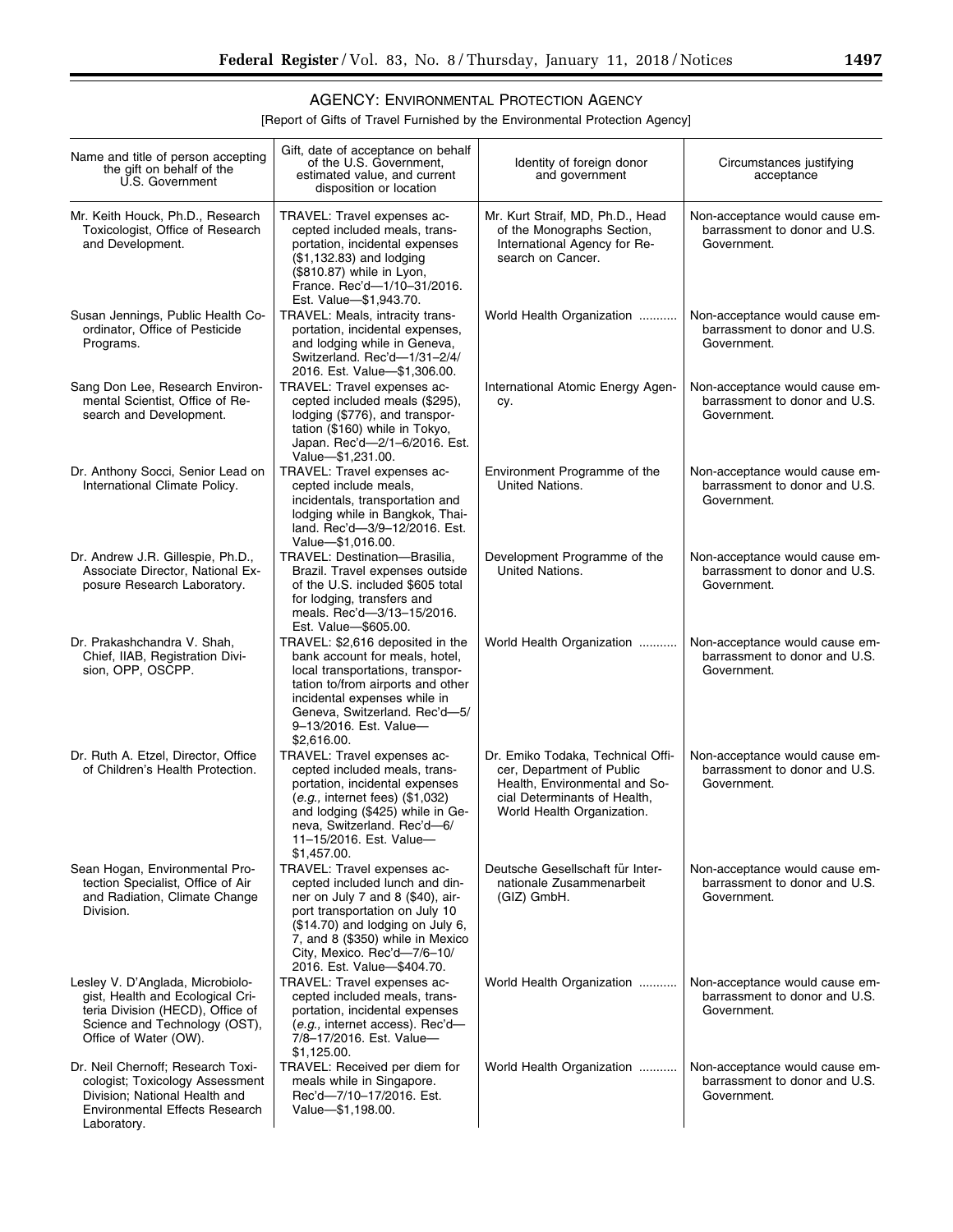## AGENCY: ENVIRONMENTAL PROTECTION AGENCY—Continued

[Report of Gifts of Travel Furnished by the Environmental Protection Agency]

| Name and title of person accepting<br>the gift on behalf of the<br>U.S. Government                                                            | Gift, date of acceptance on behalf<br>of the U.S. Government.<br>estimated value, and current<br>disposition or location                                                                                                                                | Identity of foreign donor<br>and government                                                       | Circumstances justifying<br>acceptance                                         |
|-----------------------------------------------------------------------------------------------------------------------------------------------|---------------------------------------------------------------------------------------------------------------------------------------------------------------------------------------------------------------------------------------------------------|---------------------------------------------------------------------------------------------------|--------------------------------------------------------------------------------|
| Stephanie Adrian, Office of Inter-<br>national and Tribal Affairs.                                                                            | TRAVEL: Travel expenses ac-<br>cepted included meals and<br>incidentals while in Kingston,<br>Jamaica. Rec'd-8/14-19/2016.<br>Est. Value-\$402.40.                                                                                                      | Caribbean Environment Pro-<br>gramme of the United Nations.                                       | Non-acceptance would cause em-<br>barrassment to donor and U.S.<br>Government. |
| Michael Doherty, Chemist, Office<br>of Pesticide Programs.                                                                                    | TRAVEL: Meals, incidental ex-<br>penses (e.g., laundry), and<br>ground transportation<br>(\$2,545.30) while in Rome,<br>Italy. Rec'd-5/26-29/2015.<br>Est. Value-\$2,545.30.                                                                            | Food and Agriculture Organization<br>of the United Nations.                                       | Non-acceptance would cause em-<br>barrassment to donor and U.S.<br>Government. |
| Lee Ann B. Veal, Center Director,<br>Center for Radiological Emer-<br>gency Management, ORIA.                                                 | TRAVEL: Travel expenses ac-<br>cepted included meals, inci-<br>dental expenses (\$98) and<br>lodging (\$652) while in Tokyo,<br>Japan. Rec'd-9/9-12/2016.<br>Est. Value-\$750.00.                                                                       | The National Institutes for Quan-<br>tum and Radiological Science<br>and Technology (QST), Japan. | Non-acceptance would cause em-<br>barrassment to donor and U.S.<br>Government. |
| Dr. Prakashchandra V. Shah,<br>Chief, IIAB, Registration Divi-<br>sion, OPP, OSCPP.                                                           | TRAVEL: \$3,616 direct deposit in<br>the bank account for meals,<br>hotel, local transportations,<br>transportation to/from airports<br>and other incidental expenses<br>while in Geneva, Switzerland.<br>Rec'd-9/11-23/2016. Est.<br>Value-\$3,616.00. | World Health Organization                                                                         | Non-acceptance would cause em-<br>barrassment to donor and U.S.<br>Government. |
| Dr. Thomas Luben, Senior Epi-<br>demiologist, Office of Research<br>and Development, National Cen-<br>ter for Environmental Assess-<br>ment.  | TRAVEL: Travel expenses ac-<br>cepted included lodging (\$549)<br>and meals and incidental ex-<br>penses (e.g., currency conver-<br>sion charges) (\$600) while in<br>Bonn, Germany. Rec'd-9/26-<br>29/2016. Est. Value-- \$1,149.00.                   | European Center for Environment<br>and Health of the World Health<br>Organization.                | Non-acceptance would cause em-<br>barrassment to donor and U.S.<br>Government. |
| Catherine Gibbons, Biologist, IRIS<br>Program, National Center for<br>Environmental Assessment, Of-<br>fice of Research and Develop-<br>ment. | TRAVEL: Travel expenses ac-<br>cepted, including hotel, local<br>transportation, and meals, were<br>paid by reimbursement directly<br>to the traveler while in Lyon,<br>France. Rec'd-10/3-12/2016.<br>Est. Value-\$1,831.12.                           | International Agency for Research<br>on Cancer of the World Health<br>Organization.               | Non-acceptance would cause em-<br>barrassment to donor and U.S.<br>Government. |
| The Honorable Mathy Stanislaus,<br>Assistant Administrator, Office of<br>Land and Emergency Manage-<br>ment.                                  | TRAVEL: Lodging, lunch and din-<br>ner. Rec'd-10/16-20/2016.<br>Est. Value-\$521.00.                                                                                                                                                                    | Industrial Development Organiza-<br>tion of the United Nations.                                   | Non-acceptance would cause em-<br>barrassment to donor and U.S.<br>Government. |
| Kable Bo Davis, Lead Biologist,<br>Office of Pesticide Programs.                                                                              | TRAVEL: Travel expenses ac-<br>cepted included lodging<br>(\$550.00) while in Geneva,<br>Switzerland. Rec'd-10/17-18/<br>2016. Est. Value-\$550.00.                                                                                                     | World Health Organization                                                                         | Non-acceptance would cause em-<br>barrassment to donor and U.S.<br>Government. |
| Jennifer Saunders, Acting Senior<br>Entomologist, Registration Divi-<br>sion, Office of Pesticide Pro-<br>grams.                              | TRAVEL: Travel expenses includ-<br>ing meals and incidentals<br>(\$663.33) and lodging<br>(\$1051.67) while in Geneva,<br>Switzerland. Rec'd-10/24-29/<br>2016. Est. Value- \$1,715.00.                                                                 | World Health Organization                                                                         | Non-acceptance would cause em-<br>barrassment to donor and U.S.<br>Government. |
| Sang Don Lee, Research Environ-<br>mental Scientist, Office of Re-<br>search and Development.                                                 | TRAVEL: Travel expenses ac-<br>cepted included meals<br>(\$677.04), lodging (\$1,111.39),<br>and transportation (\$48.53)<br>while in Tokyo and Fukushima<br>Prefecture, Japan. Rec'd-11/<br>12-19/2016. Est. Value-<br>\$1,836.96.                     | International Atomic Energy Agen-<br>cy.                                                          | Non-acceptance would cause em-<br>barrassment to donor and U.S.<br>Government. |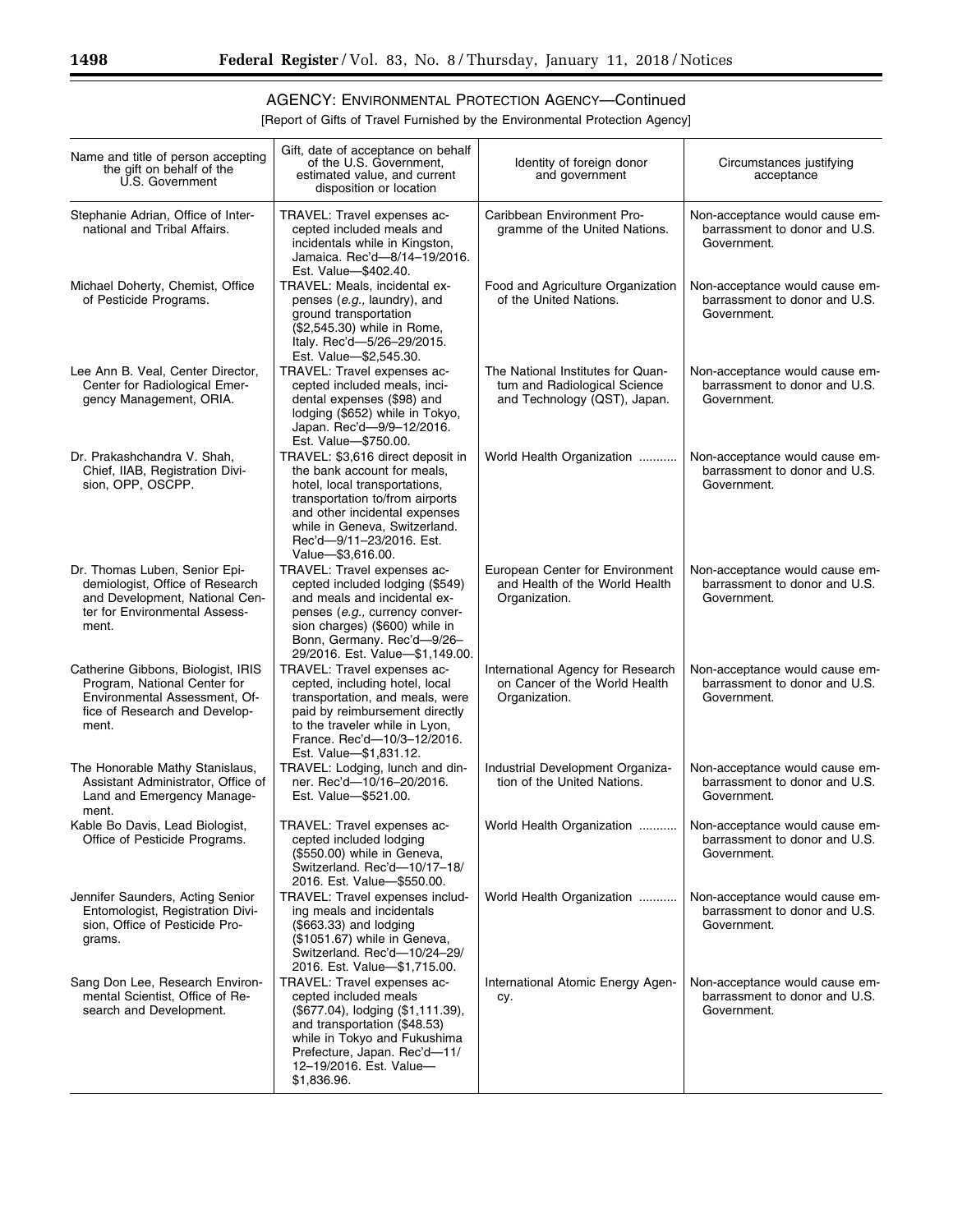### AGENCY: FEDERAL COMMUNICATIONS COMMISSION

[Report of Gifts of Travel Furnished by the Federal Communications Commission]

| Name and title of person accepting<br>the gift on behalf of the<br>U.S. Government                                                                                            | Gift, date of acceptance on behalf<br>of the U.S. Government.<br>estimated value, and current<br>disposition or location                                                                                                                                                                                                                                                                           | Identity of foreign donor<br>and government                                          | Circumstances justifying<br>acceptance                                         |
|-------------------------------------------------------------------------------------------------------------------------------------------------------------------------------|----------------------------------------------------------------------------------------------------------------------------------------------------------------------------------------------------------------------------------------------------------------------------------------------------------------------------------------------------------------------------------------------------|--------------------------------------------------------------------------------------|--------------------------------------------------------------------------------|
| Mr. Olgo Madruga-Forti, Chief<br>Global Strategies and Negotia-<br>tion, International Bureau.                                                                                | TRAVEL: Hotel accomodation to<br>attend and speak with Colom-<br>bia regulators, which provided<br>an opportunity to share FCC<br>experience and expertise on<br>regulatory policy. Rec'd-8/28-<br>31/2016. Est. Value-\$498.00.                                                                                                                                                                   | <b>Telecommunications Regulatory</b><br>Commission of the Republic of<br>Colombia.   | Non-acceptance would cause em-<br>barrassment to donor and U.S.<br>Government. |
| Micah Caldwell, Legal Advisor, Of-<br>fice of Governmental Affairs Bu-<br>reau.                                                                                               | TRAVEL: Hotel, meals and local<br>transportation to attend and<br>speak at the conference in fur-<br>therance of the FCC's mission.<br>Rec'd-10/5-7/2016. Est.<br>Value-\$398.00.                                                                                                                                                                                                                  | The Superintendence of Industry<br>and Commerce of the Republic<br>of Colombia.      | Non-acceptance would cause em-<br>barrassment to donor and U.S.<br>Government. |
| Tracey Weisler, Senior Advisor for<br>Organization for Economic Co-<br>Operation and Development<br>(OECD) and International ICT<br>Access Issues, International Bu-<br>reau. | TRAVEL: Airfare, local transpor-<br>tation, hotel and meals. At-<br>tended a study program de-<br>signed by the European Com-<br>missioner so that they can bet-<br>ter understand the government<br>and political decision making<br>environment of their European<br>counterparts as future negotia-<br>tions and agreements are de-<br>veloped. Rec'd-10/22-29/<br>2016. Est. Value-\$3,350.00. | Delegation of the European Com-<br>mission to the United States.                     | Non-acceptance would cause em-<br>barrassment to donor and U.S.<br>Government. |
| Jonathan Levy, Deputy Chief<br>Economist, Office of Strategy<br>Planning.                                                                                                     | <b>TRAVEL: Conference registration</b><br>fee, hotel and meals. Keynote<br>speaker, and provided informa-<br>tion on U.S. policy regarding<br>the market for production and<br>distribution of media content at<br>the University of Canberra.<br>Rec'd-11/2-3/2016. Est.<br>Value-\$859.00.                                                                                                       | News and Media Research Cen-<br>tre, University of Canberra,<br>Canberra, Australia. | Non-acceptance would cause em-<br>barrassment to donor and U.S.<br>Government. |

## AGENCY: NATIONAL ARCHIVES AND RECORDS ADMINISTRATION

[Report of Tangible Gifts Furnished by the National Archives and Records Administration]

| Name and title of person accepting<br>the gift on behalf of the<br>U.S. Government | Gift, date of acceptance on behalf<br>of the U.S. Government,<br>estimated value, and current<br>disposition or location                                       | Identity of foreign donor<br>and government                                                                                                       | Circumstances justifying<br>acceptance                                         |
|------------------------------------------------------------------------------------|----------------------------------------------------------------------------------------------------------------------------------------------------------------|---------------------------------------------------------------------------------------------------------------------------------------------------|--------------------------------------------------------------------------------|
| Ms. Meg Phillips, External Affairs<br>Liaison.                                     | Mont Blanc leather folder and<br>Mont Blanc pen. Rec'd-3/14/<br>2016. Est. Value-\$950.00.<br>Disposition-Pending transfer<br>to National Archives Trust Fund. | Mr. Abdulla Elreyes, Director<br>General and Under Minister.<br>United Arab Emirates National<br>Archives, Ministry of Presi-<br>dential Affairs. | Non-acceptance would cause em-<br>barrassment to donor and U.S.<br>Government. |

## AGENCY: OFFICE OF THE DIRECTOR OF NATIONAL INTELLIGENCE

[Report of Tangible Gifts Furnished by the Office of the Director of National Intelligence]

| Name and title of person accepting<br>the gift on behalf of the<br>U.S. Government | Gift, date of acceptance on behalf<br>of the U.S. Government.<br>estimated value, and current<br>disposition or location                                                                  | Identity of foreign donor<br>and government | Circumstances justifying<br>acceptance                                         |
|------------------------------------------------------------------------------------|-------------------------------------------------------------------------------------------------------------------------------------------------------------------------------------------|---------------------------------------------|--------------------------------------------------------------------------------|
| 5 U.S.C. 7342(f)(4), as amended                                                    | Sculpture of St. George slaying<br>the dragon, gilt metal on green<br>marble-footed base. Rec'd-1/<br>13/2016. Est. Value-<br>\$1,500.00. Disposition-Re-<br>tained for official display. | 5 U.S.C. 7342(f)(4), as amended             | Non-acceptance would cause em-<br>barrassment to donor and U.S.<br>Government. |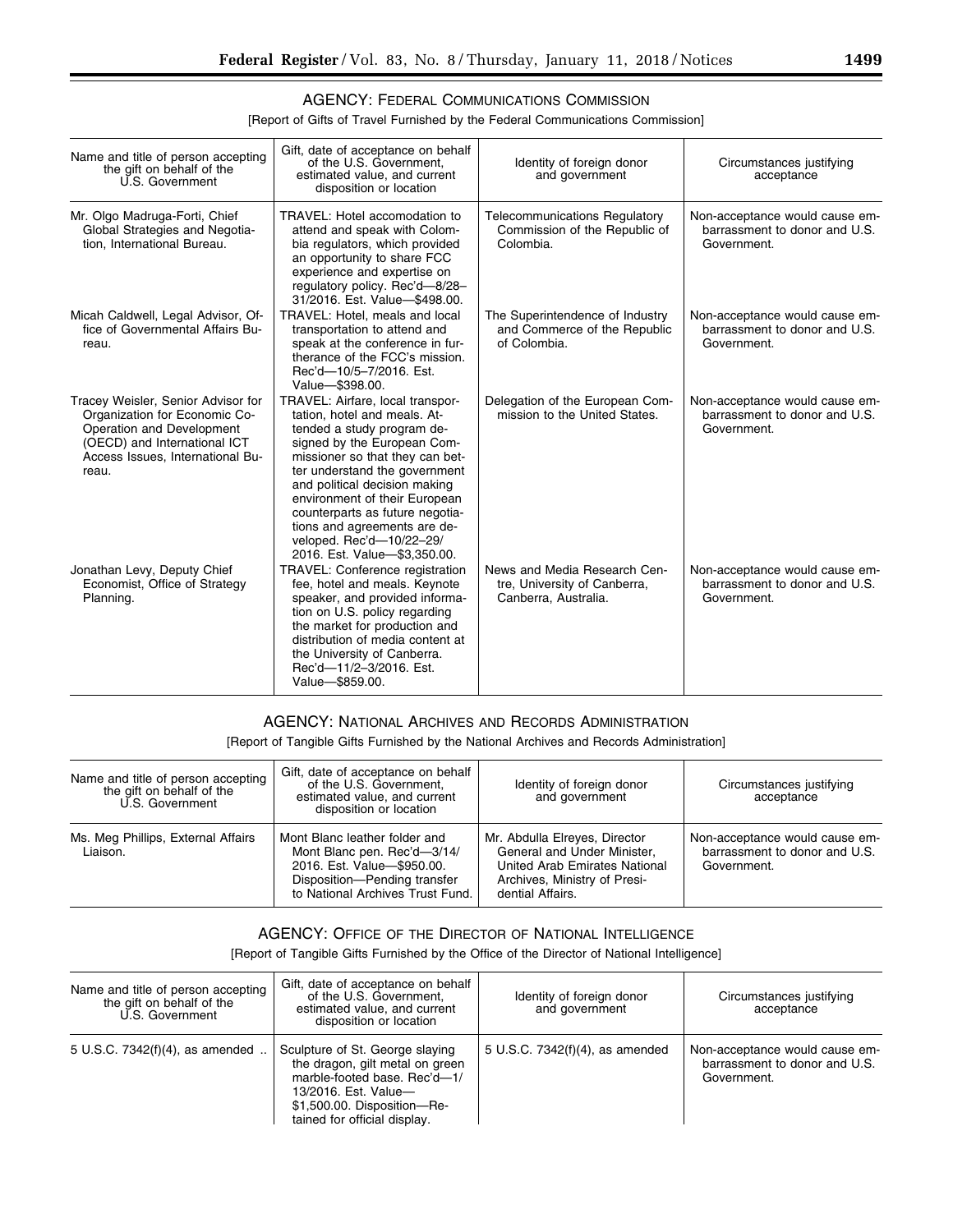## AGENCY: OFFICE OF THE DIRECTOR OF NATIONAL INTELLIGENCE—Continued

[Report of Tangible Gifts Furnished by the Office of the Director of National Intelligence]

| Name and title of person accepting<br>the gift on behalf of the<br>U.S. Government | Gift, date of acceptance on behalf<br>of the U.S. Government,<br>estimated value, and current<br>disposition or location                                                                                                | Identity of foreign donor<br>and government | Circumstances justifying<br>acceptance                                         |
|------------------------------------------------------------------------------------|-------------------------------------------------------------------------------------------------------------------------------------------------------------------------------------------------------------------------|---------------------------------------------|--------------------------------------------------------------------------------|
| 5 U.S.C. 7342(f)(4), as amended                                                    | Dagger made of gilt metal and<br>steel with gilt metal mounted<br>scabbard in fitted case. Rec'd-<br>1/13/2016. Est. Value-<br>\$500.00. Disposition-Retained<br>for official use.                                      | 5 U.S.C. 7342(f)(4), as amended             | Non-acceptance would cause em-<br>barrassment to donor and U.S.<br>Government. |
| 5 U.S.C. 7342(f)(4), as amended                                                    | Bottle of Remy Martin Louis XII<br>Grand Champagne Cognac, in<br>a Cacarrat Pilgrim Flask de-<br>canter in faux leather case.<br>Rec'd-2/2/2016. Est. Value-<br>\$4,000.00. Disposition-Re-<br>tained for official use. | 5 U.S.C. 7342(f)(4), as amended             | Non-acceptance would cause em-<br>barrassment to donor and U.S.<br>Government. |
| 5 U.S.C. 7342(f)(4), as amended                                                    | 18" x 24" portrait of Director Clap-<br>per signed and dated, oil on<br>canvas in gold silk brocade-<br>covered board box. Rec'd-5/2/<br>2016. Est. Value-\$2,500.00.<br>Disposition-Retained for offi-<br>cial use.    | 5 U.S.C. 7342(f)(4), as amended             | Non-acceptance would cause em-<br>barrassment to donor and U.S.<br>Government. |
| 5 U.S.C. 7342(f)(4), as amended                                                    | Silver candlestick on faux black<br>marble base in vinyl case.<br>Rec'd-6/3/2016. Est. Value-<br>\$750.00. Disposition-Retained<br>for official use.                                                                    | 5 U.S.C. 7342(f)(4), as amended             | Non-acceptance would cause em-<br>barrassment to donor and U.S.<br>Government. |
| 5 U.S.C. 7342(f)(4), as amended                                                    | Jewelry box of silvered metal<br>mounted faux green tortoise.<br>Rec'd-8/5/2016. Est. Value-<br>\$500.00. Disposition-Retained<br>for official use.                                                                     | 5 U.S.C. 7342(f)(4), as amended             | Non-acceptance would cause em-<br>barrassment to donor and U.S.<br>Government. |
| 5 U.S.C. 7342(f)(4), as amended                                                    | Toenari fountain pen, hand-craft-<br>ed, chrome-mounted black<br>resin in leather case with wine<br>book and gilt medallion.<br>Rec'd-8/11/2016. Est. Value-<br>\$500.00. Disposition-Retained<br>for official use.     | 5 U.S.C. 7342(f)(4), as amended             | Non-acceptance would cause em-<br>barrassment to donor and U.S.<br>Government. |
| 5 U.S.C. 7342(f)(4), as amended                                                    | Sepia ink and wash drawing in gilt<br>frame and fitted case, with book<br>from the same country. Rec'd-<br>8/12/2016. Est. Value-<br>\$500.00. Disposition-Retained<br>for official use.                                | 5 U.S.C. 7342(f)(4), as amended             | Non-acceptance would cause em-<br>barrassment to donor and U.S.<br>Government. |
| 5 U.S.C. 7342(f)(4), as amended                                                    | Photo album, gilt stenciled on Mo-<br>roccan leather. Rec'd-9/11/<br>2016. Est. Value-\$400.00.<br>Disposition-Retained for offi-<br>cial use.                                                                          | 5 U.S.C. 7342(f)(4), as amended             | Non-acceptance would cause em-<br>barrassment to donor and U.S.<br>Government. |
| 5 U.S.C. 7342(f)(4), as amended                                                    | Vintage flying machine (1906)<br>with landing gear by Traian<br>Vuia in plexiglass case.<br>Rec'd-9/16/2016. Est. Value-<br>\$700.00. Disposition-Retained<br>for official use.                                         | 5 U.S.C. $7342(f)(4)$ , as amended          | Non-acceptance would cause em-<br>barrassment to donor and U.S.<br>Government. |
| 5 U.S.C. 7342(f)(4), as amended                                                    | Bronze ceramic sculpture on<br>wooden stepped plinth with<br>presentation plaque. Rec'd-9/<br>21/2016. Est. Value-\$500.00.<br>Disposition-Retained for offi-<br>cial use.                                              | 5 U.S.C. 7342(f)(4), as amended             | Non-acceptance would cause em-<br>barrassment to donor and U.S.<br>Government. |
| 5 U.S.C. 7342(f)(4), as amended                                                    | Kupecik decanter gilt and blue-<br>white. Rec'd-11/10/2016. Est.<br>Value-\$500.00. Disposition-<br>Retained for official use.                                                                                          | 5 U.S.C. 7342(f)(4), as amended             | Non-acceptance would cause em-<br>barrassment to donor and U.S.<br>Government. |

 $\equiv$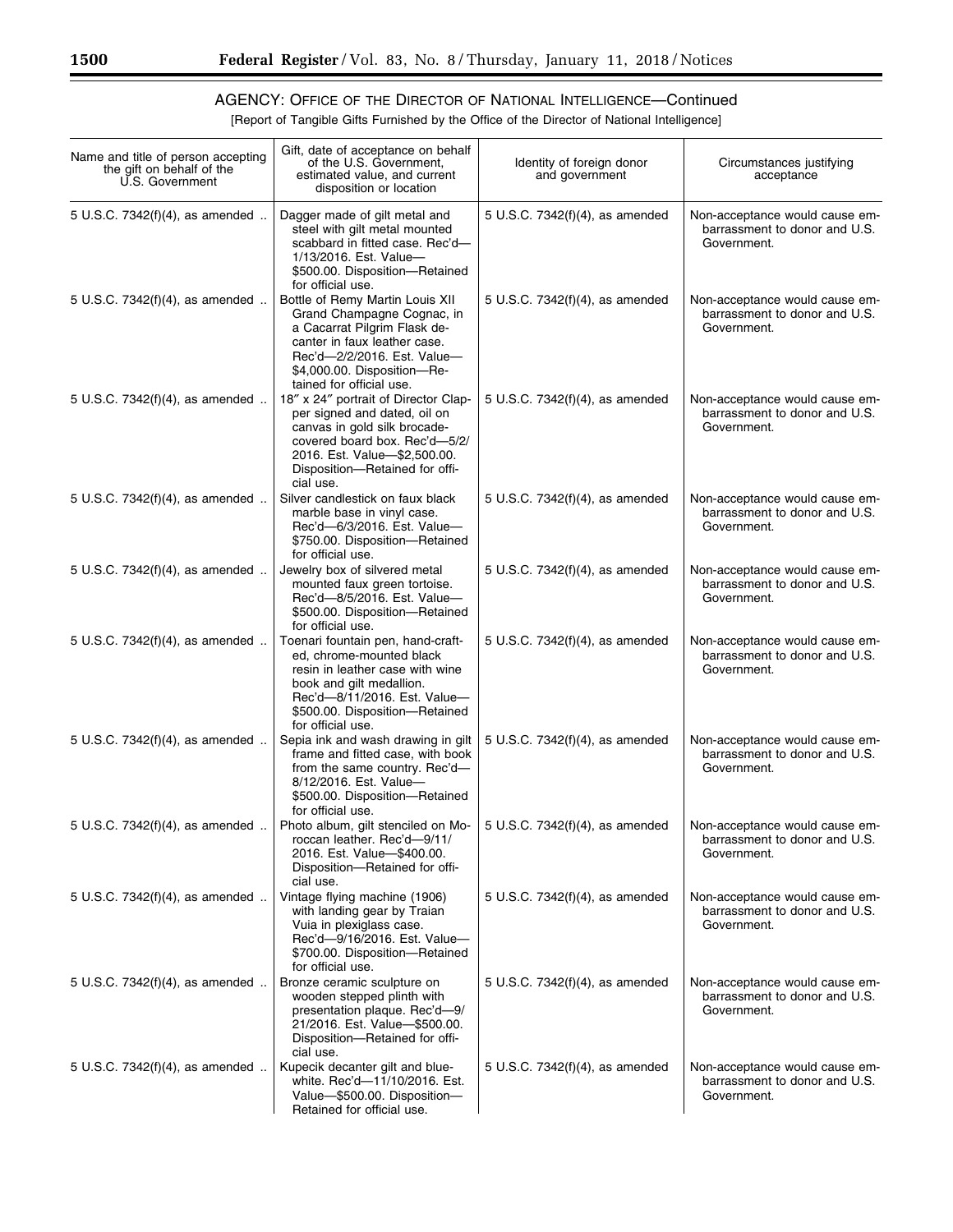٠

## AGENCY: OFFICE OF THE DIRECTOR OF NATIONAL INTELLIGENCE—Continued

[Report of Tangible Gifts Furnished by the Office of the Director of National Intelligence]

| Name and title of person accepting<br>the gift on behalf of the<br>U.S. Government | Gift, date of acceptance on behalf<br>of the U.S. Government,<br>estimated value, and current<br>disposition or location                                                                    | Identity of foreign donor<br>and government | Circumstances justifying<br>acceptance                                         |
|------------------------------------------------------------------------------------|---------------------------------------------------------------------------------------------------------------------------------------------------------------------------------------------|---------------------------------------------|--------------------------------------------------------------------------------|
| 5 U.S.C. 7342(f)(4), as amended                                                    | Black silk garment couched in sil-<br>ver thread and sequins.<br>Rec'd-11/10/2016. Est.<br>Value-\$400.00. Disposition-<br>Retained for official use.                                       | 5 U.S.C. 7342(f)(4), as amended             | Non-acceptance would cause em-<br>barrassment to donor and U.S.<br>Government. |
| 5 U.S.C. 7342(f)(4), as amended                                                    | Leather jacket by Elibol. Rec'd-<br>11/10/2016. Est. Value-<br>\$500.00. Disposition-Retained<br>for official use.                                                                          | 5 U.S.C. 7342(f)(4), as amended             | Non-acceptance would cause em-<br>barrassment to donor and U.S.<br>Government. |
| 5 U.S.C. 7342(f)(4), as amended                                                    | Leather jacket, brass-studded, silk<br>lined. Rec'd-11/10/2016. Est.<br>Value-\$500.00. Disposition-<br>Retained for official use.                                                          | 5 U.S.C. 7342(f)(4), as amended             | Non-acceptance would cause em-<br>barrassment to donor and U.S.<br>Government. |
| 5 U.S.C. 7342(f)(4), as amended                                                    | <b>Black leather satchel with Parker</b><br>ballpoint pen enclosed. Rec'd-<br>11/22/2016. Est. Value-<br>\$400.00. Disposition-Retained<br>for official use.                                | 5 U.S.C. 7342(f)(4), as amended             | Non-acceptance would cause em-<br>barrassment to donor and U.S.<br>Government. |
| 5 U.S.C. 7342(f)(4), as amended                                                    | Embossed banded silver covered<br>bowl on stand in silk fitted cloth<br>box. Rec'd-11/22/2016. Est.<br>Value-\$750.00. Disposition-<br>Retained for official use.                           | 5 U.S.C. 7342(f)(4), as amended             | Non-acceptance would cause em-<br>barrassment to donor and U.S.<br>Government. |
| 5 U.S.C. 7342(f)(4), as amended                                                    | Set of three enameled, jeweled,<br>and gilt metal heads of Deities<br>in shadow box and wood frame.<br>Rec'd-11/23/2016. Est.<br>Value-\$400.00. Disposition-<br>Retained for official use. | 5 U.S.C. 7342(f)(4), as amended             | Non-acceptance would cause em-<br>barrassment to donor and U.S.<br>Government. |
| 5 U.S.C. 7342(f)(4), as amended                                                    | Glass eagle figurine, French<br>molded and frosted pate de<br>verre by Marcel Ferstier for<br>Daum. Rec'd-2016. Est.<br>Value-\$1,500.00. Disposi-<br>tion-Retained for official use.       | 5 U.S.C. 7342(f)(4), as amended             | Non-acceptance would cause em-<br>barrassment to donor and U.S.<br>Government. |
| 5 U.S.C. 7342(f)(4), as amended                                                    | End table, incised and stained<br>fruitwood and gilt. Rec'd-Un-<br>known. Est. Value-\$700.00.<br>Disposition-Retained for offi-<br>cial use.                                               | 5 U.S.C. 7342(f)(4), as amended             | Non-acceptance would cause em-<br>barrassment to donor and U.S.<br>Government. |

#### AGENCY: U.S. AGENCY FOR INTERNATIONAL DEVELOPMENT

[Report of Gifts of Travel Furnished by the U.S. Agency for International Development]

| Name and title of person accepting<br>the gift on behalf of the<br>U.S. Government | Gift, date of acceptance on behalf<br>of the U.S. Government,<br>estimated value, and current<br>disposition or location                                                                                                                                                                                                                                                                                                                      | Identity of foreign donor<br>and government | Circumstances justifying<br>acceptance                                         |
|------------------------------------------------------------------------------------|-----------------------------------------------------------------------------------------------------------------------------------------------------------------------------------------------------------------------------------------------------------------------------------------------------------------------------------------------------------------------------------------------------------------------------------------------|---------------------------------------------|--------------------------------------------------------------------------------|
| Mr. Peter Natiello, Mission Director                                               | TRAVEL: Flight in helicopter. It<br>was an invitation from Presi-<br>dential Section for Counter-Nar-<br>cotics. The transportation was<br>received since the Colombia<br>Army is part of the National<br>Consolidation Policy. Minister of<br>Post-Conflict. Rafael Pardo.<br>went with receipient to check<br>progress on the consolidation<br>territories. There are no com-<br>mercial flights. Rec'd-6/29/<br>2016. Est. Value-\$400.00. | Government of the Republic of<br>Colombia.  | Non-acceptance would cause em-<br>barrassment to donor and U.S.<br>Government. |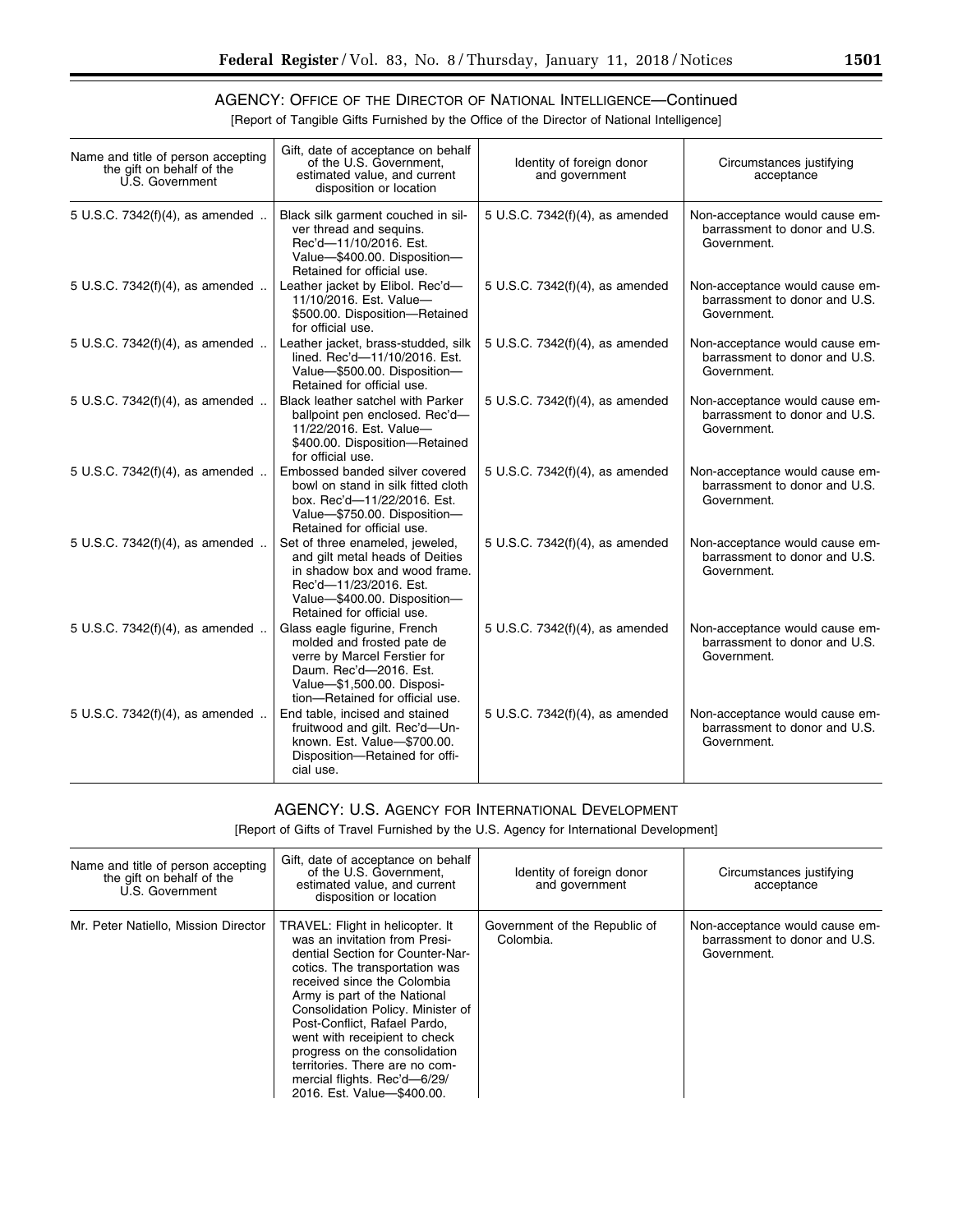## AGENCY: U.S. AGENCY FOR INTERNATIONAL DEVELOPMENT—Continued

[Report of Gifts of Travel Furnished by the U.S. Agency for International Development]

| Name and title of person accepting<br>the gift on behalf of the<br>U.S. Government | Gift, date of acceptance on behalf<br>of the U.S. Government,<br>estimated value, and current<br>disposition or location                                                                                                                                                                                                                                                                                                                                                             | Identity of foreign donor<br>and government | Circumstances justifying<br>acceptance                                         |
|------------------------------------------------------------------------------------|--------------------------------------------------------------------------------------------------------------------------------------------------------------------------------------------------------------------------------------------------------------------------------------------------------------------------------------------------------------------------------------------------------------------------------------------------------------------------------------|---------------------------------------------|--------------------------------------------------------------------------------|
| Mr. Peter Natiello, Mission Director                                               | TRAVEL: Flight in helicopter.<br>Santa Rosa is one of the most<br>important experiences in<br>USAID's support to substitute il-<br>licit crops. The purpose was to<br>identify best practices and les-<br>sons learned in this area. The<br>helicopter was required since<br>there is no commercial flight<br>and the road is dangerous due<br>to the presence of ELN groups<br>in the area. Rec'd-10/24/2016.<br>Est. Value-\$400.00.                                               | Colombian National Police                   | Non-acceptance would cause em-<br>barrassment to donor and U.S.<br>Government. |
| Mr. Peter Natiello, Mission Director                                               | TRAVEL: Flight in military air-<br>plane. This was an overflight re-<br>quired by the Colombian Min-<br>ister of Defense, Luis Carlos<br>Villegas, to analyze strategic<br>points to erradicate illicit crops.<br>Military flight was was needed<br>due to the attendance of Min-<br>ister of Post-Conflict. General<br>Commander of the Colombian<br>Army, Government of Colombia<br>Representatives, Director of<br>Counter Narcotics of the Co-<br>lombia National Police, Rec'd- | Colombian National Army                     | Non-acceptance would cause em-<br>barrassment to donor and U.S.<br>Government. |
| Mr. Aman Djahanbani, Deputy Mis-<br>sion Director.                                 | 12/6/2016. Est. Value-\$400.00.<br>TRAVEL: Flight in helicopter. No<br>commercial transportation to<br>San Juan de Arama. Army<br>presence is required to assure<br>a safe access to the area.<br>Rec'd-12/6/2016. Est. Value-<br>\$400.00.                                                                                                                                                                                                                                          | Colombian National Army                     | Non-acceptance would cause em-<br>barrassment to donor and U.S.<br>Government. |

#### AGENCY: U.S. HOUSE OF REPRESENTATIVES

[Report of Gifts of Travel Furnished by the U.S. House of Representatives]

| Name and title of person accepting<br>the gift on behalf of the<br>U.S. Government | Gift, date of acceptance on behalf<br>of the U.S. Government.<br>estimated value, and current<br>disposition or location                                                                               | Identity of foreign donor<br>and government                                                                                                                                    | Circumstances justifying<br>acceptance                                         |
|------------------------------------------------------------------------------------|--------------------------------------------------------------------------------------------------------------------------------------------------------------------------------------------------------|--------------------------------------------------------------------------------------------------------------------------------------------------------------------------------|--------------------------------------------------------------------------------|
| The Honorable Jim Costa, U.S.<br>House of Representatives.                         | TRAVEL: Airfare from Oslo to Co-<br>penhagen, two nights lodging,<br>one lunch, one dinner, train fare<br>to and from airport to Stock-<br>holm City Center. Rec'd-5/3-<br>5/2016. Est. Value-Unknown. | Mr. Magnus Ryden, Deputy Direc-<br>tor-General, Head of the De-<br>partment for Trade and EU Sin-<br>gle Market, Ministry of Foreign<br>Affairs of the Kingdom of Swe-<br>den. | Non-acceptance would cause em-<br>barrassment to donor and U.S.<br>Government. |
| Ms. Angela Ellard, Chief Trade<br>Counsel, U.S. House of Rep-<br>resentatives.     | TRAVEL: Hotel accomodations for<br>4 nights at the Armenia Marriott<br>Hotel Yerevan, Rec'd-7/19-<br>24/2016. Est. Value-\$947.36.                                                                     | Mr. Berj Apkarian, Honorary<br>Counsul of the Republic of Ar-<br>menia in Fresno.                                                                                              | Non-acceptance would cause em-<br>barrassment to donor and U.S.<br>Government. |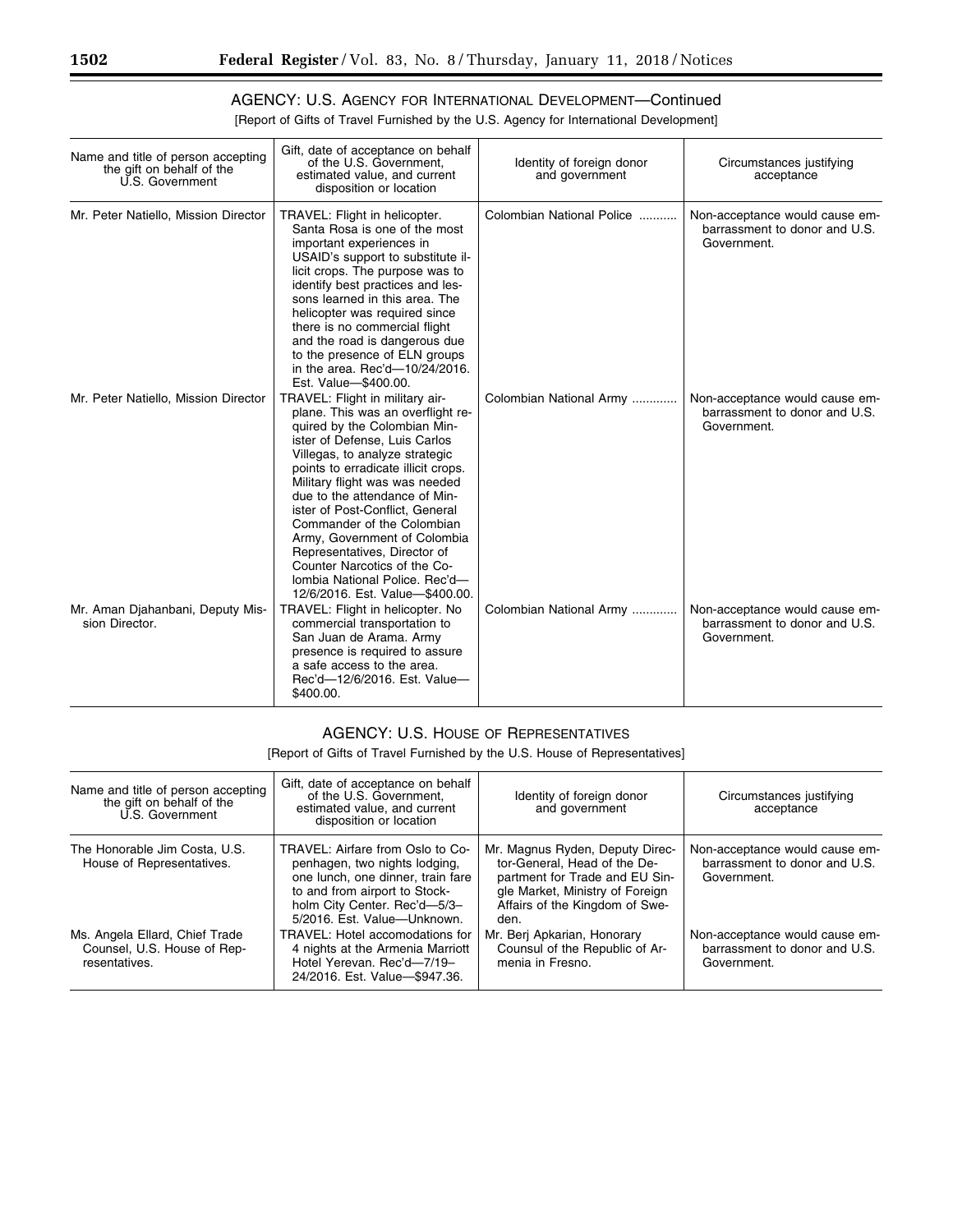#### [Report of Tangible Gifts and Gifts of Travel Furnished by the United States Senate]

| Name and title of person accepting<br>the gift on behalf of the<br>U.S. Government                                        | Gift, date of acceptance on behalf<br>of the U.S. Government,<br>estimated value, and current<br>disposition or location                                                  | Identity of foreign donor<br>and government                                                                                     | Circumstances justifying<br>acceptance                                         |
|---------------------------------------------------------------------------------------------------------------------------|---------------------------------------------------------------------------------------------------------------------------------------------------------------------------|---------------------------------------------------------------------------------------------------------------------------------|--------------------------------------------------------------------------------|
| The Honorable John McCain, Sen-<br>ator of the United States.                                                             | Lalique vase. Rec'd-1/2016. Est.<br>Value-\$990.00. Disposition-<br>Deposited with the Secretary of<br>the Senate.                                                        | Ms. Ameena Salman Al Meer,<br>First Secretary and Deputy<br>Chief of Mission, Consulate<br>General of State of Qatar.           | Non-acceptance would cause em-<br>barrassment to donor and U.S.<br>Government. |
| The Honorable Mitch McConnell,<br>Majority Leader of the United<br>States Senate.                                         | Silver horse sculpture. Rec'd-1/<br>2016. Est. Value-\$700.00.<br>Disposition-Deposited with the<br>Secretary of the Senate.                                              | His Excellency Adel al-Jubeir,<br>Minister of Foreign Affairs of<br>the Kingdom of Saudi Arabia.                                | Non-acceptance would cause em-<br>barrassment to donor and U.S.<br>Government. |
| The Honorable Patrick J. Toomey,<br>Senator of the United States.                                                         | Silver plated pill box lined with<br>black felt. Rec'd-1/13/2016.<br>Est. Value-\$200.00. Disposi-<br>tion-Deposited with the Sec-<br>retary of the Senate.               | His Excellency Mohammed<br>Jaham Al Kuwari, Ambassador<br>of the State of Qatar to the<br>United States.                        | Non-acceptance would cause em-<br>barrassment to donor and U.S.<br>Government. |
| The Honorable Johnny Isakson,<br>Senator of the United States.                                                            | Tiffany and Co. pewter box with<br>black lining. Rec'd-1/19/2016.<br>Est. Value-\$125.00. Disposi-<br>tion-Deposited with the Sec-<br>retary of the Senate.               | His Excellency Mohammed<br>Jaham Al Kuwari, Ambassador<br>of the State of Qatar to the<br>United States.                        | Non-acceptance would cause em-<br>barrassment to donor and U.S.<br>Government. |
| The Honorable Charles E. Schu-<br>mer. Senator of the United<br>States.                                                   | Tai-Hwa luster red ceramic vase.<br>Rec'd-1/20/2016. Est. Value-<br>\$185.00. Disposition-Depos-<br>ited with the Secretary of the<br>Senate.                             | Ambassador Lyu-shun Shen, Tai-<br>pei Economic and Cultural Rep-<br>resentative Office.                                         | Non-acceptance would cause em-<br>barrassment to donor and U.S.<br>Government. |
| The Honorable Bernard Sanders,<br>Senator of the United States.                                                           | Tiffany and Co. silver box.<br>Rec'd-1/22/2016. Est. Value-<br>\$300.00. Disposition-Depos-<br>ited with the Secretary of the<br>Senate.                                  | His Excellency Mohammed<br>Jaham Al Kuwari, Ambassador<br>of the State of Qatar to the<br>United States.                        | Non-acceptance would cause em-<br>barrassment to donor and U.S.<br>Government. |
| The Honorable Marco Rubio, Sen-<br>ator of the United States.                                                             | Tiffany and Co. bowl. Rec'd-1/<br>29/2016. Est. Value-\$200.00.<br>Disposition-Deposited with the<br>Secretary of the Senate.                                             | His Excellency Mohammed<br>Jaham Al Kuwari, Ambassador<br>of the State of Qatar to the<br>United States.                        | Non-acceptance would cause em-<br>barrassment to donor and U.S.<br>Government. |
| Mr. James A. Wolfe, Director of<br>Security, Select Committee on<br>Intelligence, United States Sen-<br>ate.              | Tissot T-sport men's watch.<br>Rec'd-2/2/2016. Est. Value-<br>\$338.00. Disposition-Depos-<br>ited with the Secretary of the<br>Senate.                                   | His Majesty King Abdullah II ibn<br>Al Hussein, King of the<br>Hashemite Kingdom of Jordan.                                     | Non-acceptance would cause em-<br>barrassment to donor and U.S.<br>Government. |
| Ms. Margaret Murphy, Chief of<br>Protocol and Foreign Travel,<br>Committee on Foreign Relations,<br>United States Senate. | Chrono Swiss army watch.<br>Rec'd-2/3/2016. Est. Value-<br>\$259.00. Disposition-Depos-<br>ited with the Secretary of the<br>Senate.                                      | His Majesty King Abdullah II ibn<br>Al Hussein, King of the<br>Hashemite Kingdom of Jordan.                                     | Non-acceptance would cause em-<br>barrassment to donor and U.S.<br>Government. |
| The Honorable Lindsey Graham,<br>Senator of the United States.                                                            | Pair of Bespoke cuff links. Rich-<br>ard Jarvis key ring. Rec'd-3/<br>31/2016. Est. Value-<br>\$1,000.00. Disposition-Depos-<br>ited with the Secretary of the<br>Senate. | His Majesty King Salman bin<br>Abdulaziz Al Saud, Custodian<br>of the Two Holy Mosques, King<br>of the Kingdom of Saudi Arabia. | Non-acceptance would cause em-<br>barrassment to donor and U.S.<br>Government. |
| The Honorable Orrin G. Hatch,<br>President Pro Tempore of the<br>United States Senate.                                    | Pair of Baltu Rotas cuff links.<br>Rec'd-4/19/2016. Est. Value-<br>\$135.00. Disposition-Depos-<br>ited with the Secretary of the<br>Senate.                              | Her Excellency Ināra Mūrniece,<br>Speaker of the Saeima of the<br>Republic of Latvia.                                           | Non-acceptance would cause em-<br>barrassment to donor and U.S.<br>Government. |
| The Honorable Orrin G. Hatch,<br>President Pro Tempore of the<br>United States Senate.                                    | Moser crystal vase. Rec'd-5/17/<br>2016. Est. Value-\$154.00.<br>Disposition-Deposited with the<br>Secretary of the Senate.                                               | Mr. Jan Hamáĉek, Member of<br>Parliament, Speaker of the<br>Chamber of Deputies of the<br>Czech Republic.                       | Non-acceptance would cause em-<br>barrassment to donor and U.S.<br>Government. |
| The Honorable Lindsey Graham,<br>Senator of the United States.                                                            | Paskitani rug. Ceremonial pistol.<br>Rec'd-7/2/2016. Est. Value-<br>\$1,000.00. Disposition-Depos-<br>ited with the Secretary of the<br>Senate.                           | General Raheel Sharif, Chief of<br>Army Staff of the Islamic Re-<br>public of Pakistan.                                         | Non-acceptance would cause em-<br>barrassment to donor and U.S.<br>Government. |
| The Honorable Joe Donnelly, Sen-<br>ator of the United States.                                                            | Paskitani rug. Ceremonial pistol.<br>Rec'd-7/3/2016. Est. Value-<br>\$1,000.00. Disposition-Depos-<br>ited with the Secretary of the<br>Senate.                           | General Raheel Sharif, Chief of<br>Army Staff of the Islamic Re-<br>public of Pakistan.                                         | Non-acceptance would cause em-<br>barrassment to donor and U.S.<br>Government. |

▀